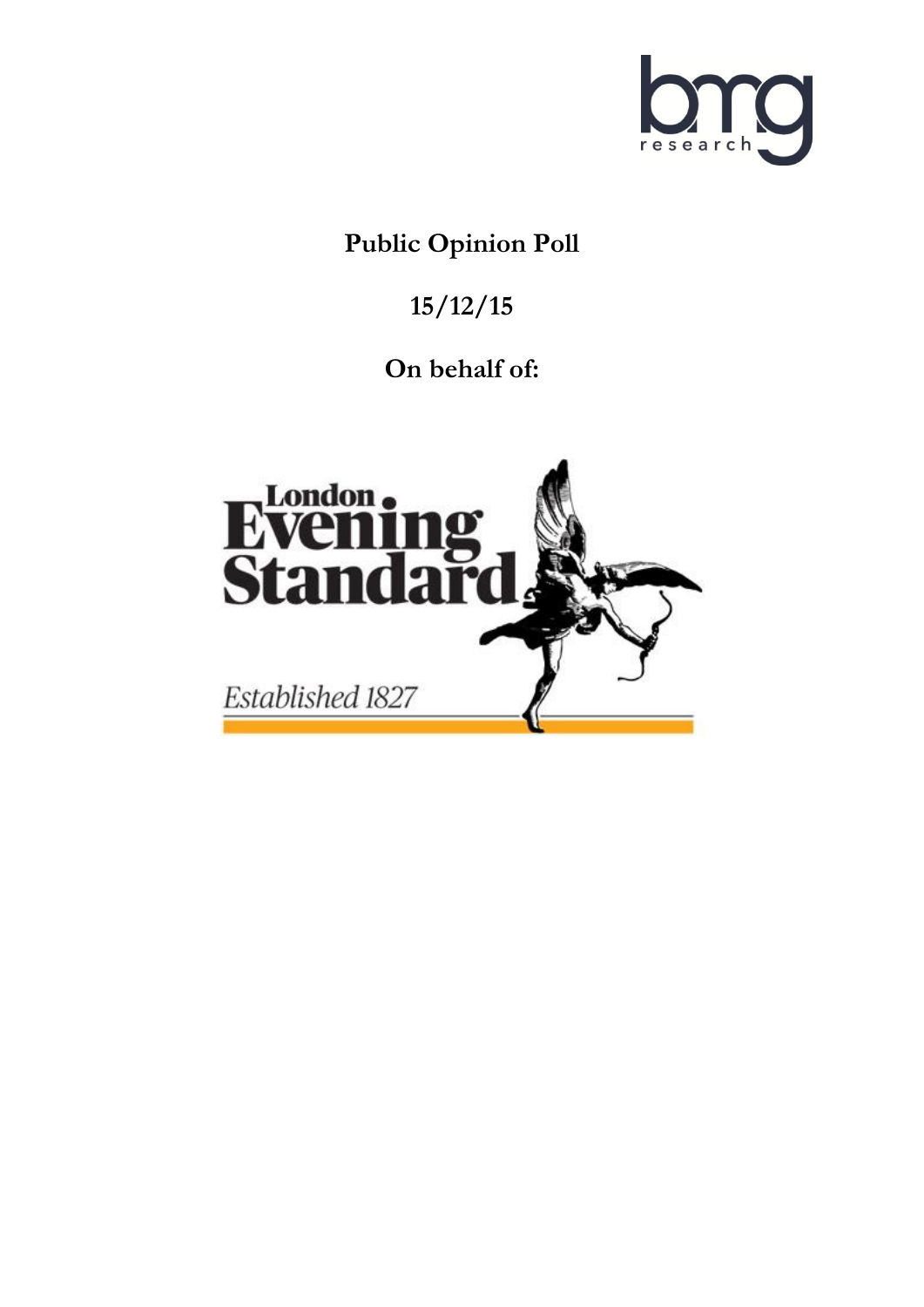

**Fieldwork Dates** 9<sup>th</sup>-15<sup>th</sup> December 2015

## **Data Collection Method**

The fieldwork was conducted online. Invitations to participate were sent to members of online panels. Non-response from different demographic groups was taken into account during the fieldwork phase and in the post-fieldwork adjustments.

### **Sample**

All residents aged 18+ in United Kingdom. The sample size is 1,585 respondents.

## **Weighting**

Results were weighted to reflect the profile of all UK adults aged 18 and above. Targets were Age/Sex, Government Office Region (GOR), Indices of Multiple Deprivation (IMD) and past vote. All targets are based on Official Statistics from the ONS that are awarded National Statistics status, and the results of the 2015 General Election.

# **Margin of Error**

As a sample of the population was interviewed, the results are subject to a margin of error around various estimates. This means that, given the random nature of the sampling process, we can be confident that the actual result lies somewhere within the margin of error. For example, where 50% of a given population (the worst case scenario) responded in a particular way, with a sample of 1,500 we can be 95% certain that the actual value will fall 2.5% either side of the result. However, where 90% of a given population responded in a particular way, with a sample of 1,500 we can be 95% certain that the actual value will fall 1.5% of the estimate. Users should note that subsamples within cross-breaks will be subject to a higher margin of error, so any conclusions drawn should be treated with caution.

## **Questions & Presentation**

All results are shown in full below, in order, and using the wording that was put to respondents. For questions where the list of responses is names of parties, names or statements, these will typically have been displayed to respondents in a random order, but be ordered in the attached tables. Questions typically not shown in a random order are those where there is a natural or accepted order to maintain i.e. a scale from "strongly agree" to "strongly disagree", a list of numbers from 0 to 10, or questions that have a factual, rather than opinion-related answer, such as key demographic information. Responses such as "Other", "Don't know" and "Refused" are not usually randomised.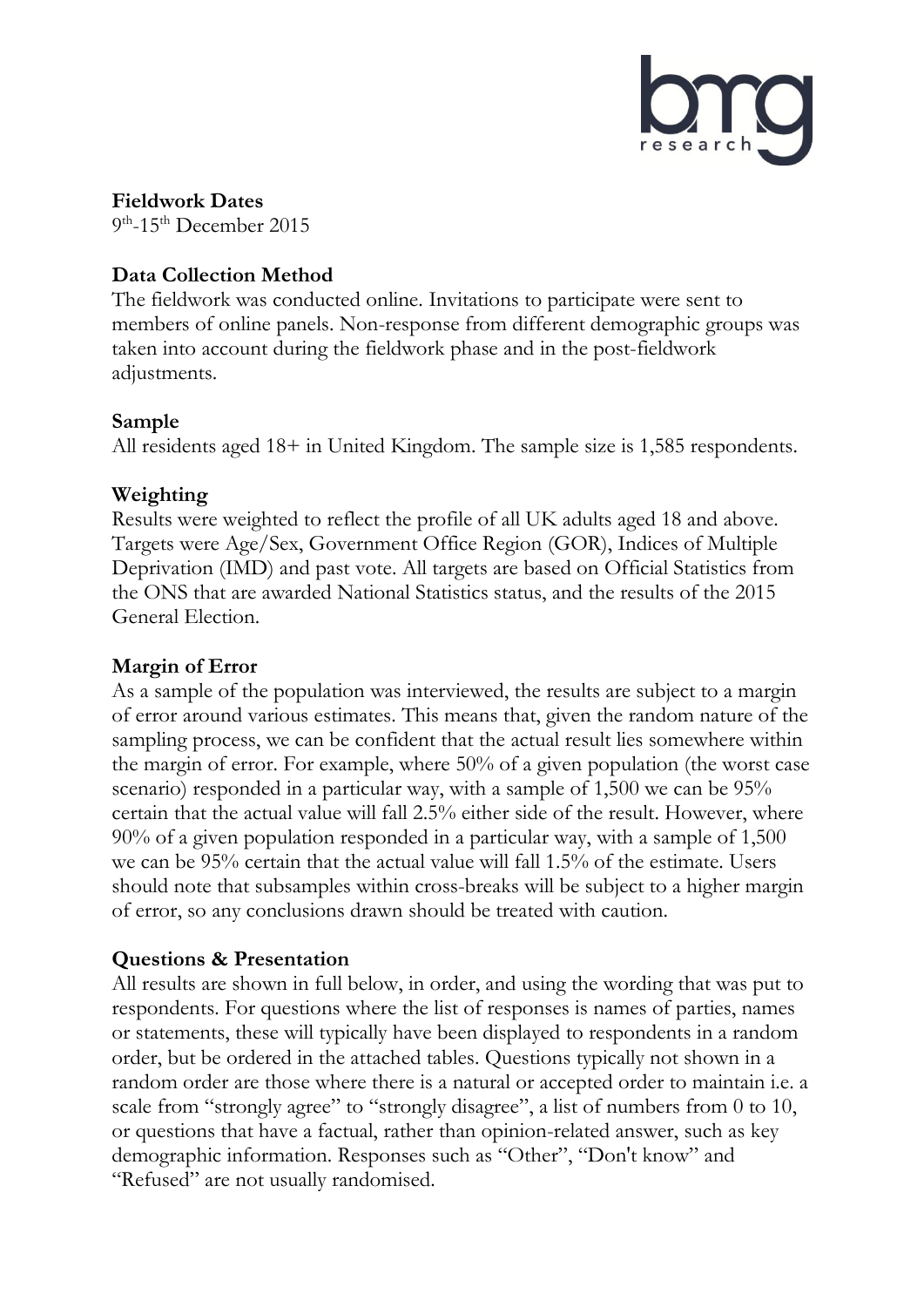

Data were collected, analysed and weighted by BMG Research.

## **Contact Us**

For further information please contact: Michael Turner – Research Director michael.turner@bmgresearch.co.uk 0121 333 6006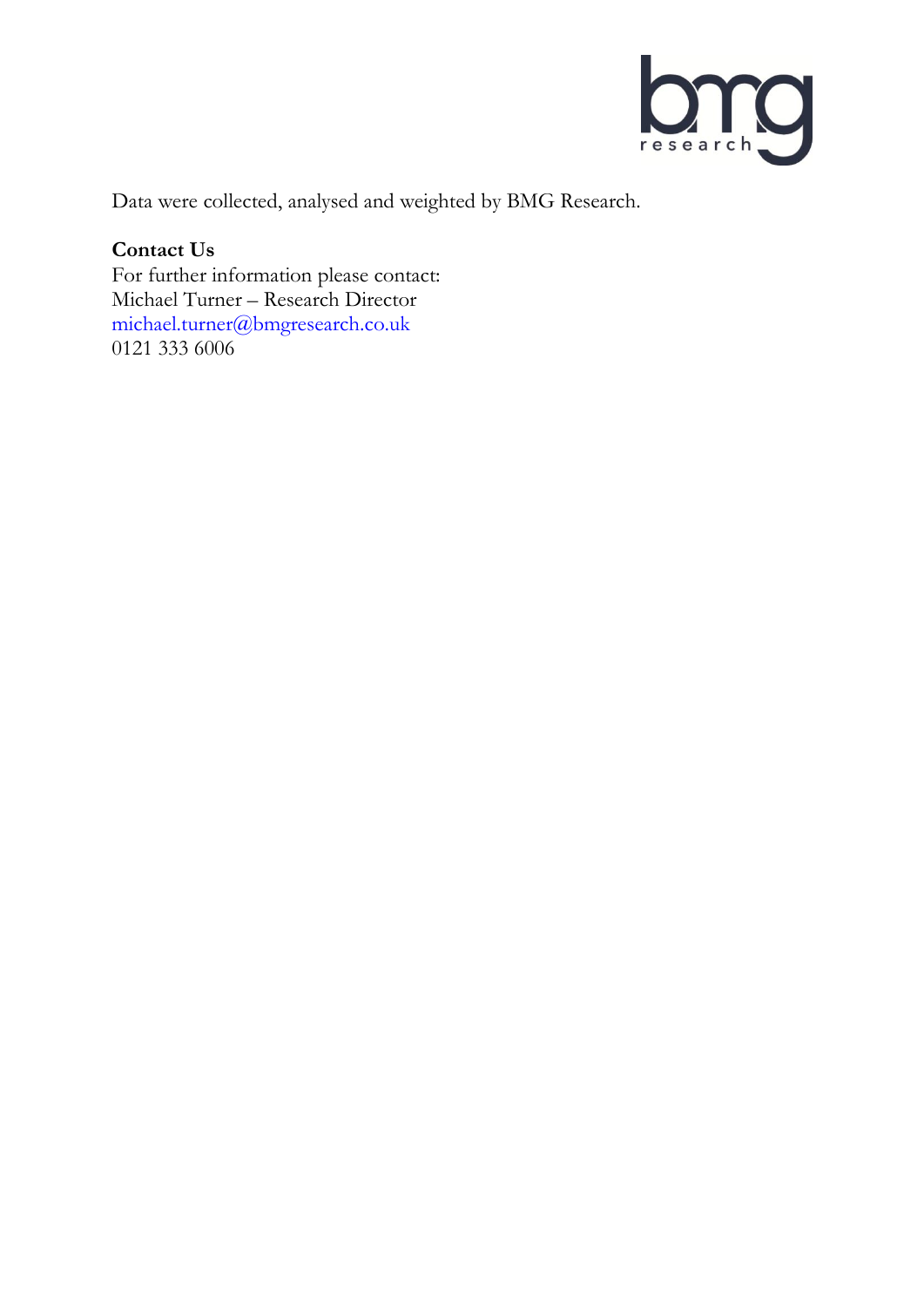| <b>Opinion Poll for Evening Standard - DEC 2015</b><br>Page 1                                                                                                                                                                                                                                                                                                                                                                                            |  |
|----------------------------------------------------------------------------------------------------------------------------------------------------------------------------------------------------------------------------------------------------------------------------------------------------------------------------------------------------------------------------------------------------------------------------------------------------------|--|
|                                                                                                                                                                                                                                                                                                                                                                                                                                                          |  |
| Thinking about Christmas this year, for the Christmas period only, how much do you think you will spend in total on Christmas food & drink, decorations and presents and gifts for friends<br>and family?                                                                                                                                                                                                                                                |  |
| Do you think the amount you and your family will spend on Christmas this year is too much, too little, or about right?                                                                                                                                                                                                                                                                                                                                   |  |
| Will you go to church during this Christmas period?                                                                                                                                                                                                                                                                                                                                                                                                      |  |
| Will you go to church during this Christmas period?<br>Base: VALID                                                                                                                                                                                                                                                                                                                                                                                       |  |
| Which of these things do you personally most enjoy to do at Christmas?                                                                                                                                                                                                                                                                                                                                                                                   |  |
|                                                                                                                                                                                                                                                                                                                                                                                                                                                          |  |
| As you may know, a 21-year-old Tory Party activist, Elliott Johnson, died in September. It is believed he committed suicide after complaining he was being bullied by another activist.<br>The former Conservative Party chairman Grant Shapps has resigned as a minister over the tragedy. Do you believe Grant Shapps was right to resign?                                                                                                             |  |
|                                                                                                                                                                                                                                                                                                                                                                                                                                                          |  |
| As you may know, a 21-year-old Tory Party activist, Elliott Johnson, died in September. It is believed he committed suicide after complaining he was being bullied by another activist.<br>The former Conservative Party chairman Grant Shapps has resigned as a minister over the tragedy. Do you believe Grant Shapps was right to resign?<br>Base: VALID                                                                                              |  |
|                                                                                                                                                                                                                                                                                                                                                                                                                                                          |  |
| As you may know, a 21-year-old Tory Party activist, Elliott Johnson, died in September. It is believed he committed suicide after complaining he was being bullied by another activist.<br>The former Conservative Party chairman Grant Shapps has resigned as a minister over the tragedy. Do you believe the current Conservative party chairman Lord Feldman should also<br>resign and take responsibility?                                           |  |
|                                                                                                                                                                                                                                                                                                                                                                                                                                                          |  |
| As you may know, a 21-year-old Tory Party activist, Elliott Johnson, died in September. It is believed he committed suicide after complaining he was being bullied by another activist.<br>The former Conservative Party chairman Grant Shapps has resigned as a minister over the tragedy. Do you believe the current Conservative party chairman Lord Feldman should also<br>resign and take responsibility?<br>Base: VALID                            |  |
|                                                                                                                                                                                                                                                                                                                                                                                                                                                          |  |
| As you may know, a 21-year-old Tory Party activist, Elliott Johnson, died in September. It is believed he committed suicide after complaining he was being bullied by another activist.<br>The former Conservative Party chairman Grant Shapps has resigned as a minister over the tragedy. Do you trust that the investigation into the scandal, which has been launched by the<br>Conservative Party, will be comprehensive and expose the full truth? |  |
|                                                                                                                                                                                                                                                                                                                                                                                                                                                          |  |
| As you may know, a 21-year-old Tory Party activist, Elliott Johnson, died in September. It is believed he committed suicide after complaining he was being bullied by another activist.                                                                                                                                                                                                                                                                  |  |
| Tables prepared on 15/12/2015 by<br>BMG Research, Beech House, Greenfield Crescent, Edgbaston, Birmingham, B15 3BE<br>T +44(0)121 333 6006, F +44(0)121 333 6800<br>E polling@bmgresearch.co.uk Go online at www.bmgresearch.co.uk                                                                                                                                                                                                                       |  |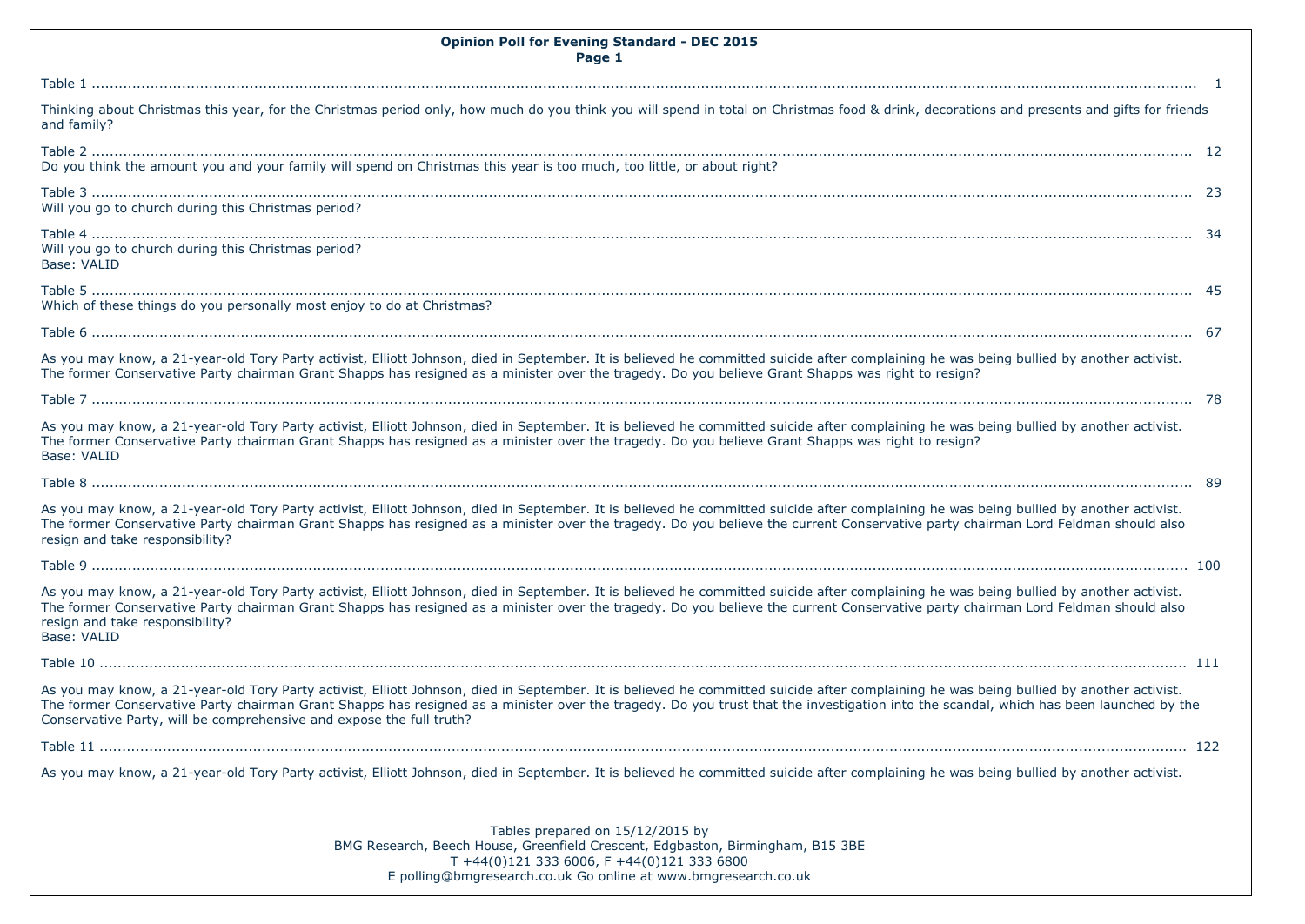| <b>Opinion Poll for Evening Standard - DEC 2015</b><br>Page 1                                                                                                                                                                                                                                                                                                                                                                                                                              |
|--------------------------------------------------------------------------------------------------------------------------------------------------------------------------------------------------------------------------------------------------------------------------------------------------------------------------------------------------------------------------------------------------------------------------------------------------------------------------------------------|
| The former Conservative Party chairman Grant Shapps has resigned as a minister over the tragedy. Do you trust that the investigation into the scandal, which has been launched by the<br>Conservative Party, will be comprehensive and expose the full truth?<br>Base: VALID                                                                                                                                                                                                               |
|                                                                                                                                                                                                                                                                                                                                                                                                                                                                                            |
| Stop the War is a British group established to campaign against what it believes are unjust wars. Many proairstrike MPs suspect Stop the War of a role in orchestrating abuse and threats<br>made to them online and via email in the run-up and after the Syria vote. Do you think Labour leader Jeremy Corbyn should cut links with the pressure group called Stop the War?                                                                                                              |
|                                                                                                                                                                                                                                                                                                                                                                                                                                                                                            |
| Stop the War is a British group established to campaign against what it believes are unjust wars. Many proairstrike MPs suspect Stop the War of a role in orchestrating abuse and threats<br>made to them online and via email in the run-up and after the Syria vote. Do you think Labour leader Jeremy Corbyn should cut links with the pressure group called Stop the War?<br>Base: VALID                                                                                               |
|                                                                                                                                                                                                                                                                                                                                                                                                                                                                                            |
| Stop the War is a British group established to campaign against what it believes are unjust wars. Many proairstrike MPs suspect Stop the War of a role in orchestrating abuse and threats<br>made to them online and via email in the run-up and after the Syria vote. Was Jeremy Corbyn right or wrong to attend a recent fund-raising event for Stop the War?                                                                                                                            |
|                                                                                                                                                                                                                                                                                                                                                                                                                                                                                            |
| Stop the War is a British group established to campaign against what it believes are unjust wars. Many proairstrike MPs suspect Stop the War of a role in orchestrating abuse and threats<br>made to them online and via email in the run-up and after the Syria vote. Was Jeremy Corbyn right or wrong to attend a recent fund-raising event for Stop the War?<br>Base: VALID                                                                                                             |
|                                                                                                                                                                                                                                                                                                                                                                                                                                                                                            |
| Stop the War is a British group established to campaign against what it believes are unjust wars. Many proairstrike MPs suspect Stop the War of a role in orchestrating abuse and threats<br>made to them online and via email in the run-up and after the Syria vote. The Stop the War website ran an article after the attacks on Paris which argued that Paris was "experencing<br>the whirlwind of western support for extremist violence". Do you agree, or disagree, with this view? |
|                                                                                                                                                                                                                                                                                                                                                                                                                                                                                            |
| Do you think that Britain should agree that Syrian president, Bashar Assad, should stay in power to defeat Islamic State as it is a worse evil and a far bigger threat to the UK than his<br>regime?                                                                                                                                                                                                                                                                                       |
|                                                                                                                                                                                                                                                                                                                                                                                                                                                                                            |
| Do you think that Britain should agree that Syrian president, Bashar Assad, should stay in power to defeat Islamic State as it is a worse evil and a far bigger threat to the UK than his<br>regime?<br>Base: VALID                                                                                                                                                                                                                                                                        |
| Should Britain deploy ground combat troops in Syria and Iraq to defeat Islamic State?                                                                                                                                                                                                                                                                                                                                                                                                      |
| Should Britain deploy ground combat troops in Syria and Iraq to defeat Islamic State?<br>Base: VALID                                                                                                                                                                                                                                                                                                                                                                                       |
| Do you feel that Britain's police and security forces are suitably prepared for a Paris-style attack in the UK?                                                                                                                                                                                                                                                                                                                                                                            |
| Tables prepared on 15/12/2015 by<br>BMG Research, Beech House, Greenfield Crescent, Edgbaston, Birmingham, B15 3BE<br>T +44(0)121 333 6006, F +44(0)121 333 6800<br>E polling@bmgresearch.co.uk Go online at www.bmgresearch.co.uk                                                                                                                                                                                                                                                         |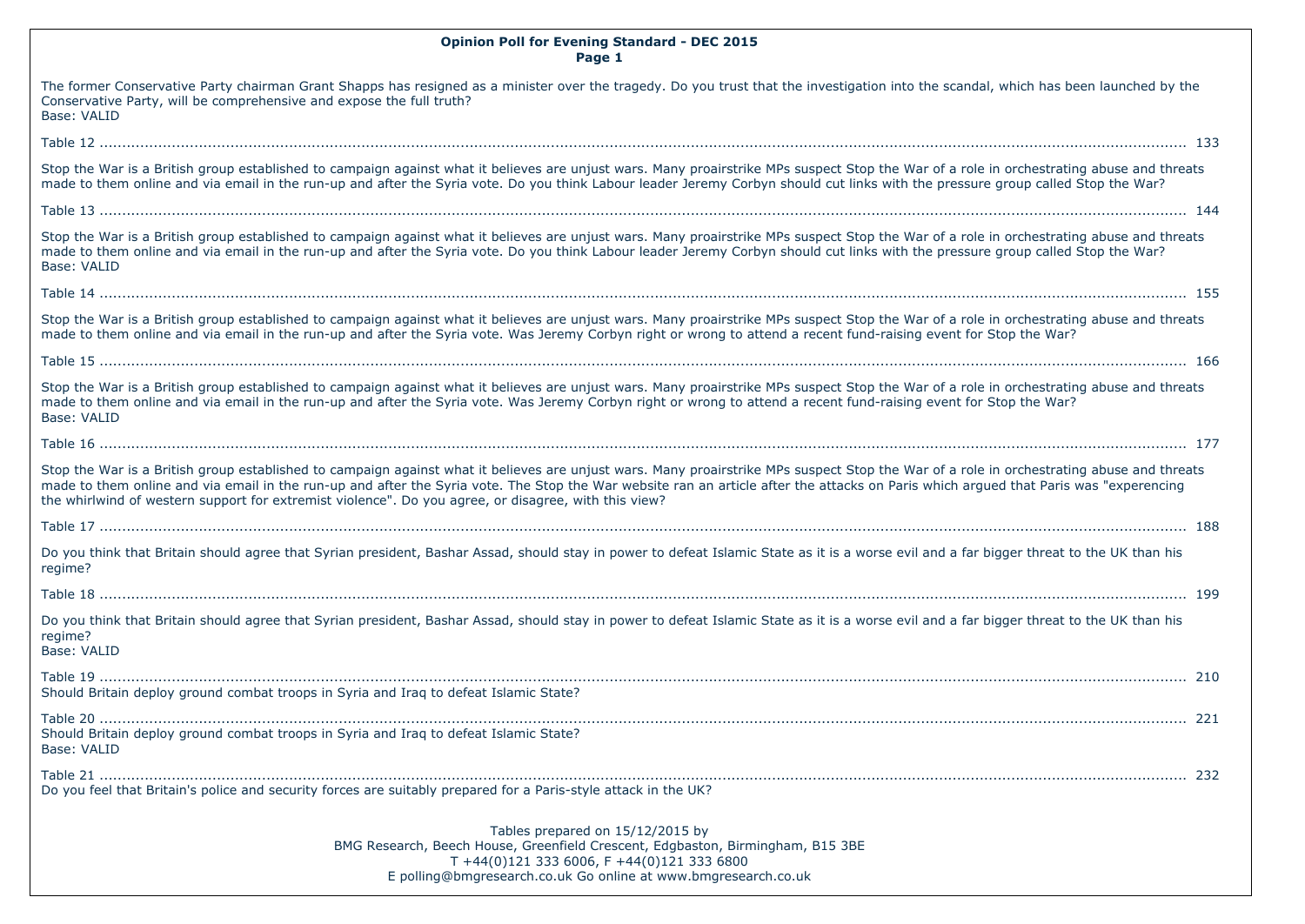| <b>Opinion Poll for Evening Standard - DEC 2015</b><br>Page 1                                                                                                                                                                      |  |
|------------------------------------------------------------------------------------------------------------------------------------------------------------------------------------------------------------------------------------|--|
| Do you feel that Britain's police and security forces are suitably prepared for a Paris-style attack in the UK?<br>Base: VALID                                                                                                     |  |
| Should British police officers be routinely armed, with thousands on patrol on the country's streets carrying guns, to deal with the terror threat?                                                                                |  |
| Should British police officers be routinely armed, with thousands on patrol on the country's streets carrying guns, to deal with the terror threat?<br>Base: VALID                                                                 |  |
| Do you agree or disagree with the following statement? - I'm looking forward to Christmas                                                                                                                                          |  |
| How much of your Christmas shopping has been completed so far?                                                                                                                                                                     |  |
| Do you agree or disagree with the following statement? - I worry about how much Christmas is going to cost                                                                                                                         |  |
| Do you agree or disagree with the following statement? - I worry whether my children will be satisfied with their gifts at Christmas                                                                                               |  |
| What is your gender?                                                                                                                                                                                                               |  |
| Which of the following age brackets do you fit into?                                                                                                                                                                               |  |
| <b>SEG</b>                                                                                                                                                                                                                         |  |
| You indicated that you voted at the previous General Election. How did you vote at the election in May?                                                                                                                            |  |
| If a General Election were held today, which of the following parties would you vote for?                                                                                                                                          |  |
| Which country do you live in?                                                                                                                                                                                                      |  |
| <b>GOR</b>                                                                                                                                                                                                                         |  |
| Employment sector Respondent                                                                                                                                                                                                       |  |
| Which of the following best describes the ownership of your home?                                                                                                                                                                  |  |
| Generally speaking, how interested would you say you are in politics?                                                                                                                                                              |  |
| Tables prepared on 15/12/2015 by<br>BMG Research, Beech House, Greenfield Crescent, Edgbaston, Birmingham, B15 3BE<br>T +44(0)121 333 6006, F +44(0)121 333 6800<br>E polling@bmgresearch.co.uk Go online at www.bmgresearch.co.uk |  |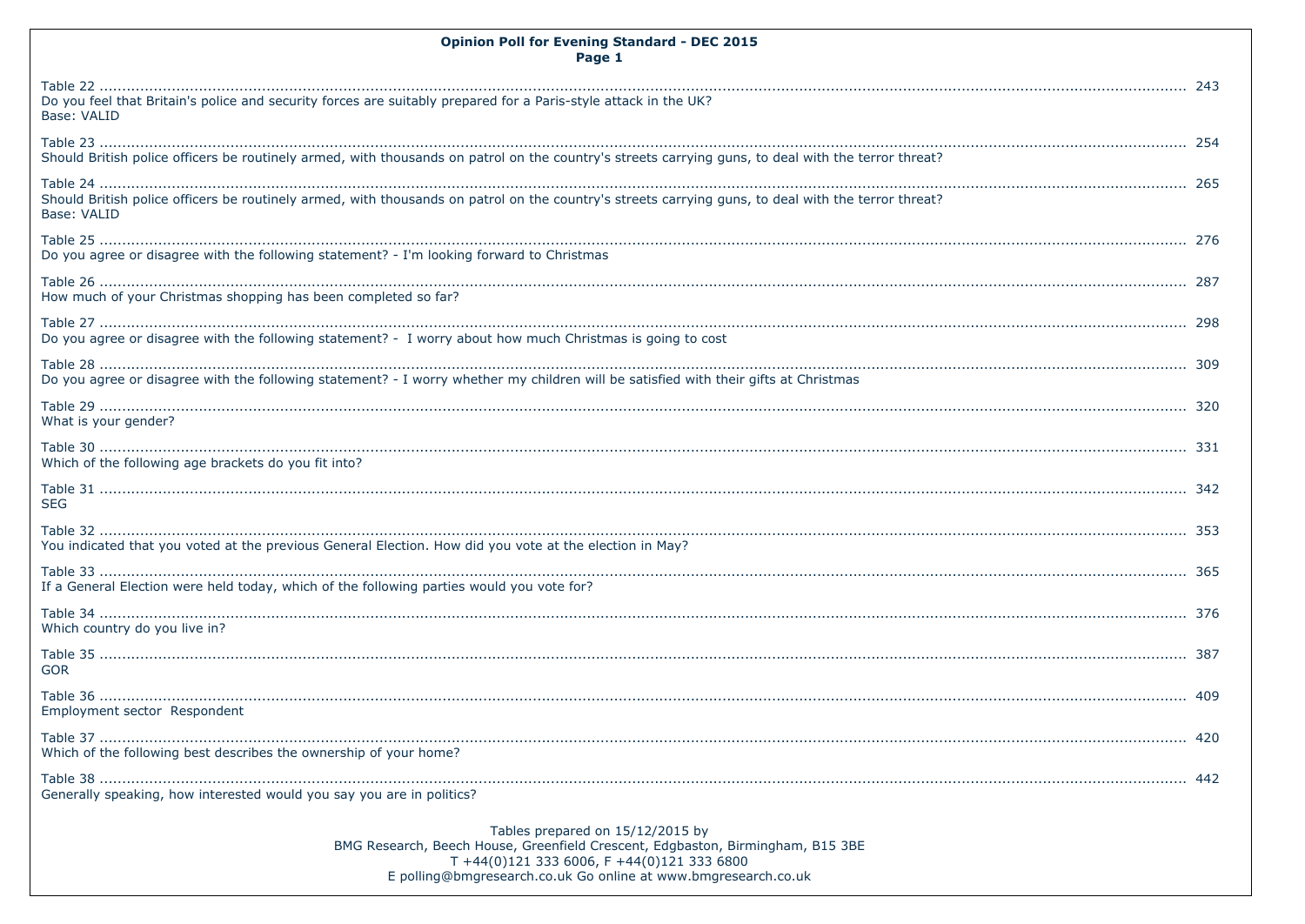| <b>Opinion Poll for Evening Standard - DEC 2015</b><br>Page 1                                                                    |  |
|----------------------------------------------------------------------------------------------------------------------------------|--|
| Do you take an active interest in the News?                                                                                      |  |
| What is the single most important issue facing society today?                                                                    |  |
| If there were a General Election tomorrow, how likely would you be to vote?                                                      |  |
| Sometimes people like to describe their political views on a spectrum from left to right. How would you describe your own views? |  |
| Please indicate whether you tend to trust or distrust. The UK Government?                                                        |  |
| <b>IMD Ouartile</b>                                                                                                              |  |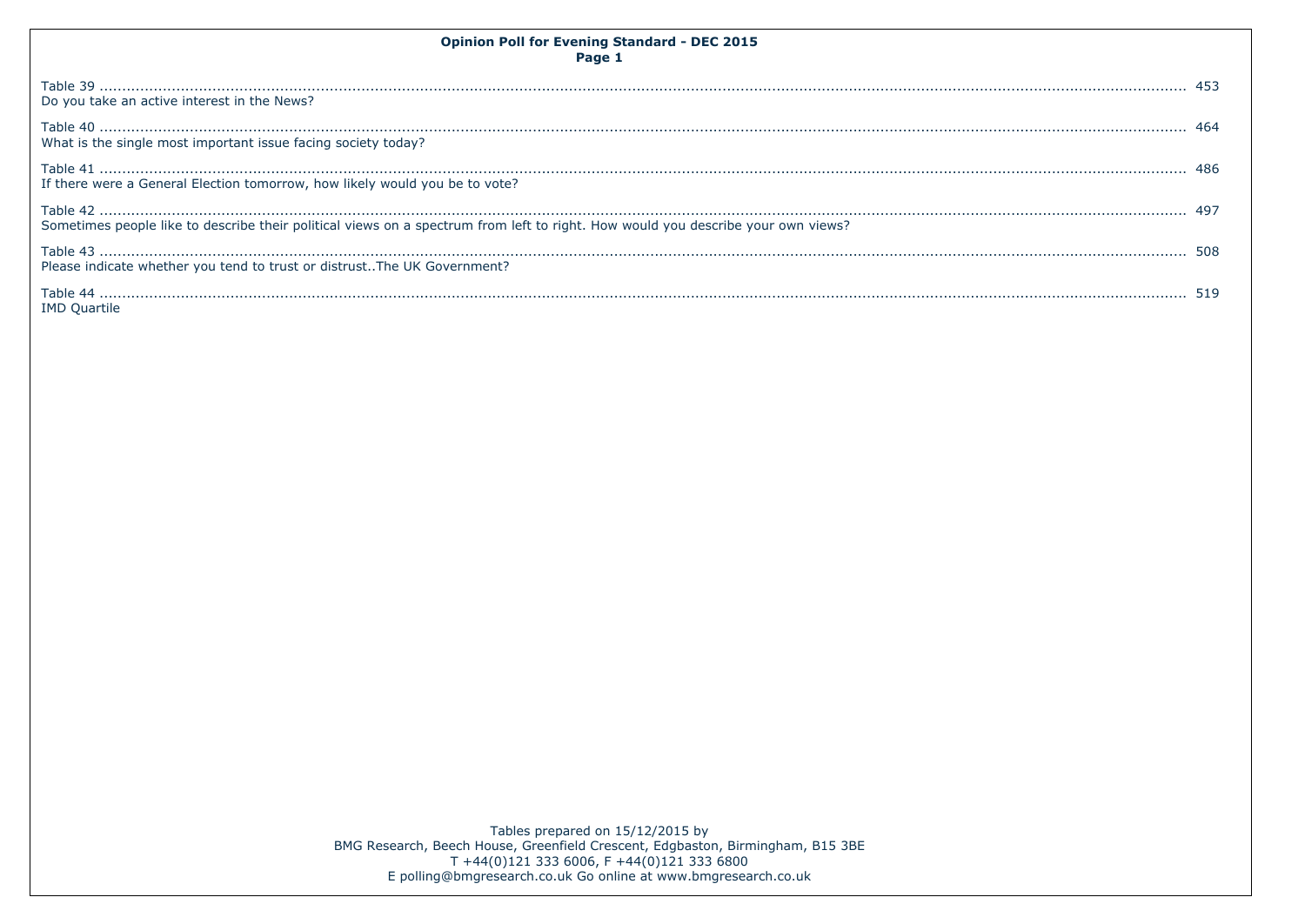#### Table 1

**Thinking about Christmas this year, for the Christmas period only, how much do you think you will spend in total on Christmas food & drink, decorations and presents and gifts for friends and family?**

|                           |              | Gender |               |          |          | Age      |          |          |       |
|---------------------------|--------------|--------|---------------|----------|----------|----------|----------|----------|-------|
|                           | <b>Total</b> | Male   | <b>Female</b> | 18 to 24 | 25 to 34 | 35 to 44 | 45 to 54 | 55 to 64 | $65+$ |
| Unweighted Bases          | 1585         | 801    | 784           | 174      | 259      | 254      | 279      | 229      | 390   |
| Effective Weighted Sample | 1235         | 601    | 634           | 134      | 204      | 200      | 215      | 189      | 297   |
| <b>Weighted Bases</b>     | 1585         | 772    | 813           | 183      | 272      | 261      | 284      | 229      | 355   |
| $E0 - £100$               | 267          | 142    | 125           | 50       | 35       | 41       | 50       | 41       | 51    |
|                           | 17%          | 18%    | 15%           | 27%      | 13%      | 16%      | 17%      | 18%      | 14%   |
| $E101 - E150$             | 230          | 108    | 122           | 34       | 48       | 39       | 35       | 25       | 49    |
|                           | 15%          | 14%    | 15%           | 18%      | 18%      | 15%      | 12%      | 11%      | 14%   |
| $£151 - £200$             | 243          | 115    | 128           | 41       | 49       | 39       | 28       | 33       | 53    |
|                           | 15%          | 15%    | 16%           | 22%      | 18%      | 15%      | 10%      | 14%      | 15%   |
| E201 - £500               | 491          | 225    | 266           | 32       | 83       | 83       | 94       | 69       | 129   |
|                           | 31%          | 29%    | 33%           | 18%      | 31%      | 32%      | 33%      | 30%      | 36%   |
| $E500 - E1,000$           | 287          | 151    | 136           | 20       | 50       | 48       | 63       | 48       | 58    |
|                           | 18%          | 20%    | 17%           | 11%      | 18%      | 18%      | 22%      | 21%      | 16%   |
| More than $£1,000$        | 66           | 30     | 36            | 6        | 6        | 12       | 14       | 14       | 14    |
|                           | 4%           | 4%     | 4%            | 3%       | 2%       | 5%       | 5%       | 6%       | 4%    |

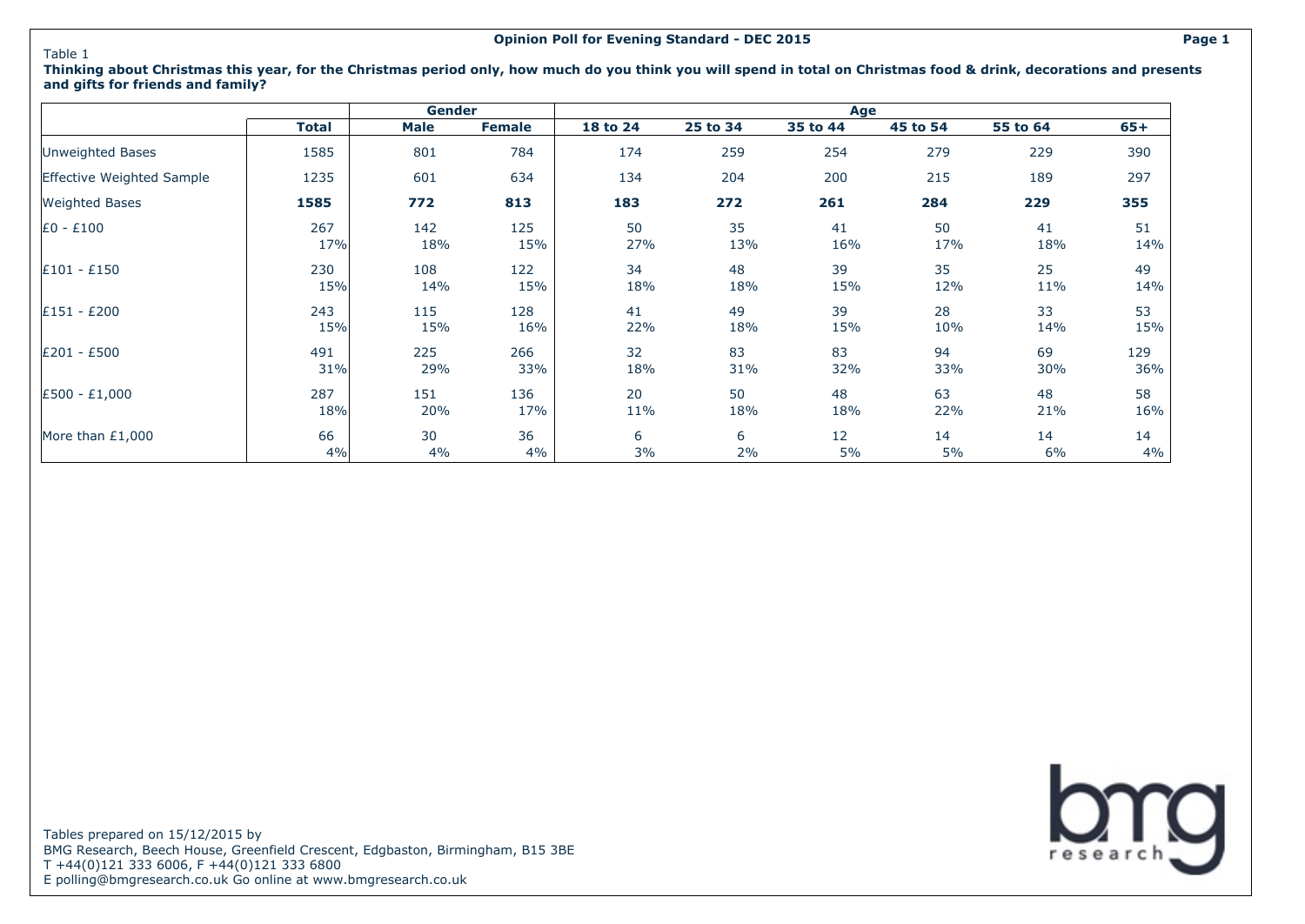#### Table 1 (continuation)

**SEG Vote 2015 Total ABC1 C2DE Conservative Labour Liberal Democrat UKIP Other Did not vote** Unweighted Bases | 1585 | 981 551 | 412 360 134 204 130 245 Effective Weighted Sample 1235 1235 125 764 429 382 334 131 197 125 233 Weighted Bases **1585 979 549 371 306 79 126 99 460** £0 - £100 267 123 133 43 47 9 17 16 106 17% 13% 24% 11% 15% 12% 13% 16% 23% £101 - £150 230 150 72 48 38 12 22 14 80 15% 15% 13% 13% 12% 15% 17% 14% 17% £151 - £200 243 144 92 50 41 13 17 14 82 15% 15% 17% 14% 13% 17% 13% 14% 18% £201 - £500 491 318 156 136 103 28 46 30 105 31% 33% 29% 37% 34% 36% 37% 30% 23% £500 - £1,000 287 196 78 75 60 12 21 18 76  $18\%$  20% 14% 20% 19% 16% 16% 16% 19% 17% More than £1,000  $\hphantom{00}|\hphantom{00}66$   $\hphantom{00}|\hphantom{00}48$   $\hphantom{00}17$   $\hphantom{00}|\hphantom{00}17$   $\hphantom{00}17$   $\hphantom{00}17$   $\hphantom{00}17$   $\hphantom{00}17$   $\hphantom{00}19$   $\hphantom{00}4$   $\hphantom{00}4$   $\hphantom{0}7$   $\hphantom{00}12$ 4% 5% 3% 5% 6% 5% 3% 7% 3%

**Thinking about Christmas this year, for the Christmas period only, how much do you think you will spend in total on Christmas food & drink, decorations and presents and gifts for friends and family?**

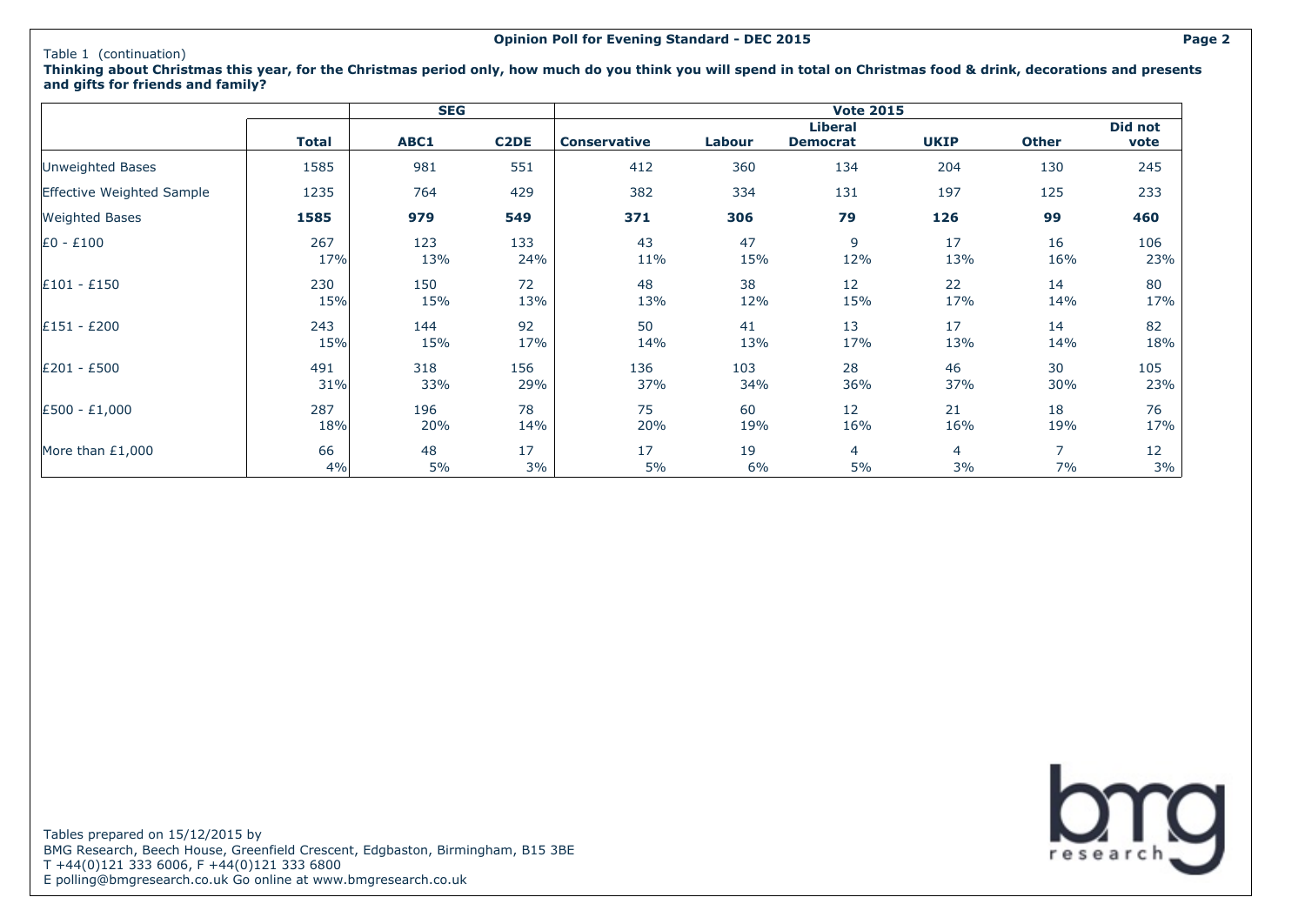#### Table 1 (continuation)

**Thinking about Christmas this year, for the Christmas period only, how much do you think you will spend in total on Christmas food & drink, decorations and presents and gifts for friends and family?**

|                           |              |                     |        |                 |             | <b>Vote Intention</b> |            |               |              |                 |
|---------------------------|--------------|---------------------|--------|-----------------|-------------|-----------------------|------------|---------------|--------------|-----------------|
|                           | <b>Total</b> | <b>Conservative</b> | Labour | <b>Liberal</b>  | <b>UKIP</b> | <b>Plaid</b>          | <b>SNP</b> |               | <b>Other</b> | <b>Not sure</b> |
|                           |              |                     |        | <b>Democrat</b> |             | Cymru                 |            | <b>Greens</b> |              |                 |
| Unweighted Bases          | 1585         | 393                 | 349    | 102             | 225         | 11                    | 50         | 63            | 10           | 248             |
| Effective Weighted Sample | 1235         | 340                 | 295    | 76              | 183         | 9                     | 42         | 52            | 8            | 203             |
| <b>Weighted Bases</b>     | 1585         | 373                 | 331    | 79              | 170         | 12                    | 46         | 57            | 11           | 302             |
| £0 - £100                 | 267          | 37                  | 59     | 17              | 28          | $\overline{2}$        | 4          | 18            |              | 51              |
|                           | 17%          | 10%                 | 18%    | 21%             | 16%         | 19%                   | 9%         | 31%           | 13%          | 17%             |
| $£101 - £150$             | 230          | 57                  | 47     | 16              | 25          |                       | 3          | 13            |              | 42              |
|                           | 15%          | 15%                 | 14%    | 20%             | 15%         | 7%                    | 7%         | 24%           | 8%           | 14%             |
| £151 - £200               | 243          | 49                  | 48     | 6               | 24          |                       | 7          | 10            | 6            | 53              |
|                           | 15%          | 13%                 | 15%    | 8%              | 14%         | 6%                    | 16%        | 17%           | 58%          | 18%             |
| £201 - £500               | 491          | 131                 | 102    | 30              | 60          | 3                     | 14         | 12            |              | 83              |
|                           | 31%          | 35%                 | 31%    | 38%             | 35%         | 25%                   | 31%        | 21%           | 14%          | 28%             |
| £500 - £1,000             | 287          | 78                  | 59     | 8               | 28          | 5                     | 10         | 3             |              | 63              |
|                           | 18%          | 21%                 | 18%    | 10%             | 16%         | 43%                   | 22%        | 5%            | 7%           | 21%             |
| More than $£1,000$        | 66           | 21                  | 16     | $\overline{2}$  | 6           | 0                     | 6          |               | 0            | 10              |
|                           | 4%           | 6%                  | 5%     | 3%              | 3%          | 0%                    | 14%        | 2%            | 0%           | 3%              |

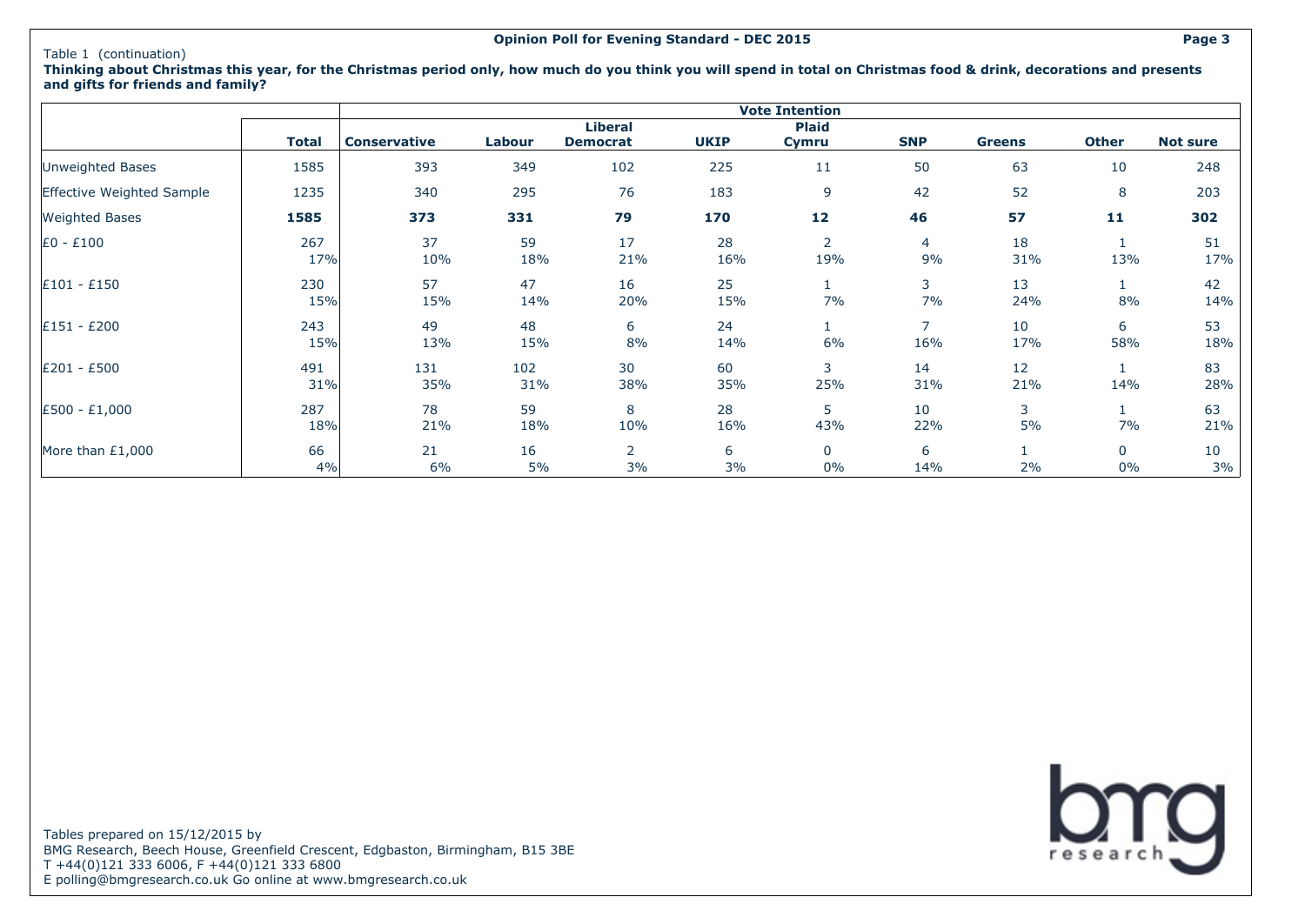#### Table 1 (continuation)

**Thinking about Christmas this year, for the Christmas period only, how much do you think you will spend in total on Christmas food & drink, decorations and presents and gifts for friends and family?**

|                                  |              |                | <b>Country</b>  |              |                                   |
|----------------------------------|--------------|----------------|-----------------|--------------|-----------------------------------|
|                                  | <b>Total</b> | <b>England</b> | <b>Scotland</b> | <b>Wales</b> | <b>Northern</b><br><b>Ireland</b> |
| Unweighted Bases                 | 1585         | 1355           | 130             | 74           | 26                                |
| <b>Effective Weighted Sample</b> | 1235         | 1088           | 107             | 61           | 13                                |
| <b>Weighted Bases</b>            | 1585         | 1330           | 134             | 77           | 44                                |
| E0 - £100                        | 267          | 225            | 17              | 16           | 9                                 |
|                                  | 17%          | 17%            | 13%             | 21%          | 20%                               |
| $E101 - E150$                    | 230          | 196            | 23              | 8            | 3                                 |
|                                  | 15%          | 15%            | 17%             | 10%          | 7%                                |
| £151 - £200                      | 243          | 207            | 18              | 10           | 9                                 |
|                                  | 15%          | 16%            | 13%             | 13%          | 20%                               |
| £201 - £500                      | 491          | 417            | 34              | 27           | 12                                |
|                                  | 31%          | 31%            | 25%             | 36%          | 28%                               |
| £500 - £1,000                    | 287          | 237            | 30              | 11           | 10                                |
|                                  | 18%          | 18%            | 22%             | 14%          | 22%                               |
| More than £1,000                 | 66           | 48             | 13              | 5            | 1                                 |
|                                  | 4%           | 4%             | 10%             | 6%           | 3%                                |

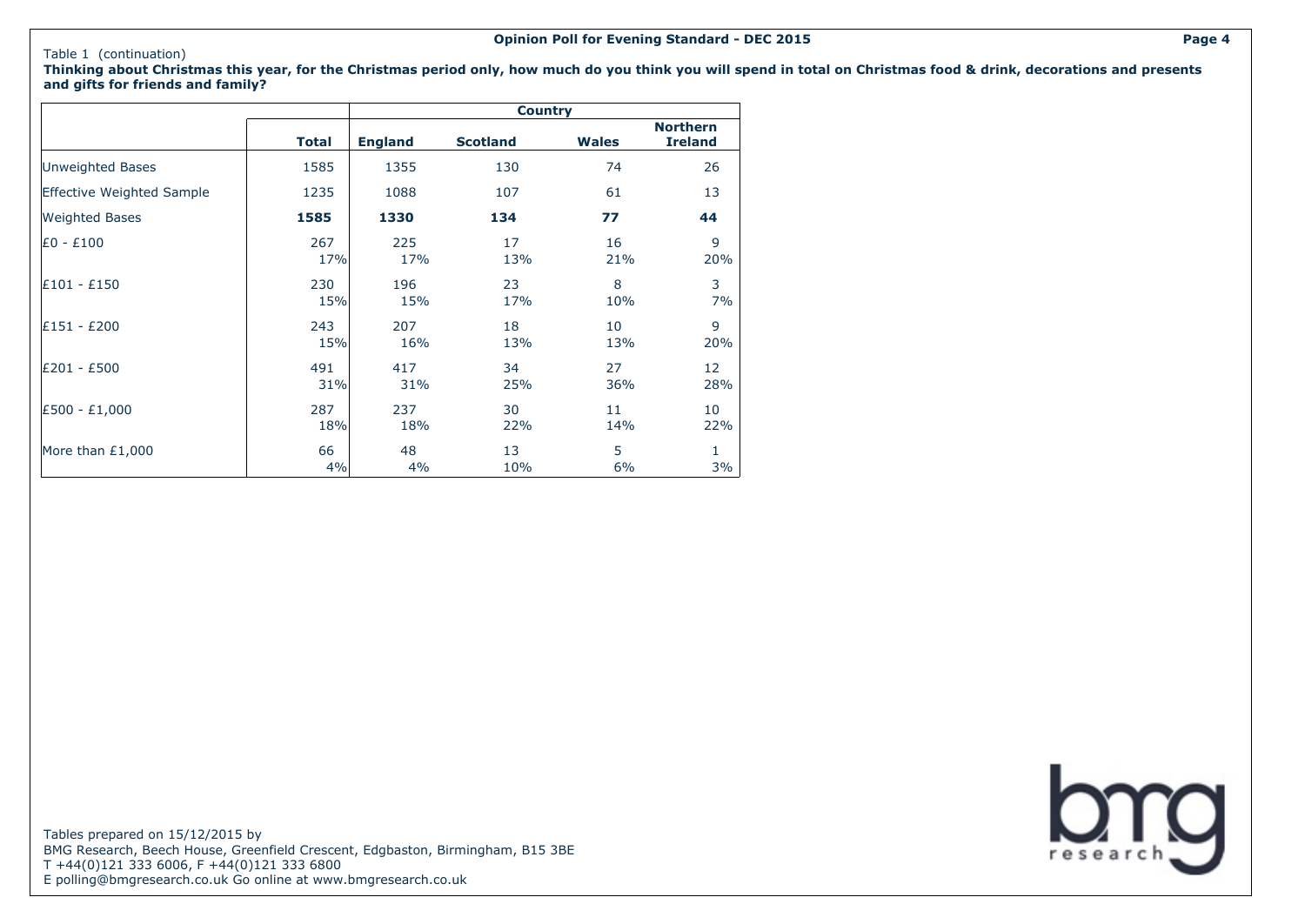#### Table 1 (continuation)

**GOR Total East Midlands East of England London North East North West South East South West West Midlands Yorkshire and The Humber** Unweighted Bases 1585 137 139 202 76 189 207 138 124 143 Effective Weighted Sample 1235 112 116 158 60 149 169 110 104 115 Weighted Bases **1585 114 147 206 65 175 217 135 139 131** £0 - £100 267 19 22 40 8 27 32 34 22 21 17% 17% 15% 20% 12% 15% 15% 25% 16% 16% £101 - £150 230 20 18 33 10 26 29 24 22 14 15% 18% 12% 16% 16% 15% 13% 18% 16% 11% £151 - £200 243 23 24 38 8 28 32 20 16 18 15% 20% 16% 18% 13% 16% 15% 14% 11% 14% £201 - £500 491 32 49 55 23 47 82 35 51 43 31% 28% 33% 27% 35% 27% 38% 26% 37% 33% £500 - £1,000 287 17 32 34 14 40 33 16 20 32 18% 15% 22% 17% 22% 23% 15% 12% 15% 24% More than £1,000 | 66 | 3 3 6 2 7 9 7 8 3 4% 3% 2% 3% 3% 4% 4% 5% 6% 3%

**Thinking about Christmas this year, for the Christmas period only, how much do you think you will spend in total on Christmas food & drink, decorations and presents and gifts for friends and family?**

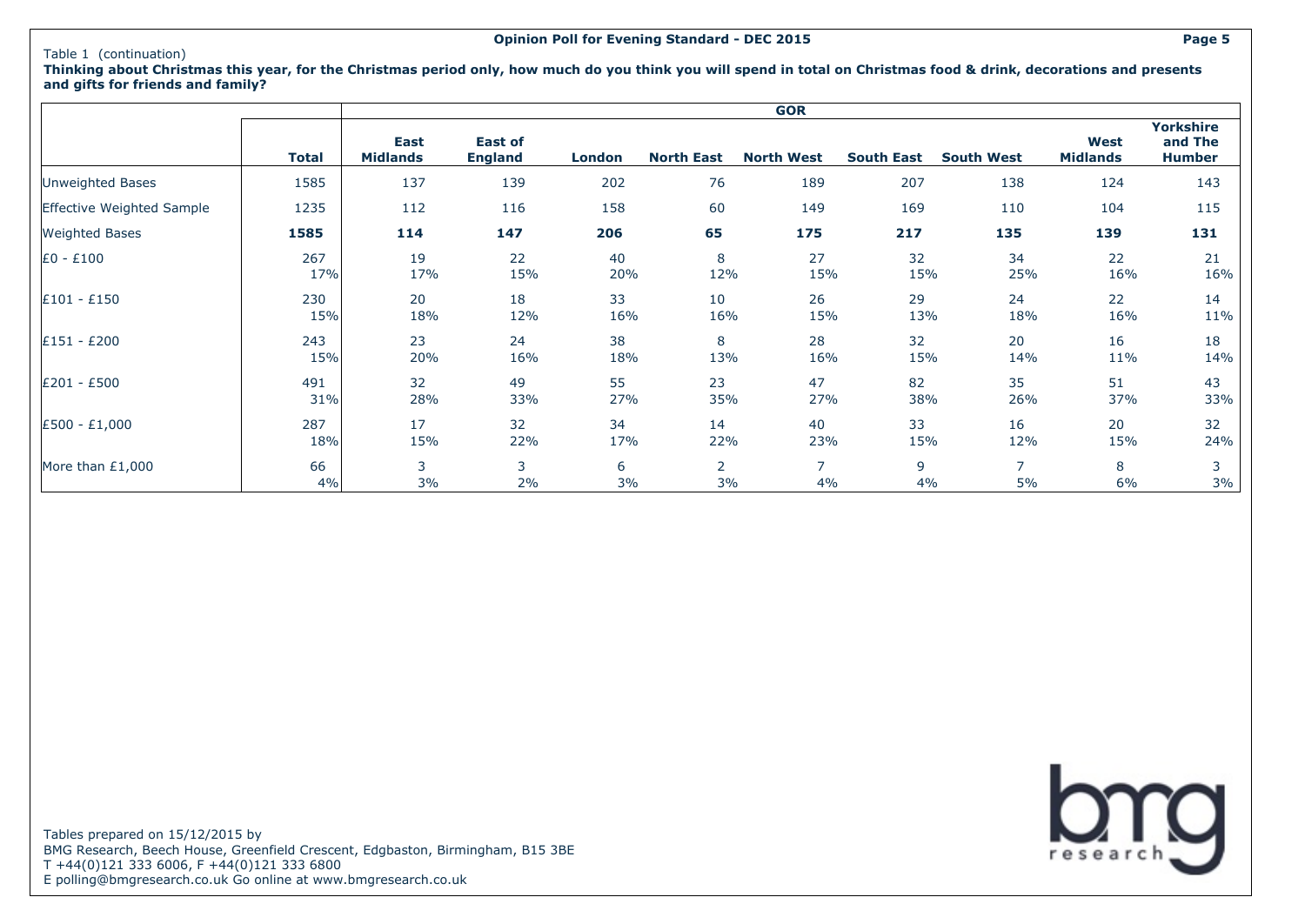#### Table 1 (continuation)

**Thinking about Christmas this year, for the Christmas period only, how much do you think you will spend in total on Christmas food & drink, decorations and presents and gifts for friends and family?**

|                                  |       |               | <b>Public/Private Sector</b> |                     |
|----------------------------------|-------|---------------|------------------------------|---------------------|
|                                  | Total | <b>Public</b> | <b>Private</b>               | <b>Third sector</b> |
| Unweighted Bases                 | 1585  | 246           | 536                          | 39                  |
| <b>Effective Weighted Sample</b> | 1235  | 186           | 408                          | 32                  |
| <b>Weighted Bases</b>            | 1585  | 249           | 500                          | 38                  |
| E0 - £100                        | 267   | 31            | 62                           | 3                   |
|                                  | 17%   | 12%           | 12%                          | 8%                  |
| £101 - £150                      | 230   | 37            | 69                           | 11                  |
|                                  | 15%   | 15%           | 14%                          | 29%                 |
| £151 - £200                      | 243   | 36            | 81                           | 8                   |
|                                  | 15%   | 14%           | 16%                          | 20%                 |
| £201 - £500                      | 491   | 91            | 163                          | 7                   |
|                                  | 31%   | 36%           | 33%                          | 19%                 |
| £500 - £1,000                    | 287   | 50            | 101                          | $\overline{7}$      |
|                                  | 18%   | 20%           | 20%                          | 19%                 |
| More than $£1,000$               | 66    | 5             | 24                           | 2                   |
|                                  | 4%    | 2%            | 5%                           | 5%                  |

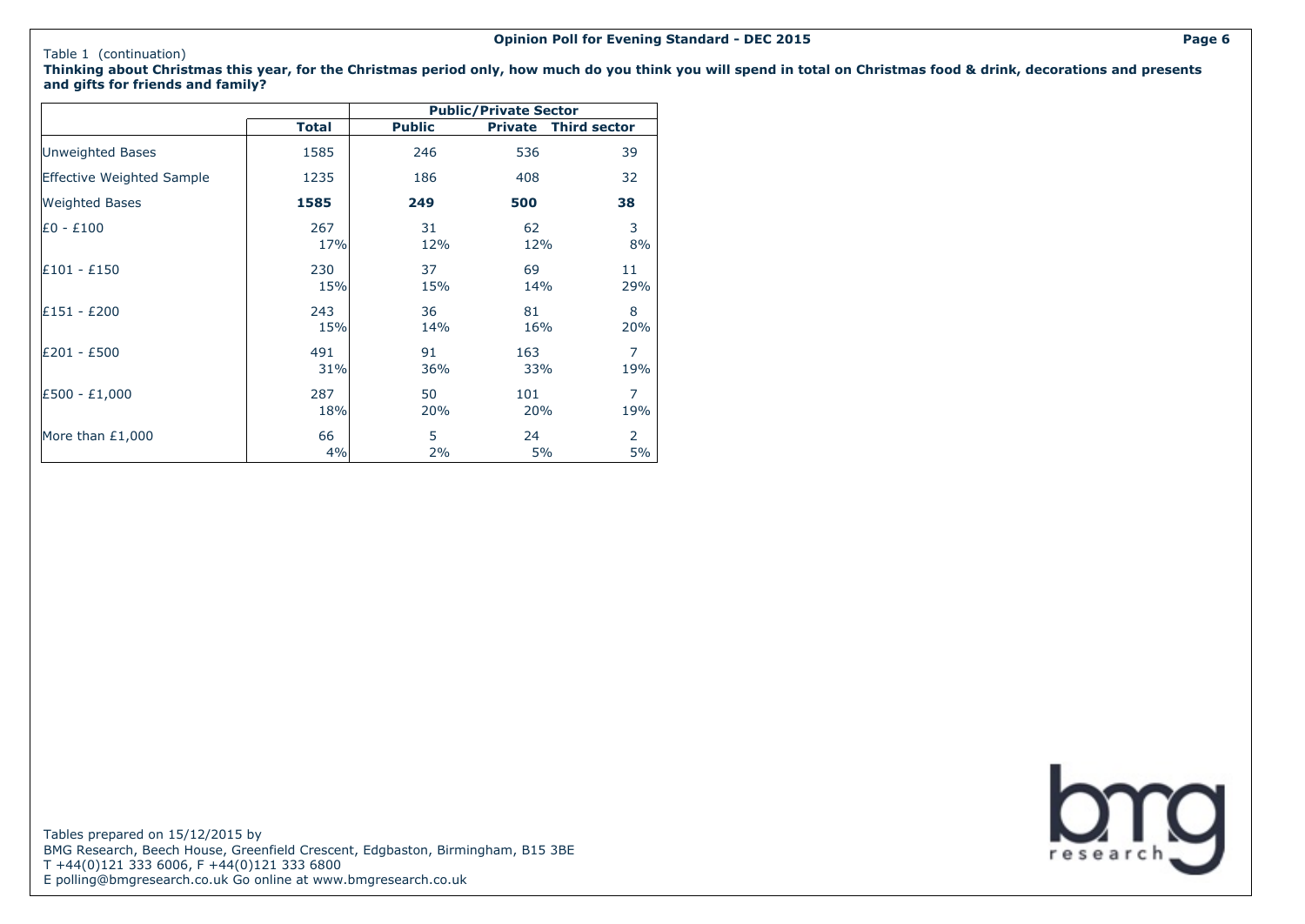**Thinking about Christmas this year, for the Christmas period only, how much do you think you will spend in total on Christmas food & drink, decorations and presents and gifts for friends and family?**

|                                         | <b>Total</b> | <b>Homeowner</b><br>(owned<br>outright) | <b>Homeowner</b><br>(with a<br>mortgage) | <b>Rented</b><br>from<br>private<br>landlord | <b>Rented</b><br>from<br><b>Council</b> | <b>Tenure</b><br><b>Rented</b><br>from<br><b>Housing</b><br><b>Association</b><br>or Social<br><b>Housing</b><br><b>Provider</b> | <b>Shared</b><br>ownership | <b>Student</b><br>accomodation | <b>Living</b><br>with<br>parents/<br>extended<br>family | <b>Other</b>         |
|-----------------------------------------|--------------|-----------------------------------------|------------------------------------------|----------------------------------------------|-----------------------------------------|----------------------------------------------------------------------------------------------------------------------------------|----------------------------|--------------------------------|---------------------------------------------------------|----------------------|
| <b>Unweighted Bases</b>                 | 1585         | 550                                     | 397                                      | 282                                          | 140                                     | 127                                                                                                                              | 8                          | 8                              | 69                                                      | 4                    |
| Effective Weighted Sample               | 1235         | 430                                     | 299                                      | 225                                          | 109                                     | 101                                                                                                                              | $\overline{7}$             | $\overline{7}$                 | 57                                                      | 4                    |
| <b>Weighted Bases</b>                   | 1585         | 532                                     | 398                                      | 303                                          | 135                                     | 118                                                                                                                              | 8                          | 9                              | 75                                                      | 6                    |
| $E0 - E100$                             | 267<br>17%   | 80<br>15%                               | 37<br>9%                                 | 61<br>20%                                    | 35<br>26%                               | 30<br>25%                                                                                                                        | 2<br>24%                   | 11%                            | 20<br>26%                                               | 2<br>36%             |
| $\text{\pounds}101 - \text{\pounds}150$ | 230<br>15%   | 63<br>12%                               | 44<br>11%                                | 62<br>20%                                    | 25<br>18%                               | 12<br>11%                                                                                                                        | 3<br>32%                   | 4<br>39%                       | 15<br>21%                                               | 22%                  |
| £151 - £200                             | 243<br>15%   | 75<br>14%                               | 63<br>16%                                | 52<br>17%                                    | 15<br>11%                               | 25<br>21%                                                                                                                        | $\mathbf 0$<br>0%          | 3<br>29%                       | 11<br>15%                                               | $\mathbf{0}$<br>0%   |
| £201 - £500                             | 491<br>31%   | 175<br>33%                              | 144<br>36%                               | 79<br>26%                                    | 36<br>26%                               | 33<br>28%                                                                                                                        | 1<br>10%                   | 7%                             | 19<br>25%                                               | 3<br>43%             |
| $E500 - E1,000$                         | 287<br>18%   | 109<br>20%                              | 92<br>23%                                | 43<br>14%                                    | 20<br>15%                               | 14<br>12%                                                                                                                        | 2<br>26%                   | 0<br>0%                        | 8<br>11%                                                | $\mathbf 0$<br>$0\%$ |
| More than £1,000                        | 66<br>4%     | 31<br>6%                                | 19<br>5%                                 | 5<br>2%                                      | 4<br>3%                                 | 3<br>3%                                                                                                                          | 1<br>8%                    | 14%                            | 2<br>3%                                                 | $\mathbf 0$<br>$0\%$ |

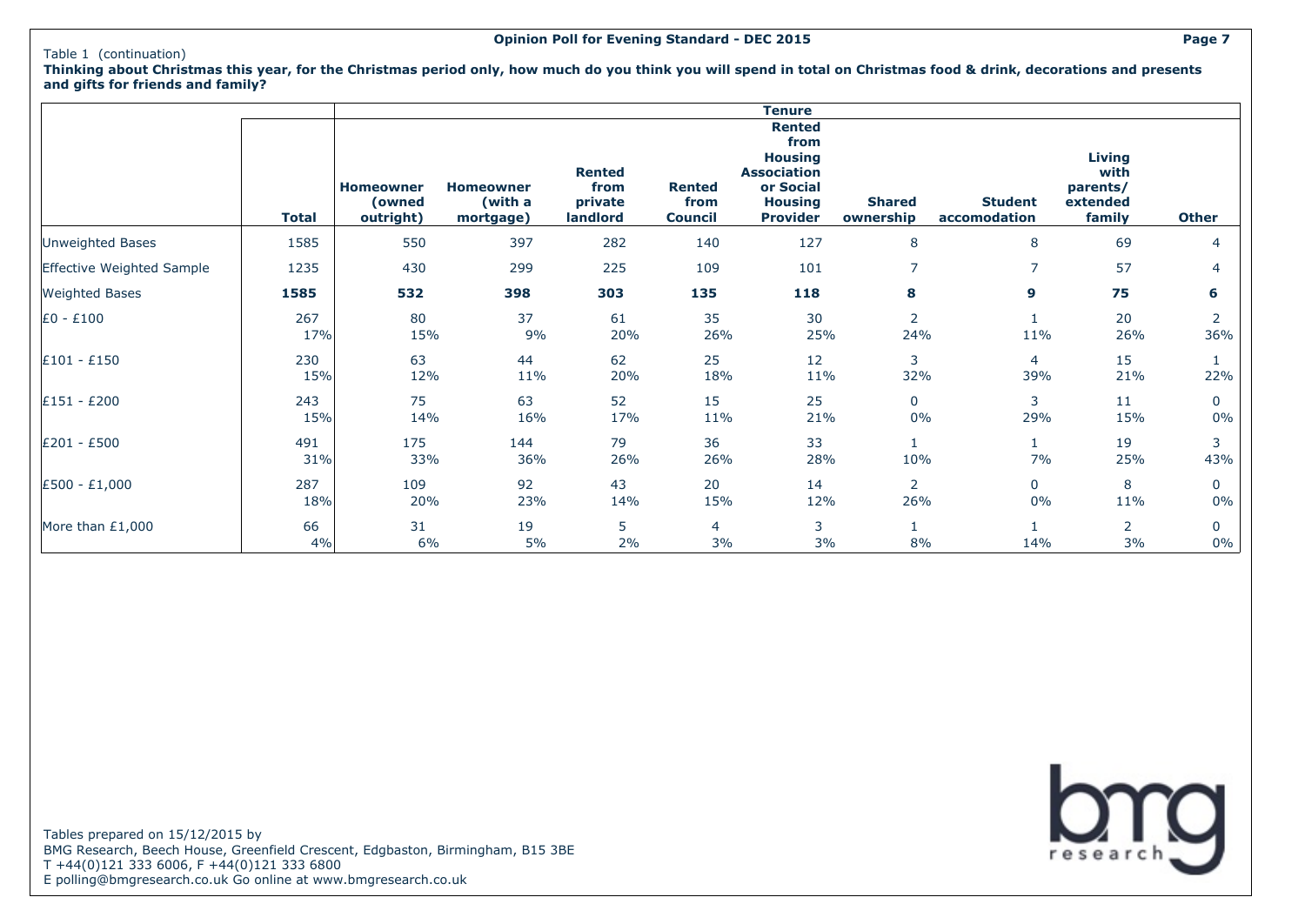#### Table 1 (continuation)

**Thinking about Christmas this year, for the Christmas period only, how much do you think you will spend in total on Christmas food & drink, decorations and presents and gifts for friends and family?**

|                           |              | <b>Politcal interest</b> |                          | <b>Interest in news</b> |           |                                | <b>Top issue</b>                             |
|---------------------------|--------------|--------------------------|--------------------------|-------------------------|-----------|--------------------------------|----------------------------------------------|
|                           | <b>Total</b> | <b>Interested</b>        | <b>Not</b><br>interested | Yes                     | <b>No</b> | <b>Immigration</b><br>& Asylum | <b>Not</b><br><b>Immigration</b><br>& Asylum |
| Unweighted Bases          | 1585         | 1130                     | 455                      | 1213                    | 372       | 541                            | 1044                                         |
| Effective Weighted Sample | 1235         | 894                      | 358                      | 951                     | 292       | 397                            | 839                                          |
| <b>Weighted Bases</b>     | 1585         | 1048                     | 537                      | 1157                    | 428       | 526                            | 1059                                         |
| $E0 - E100$               | 267          | 156                      | 112                      | 184                     | 83        | 81                             | 186                                          |
|                           | 17%          | 15%                      | 21%                      | 16%                     | 20%       | 15%                            | 18%                                          |
| $£101 - £150$             | 230          | 151                      | 79                       | 159                     | 71        | 57                             | 172                                          |
|                           | 15%          | 14%                      | 15%                      | 14%                     | 17%       | 11%                            | 16%                                          |
| $£151 - £200$             | 243          | 151                      | 93                       | 162                     | 81        | 70                             | 174                                          |
|                           | 15%          | 14%                      | 17%                      | 14%                     | 19%       | 13%                            | 16%                                          |
| £201 - £500               | 491          | 345                      | 146                      | 371                     | 119       | 179                            | 312                                          |
|                           | 31%          | 33%                      | 27%                      | 32%                     | 28%       | 34%                            | 29%                                          |
| $E500 - E1,000$           | 287          | 193                      | 95                       | 224                     | 63        | 110                            | 177                                          |
|                           | 18%          | 18%                      | 18%                      | 19%                     | 15%       | 21%                            | 17%                                          |
| More than $£1,000$        | 66           | 54                       | 13                       | 56                      | 10        | 29                             | 38                                           |
|                           | 4%           | 5%                       | 2%                       | 5%                      | 2%        | 5%                             | 4%                                           |

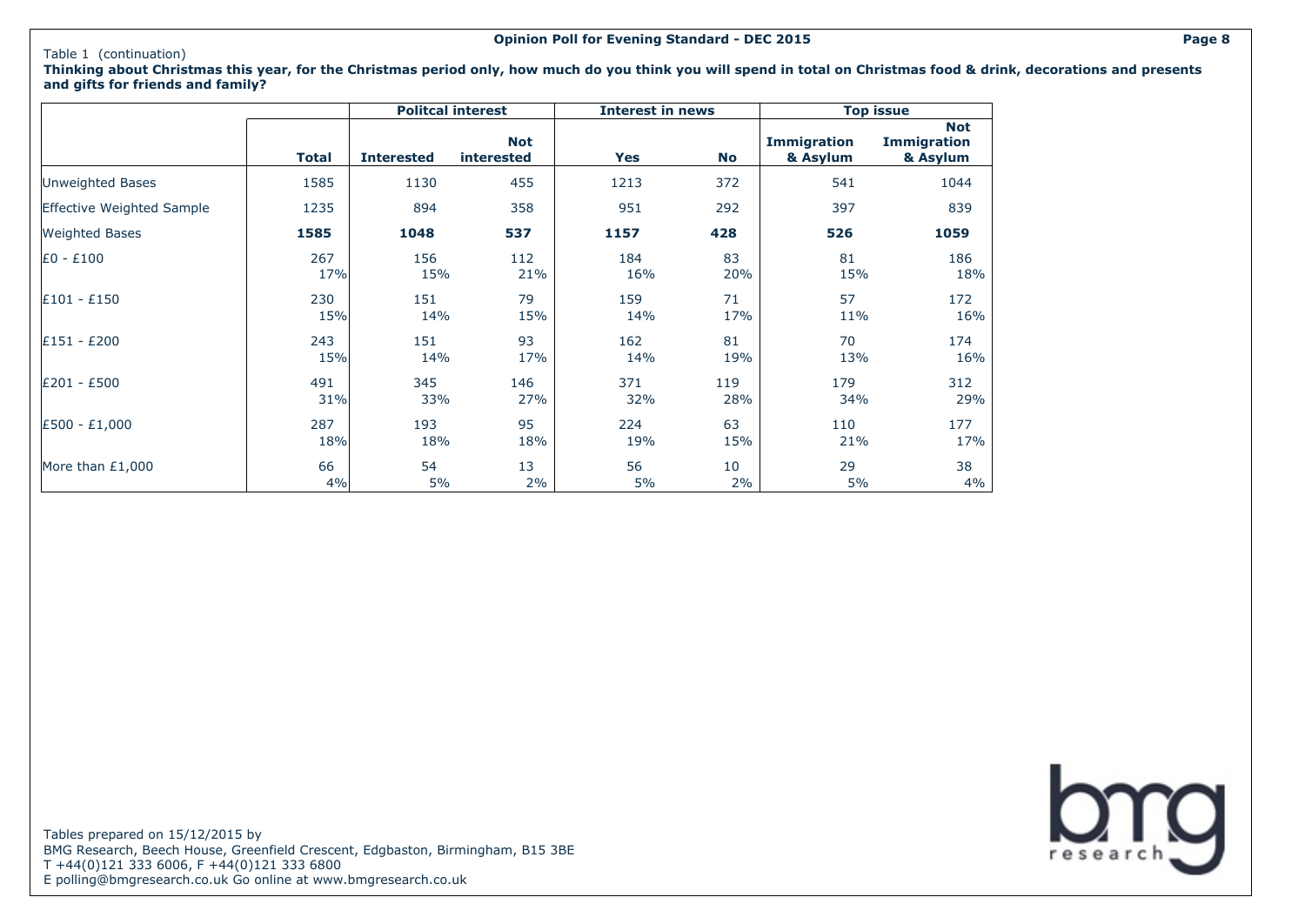#### Table 1 (continuation)

**Thinking about Christmas this year, for the Christmas period only, how much do you think you will spend in total on Christmas food & drink, decorations and presents and gifts for friends and family?**

|                                  |              |                               |                             | <b>Likelihood to Vote</b>        |                                 |                                   |
|----------------------------------|--------------|-------------------------------|-----------------------------|----------------------------------|---------------------------------|-----------------------------------|
|                                  | <b>Total</b> | I would<br>definitely<br>vote | I would<br>probably<br>vote | It would be<br>roughly 50/<br>50 | I probably<br>would not<br>vote | I definitely<br>would not<br>vote |
| Unweighted Bases                 | 1585         | 1005                          | 236                         | 148                              | 85                              | 111                               |
| <b>Effective Weighted Sample</b> | 1235         | 835                           | 180                         | 115                              | 75                              | 95                                |
| <b>Weighted Bases</b>            | 1585         | 858                           | 238                         | 195                              | 129                             | 164                               |
| $E0 - E100$                      | 267          | 126                           | 28                          | 47                               | 25                              | 42                                |
|                                  | 17%          | 15%                           | 12%                         | 24%                              | 19%                             | 25%                               |
| $E101 - E150$                    | 230          | 120                           | 41                          | 29                               | 17                              | 23                                |
|                                  | 15%          | 14%                           | 17%                         | 15%                              | 13%                             | 14%                               |
| £151 - £200                      | 243          | 104                           | 49                          | 39                               | 22                              | 30                                |
|                                  | 15%          | 12%                           | 21%                         | 20%                              | 17%                             | 18%                               |
| £201 - £500                      | 491          | 292                           | 70                          | 48                               | 36                              | 44                                |
|                                  | 31%          | 34%                           | 29%                         | 25%                              | 28%                             | 27%                               |
| £500 - £1,000                    | 287          | 169                           | 38                          | 29                               | 29                              | 22                                |
|                                  | 18%          | 20%                           | 16%                         | 15%                              | 22%                             | 14%                               |
| More than £1,000                 | 66           | 47                            | 13                          | $\overline{4}$                   | $\mathbf{0}$                    | 3                                 |
|                                  | 4%           | 5%                            | 5%                          | 2%                               | $0\%$                           | 2%                                |

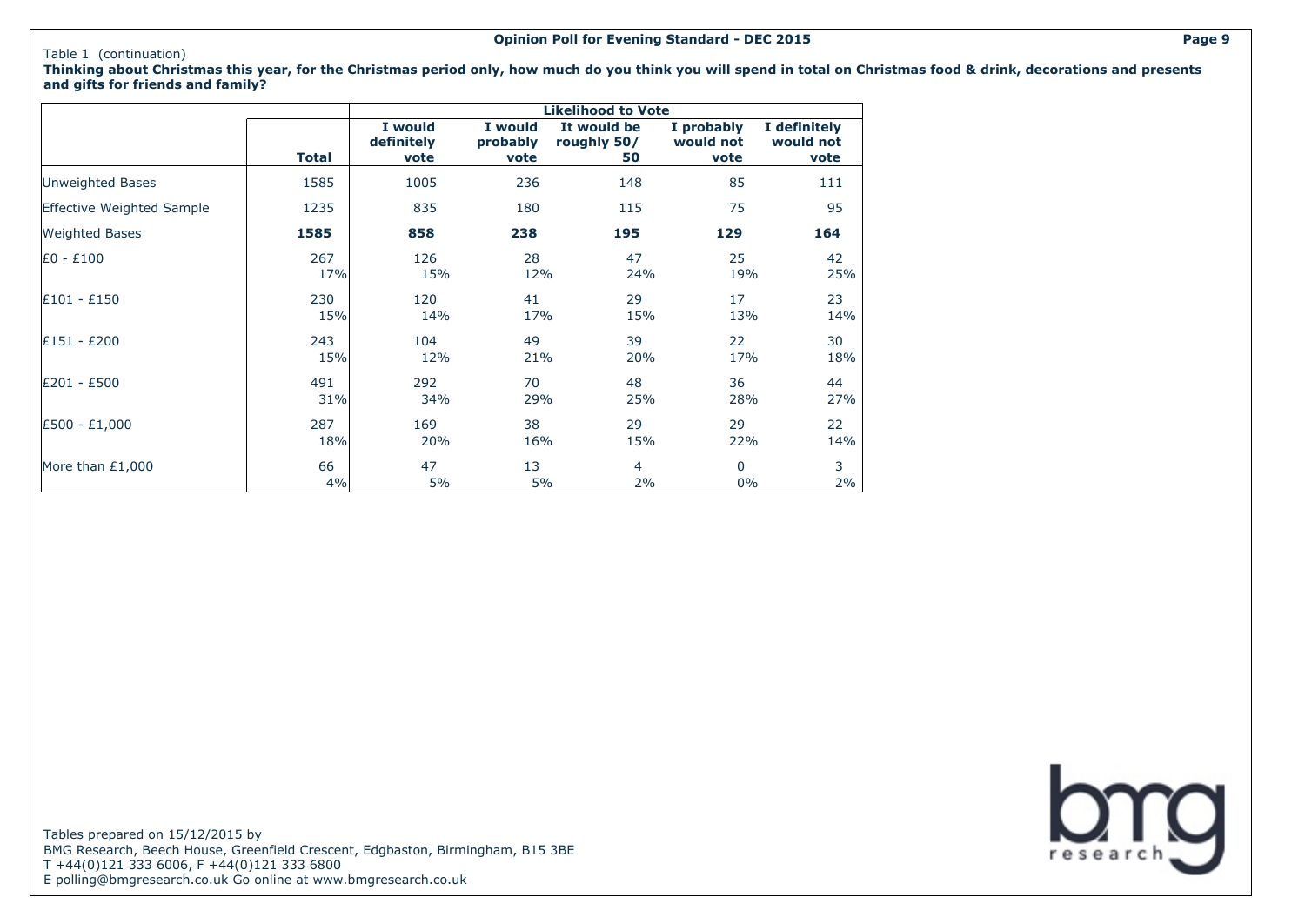#### Table 1 (continuation)

**Thinking about Christmas this year, for the Christmas period only, how much do you think you will spend in total on Christmas food & drink, decorations and presents and gifts for friends and family?**

|                           |              |                          |                            |                      | <b>Left Wing/Right Wing</b> |                          |                             |                           |
|---------------------------|--------------|--------------------------|----------------------------|----------------------|-----------------------------|--------------------------|-----------------------------|---------------------------|
|                           | <b>Total</b> | <b>Very left</b><br>wing | <b>Fairly left</b><br>wing | <b>Slightly left</b> | Centrist/In<br>the centre   | <b>Slightly</b><br>right | <b>Fairly right</b><br>wing | <b>Very right</b><br>wing |
| <b>Unweighted Bases</b>   | 1585         | 53                       | 142                        | 246                  | 741                         | 228                      | 137                         | 38                        |
| Effective Weighted Sample | 1235         | 44                       | 120                        | 203                  | 592                         | 162                      | 97                          | 30                        |
| <b>Weighted Bases</b>     | 1585         | 53                       | 129                        | 217                  | 769                         | 232                      | 145                         | 39                        |
| $E0 - E100$               | 267          | 13                       | 21                         | 33                   | 134                         | 36                       | 20                          | 10                        |
|                           | 17%          | 24%                      | 16%                        | 15%                  | 17%                         | 15%                      | 14%                         | 27%                       |
| $£101 - £150$             | 230          | $\overline{7}$           | 24                         | 30                   | 115                         | 35                       | 17                          | 3                         |
|                           | 15%          | 14%                      | 18%                        | 14%                  | 15%                         | 15%                      | 12%                         | 7%                        |
| $E151 - E200$             | 243          | 10                       | 17                         | 36                   | 123                         | 28                       | 22                          | $\overline{7}$            |
|                           | 15%          | 19%                      | 13%                        | 17%                  | 16%                         | 12%                      | 15%                         | 17%                       |
| £201 - £500               | 491          | 11                       | 38                         | 72                   | 221                         | 84                       | 58                          | 6                         |
|                           | 31%          | 22%                      | 30%                        | 33%                  | 29%                         | 36%                      | 40%                         | 14%                       |
| £500 - £1,000             | 287          | 8                        | 24                         | 38                   | 149                         | 39                       | 18                          | 10                        |
|                           | 18%          | 16%                      | 18%                        | 18%                  | 19%                         | 17%                      | 13%                         | 24%                       |
| More than $£1,000$        | 66           | 3                        | 6                          | 8                    | 27                          | 10                       | 9                           | 4                         |
|                           | 4%           | 6%                       | 4%                         | 3%                   | 4%                          | 4%                       | 6%                          | 10%                       |

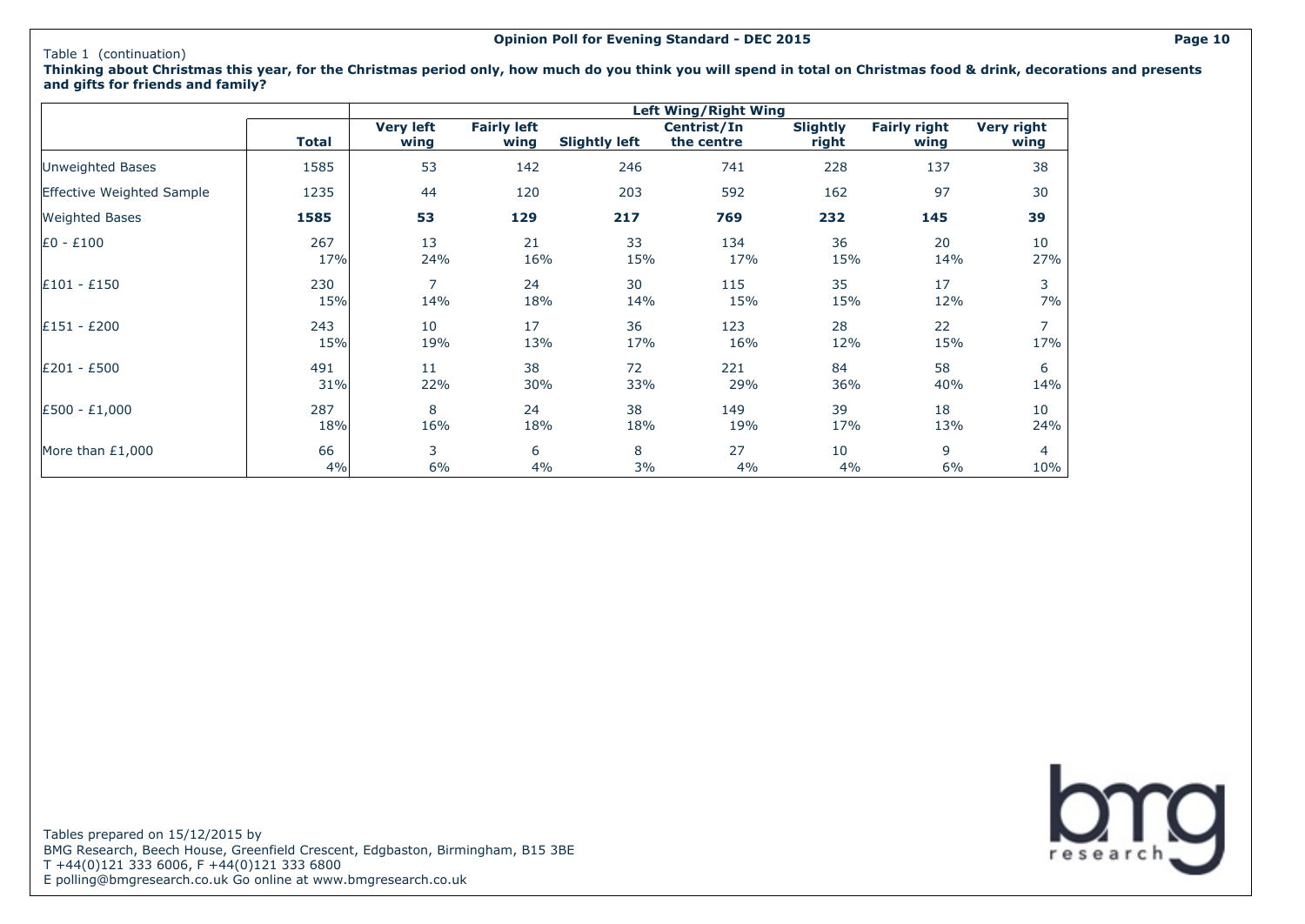#### Table 1 (continuation)

**Trust in government IMD Quartile Total Trust Neither Distrust 1st Quartile 2nd Quartile 3rd Quartile 4th Quartile** Unweighted Bases 1585 480 387 718 320 388 428 449 Effective Weighted Sample 1235 385 291 562 272 282 340 359 Weighted Bases **1585 466 408 711 397 395 399 394** £0 - £100 267 70 67 131 61 67 66 73  $17\%$  15% 16% 18% 17% 17% 17% 18% £101 - £150 230 60 69 101 59 50 63 59 15% 13% 17% 14% 15% 13% 16% 15% £151 - £200 243 72 49 123 46 67 66 65 15% 15% 12% 17% 12% 17% 16% 16% £201 - £500 491 167 124 200 144 122 118 107  $31\%$  36% 30% 28% 36% 31% 30% 27% £500 - £1,000 287 80 80 127 66 77 72 73 18% 17% 20% 18% 17% 19% 18% 18% More than £1,000 18 18 18 18 20 29 22 12 14 18 4% 4% 5% 4% 6% 3% 4% 5%

**Thinking about Christmas this year, for the Christmas period only, how much do you think you will spend in total on Christmas food & drink, decorations and presents and gifts for friends and family?**

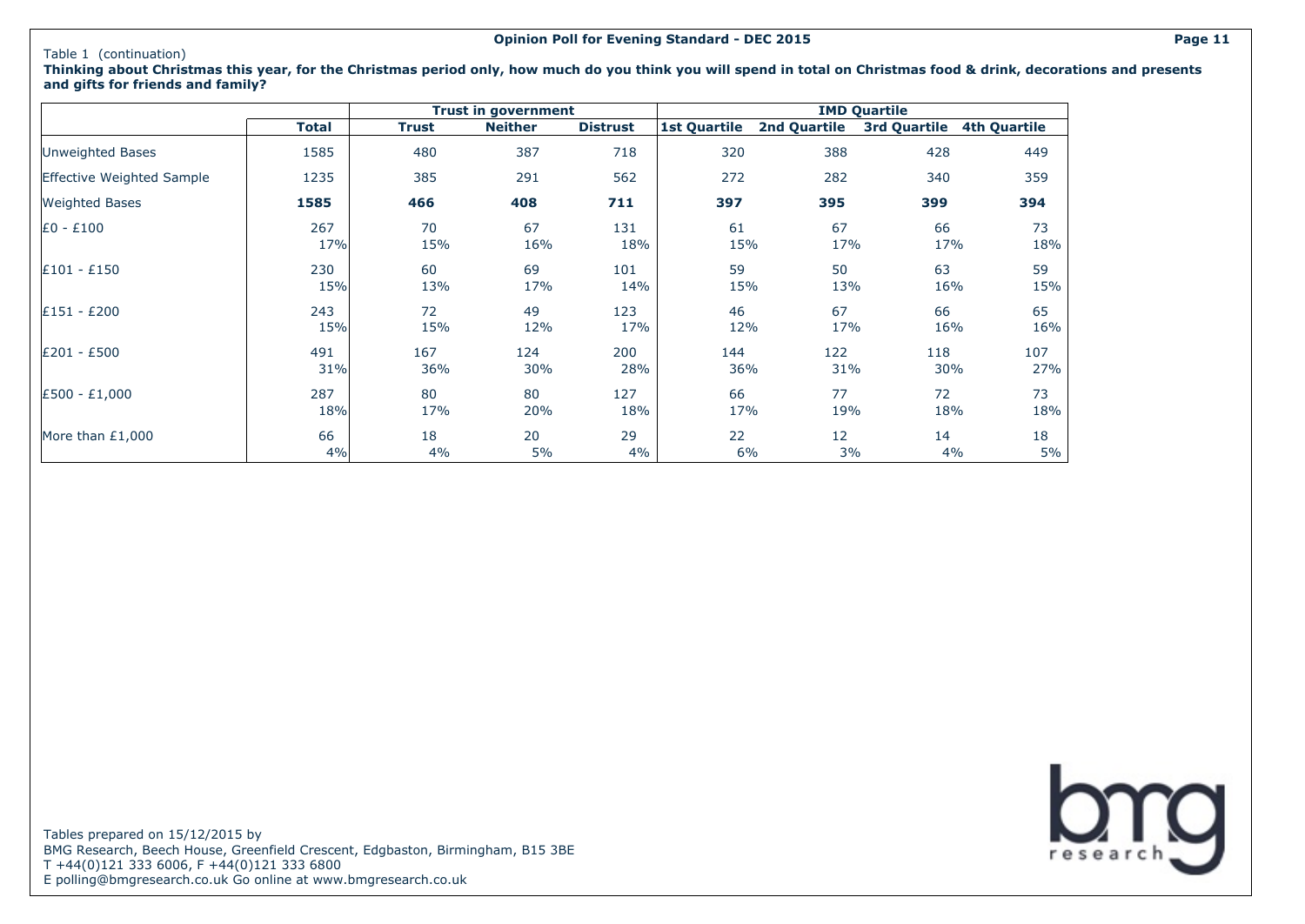Table 2

#### **Opinion Poll for Evening Standard - DEC 2015 Page 12**

#### **Do you think the amount you and your family will spend on Christmas this year is too much, too little, or about right?**

|                           |              | <b>Gender</b> |               |            |            | Age        |            |            |            |
|---------------------------|--------------|---------------|---------------|------------|------------|------------|------------|------------|------------|
|                           | <b>Total</b> | Male          | <b>Female</b> | 18 to 24   | 25 to 34   | 35 to 44   | 45 to 54   | 55 to 64   | $65+$      |
| Unweighted Bases          | 1585         | 801           | 784           | 174        | 259        | 254        | 279        | 229        | 390        |
| Effective Weighted Sample | 1235         | 601           | 634           | 134        | 204        | 200        | 215        | 189        | 297        |
| <b>Weighted Bases</b>     | 1585         | 772           | 813           | 183        | 272        | 261        | 284        | 229        | 355        |
| Too much                  | 277<br>17%   | 153<br>20%    | 124<br>15%    | 29<br>16%  | 60<br>22%  | 42<br>16%  | 52<br>18%  | 43<br>19%  | 51<br>14%  |
| About right               | 1234<br>78%  | 588<br>76%    | 646<br>79%    | 140<br>76% | 205<br>75% | 199<br>76% | 214<br>75% | 176<br>77% | 300<br>85% |
| Too little                | 74<br>5%     | 31<br>4%      | 44<br>5%      | 14<br>8%   | 8<br>3%    | 20<br>8%   | 18<br>6%   | 10<br>4%   | 4<br>$1\%$ |

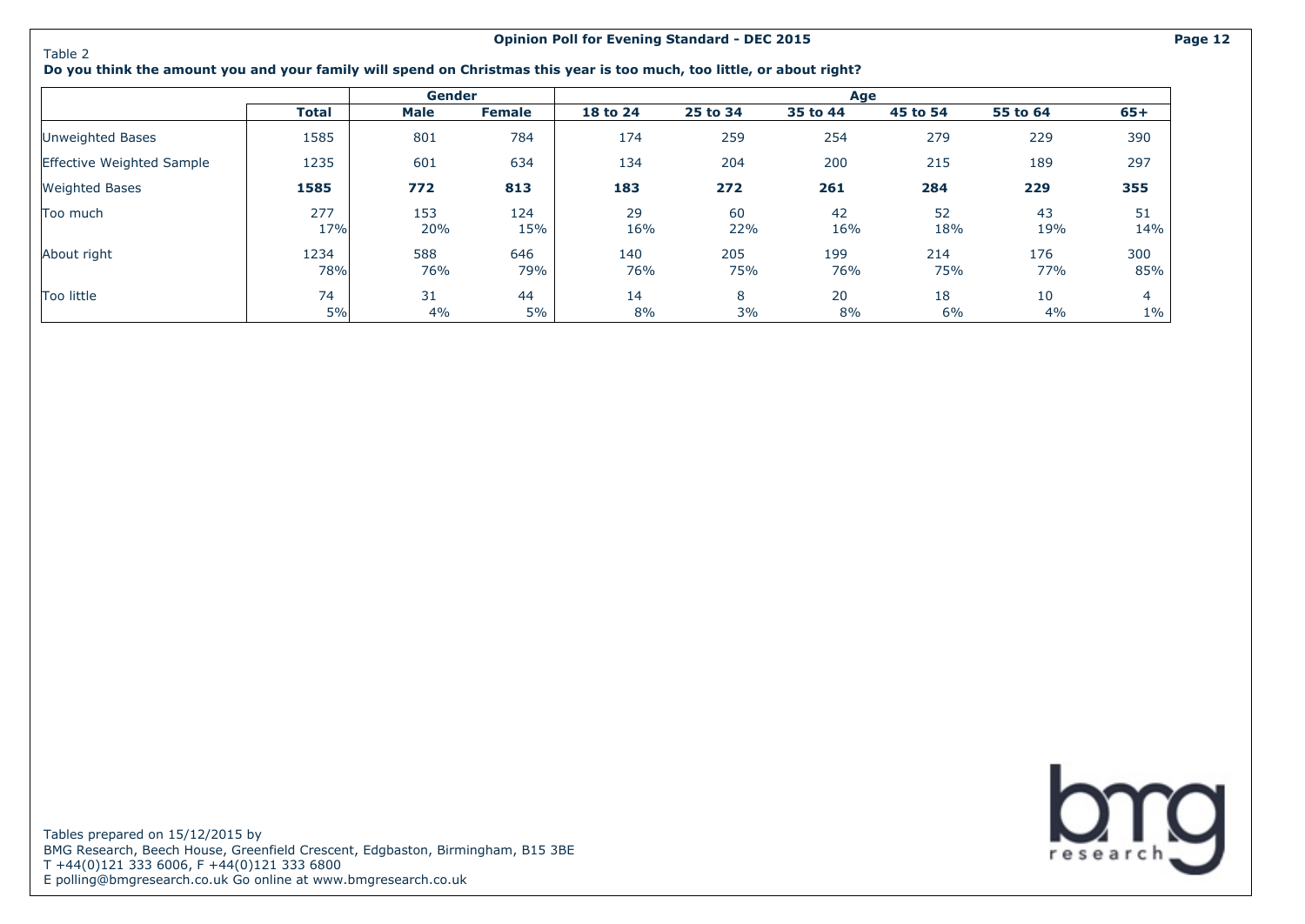#### **Opinion Poll for Evening Standard - DEC 2015 Page 13**

**Do you think the amount you and your family will spend on Christmas this year is too much, too little, or about right?**

|                           |             | <b>SEG</b> |                   |                     |            | <b>Vote 2015</b>                  |             |              |                 |
|---------------------------|-------------|------------|-------------------|---------------------|------------|-----------------------------------|-------------|--------------|-----------------|
|                           | Total       | ABC1       | C <sub>2</sub> DE | <b>Conservative</b> | Labour     | <b>Liberal</b><br><b>Democrat</b> | <b>UKIP</b> | <b>Other</b> | Did not<br>vote |
|                           |             |            |                   |                     |            |                                   |             |              |                 |
| Unweighted Bases          | 1585        | 981        | 551               | 412                 | 360        | 134                               | 204         | 130          | 245             |
| Effective Weighted Sample | 1235        | 764        | 429               | 382                 | 334        | 131                               | 197         | 125          | 233             |
| <b>Weighted Bases</b>     | 1585        | 979        | 549               | 371                 | 306        | 79                                | 126         | 99           | 460             |
| Too much                  | 277<br>17%  | 160<br>16% | 110<br>20%        | 41<br>11%           | 60<br>20%  | 12<br>15%                         | 25<br>20%   | 18<br>18%    | 93<br>20%       |
|                           |             |            |                   |                     |            |                                   |             |              |                 |
| About right               | 1234<br>78% | 784<br>80% | 404<br>74%        | 321<br>87%          | 229<br>75% | 66<br>83%                         | 95<br>75%   | 77<br>77%    | 335<br>73%      |
| Too little                | 74          | 36         | 34                | 8                   | 17         |                                   | ⊸           |              | 32              |
|                           | 5%          | 4%         | 6%                | 2%                  | 6%         | $1\%$                             | 5%          | 5%           | 7%              |

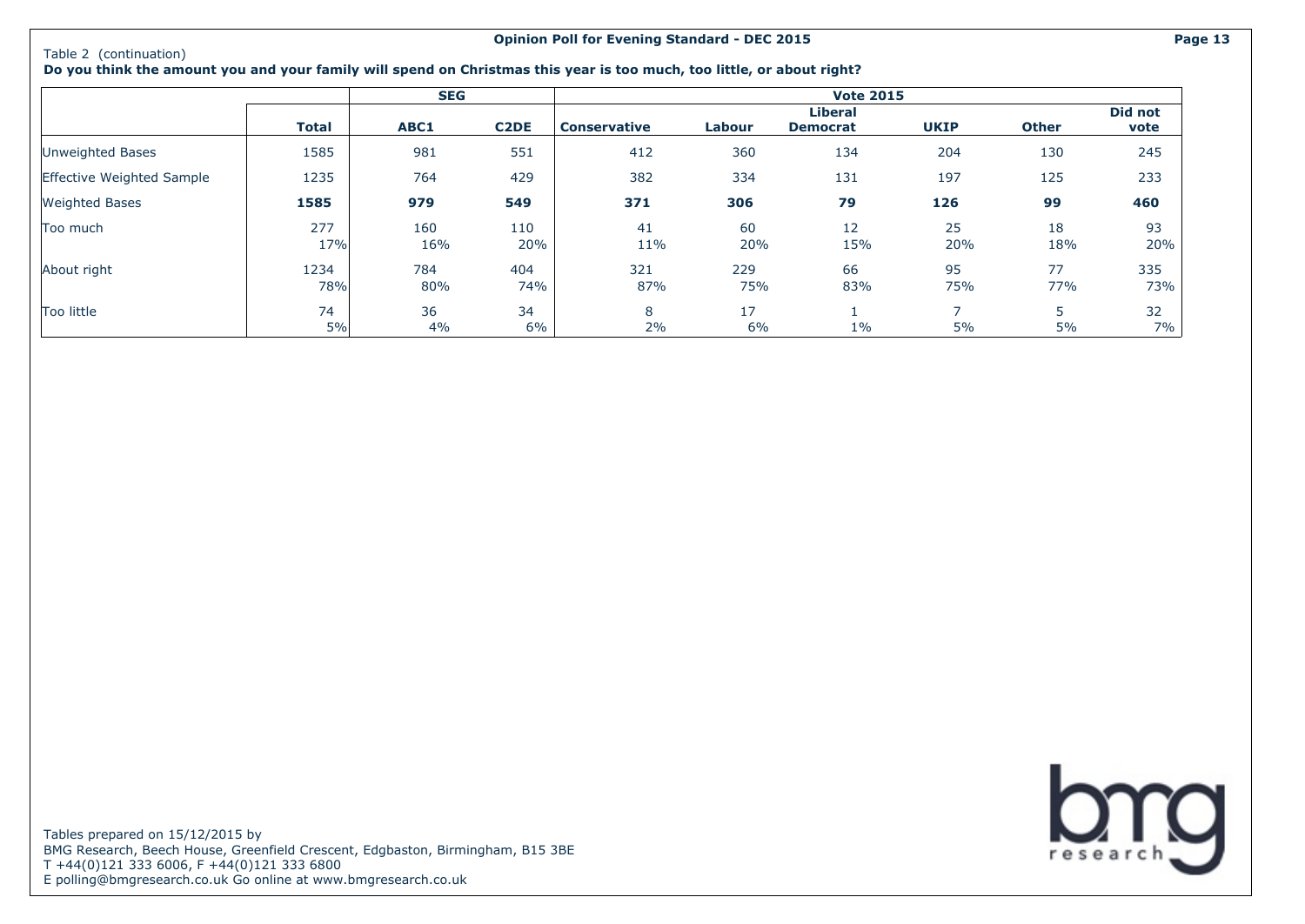#### **Opinion Poll for Evening Standard - DEC 2015 Page 14**

**Do you think the amount you and your family will spend on Christmas this year is too much, too little, or about right?**

|                           |             |                     |            |                                   |             | <b>Vote Intention</b> |                                |               |                    |                 |
|---------------------------|-------------|---------------------|------------|-----------------------------------|-------------|-----------------------|--------------------------------|---------------|--------------------|-----------------|
|                           | Total       | <b>Conservative</b> | Labour     | <b>Liberal</b><br><b>Democrat</b> | <b>UKIP</b> | <b>Plaid</b><br>Cymru | <b>SNP</b>                     | <b>Greens</b> | <b>Other</b>       | <b>Not sure</b> |
| Unweighted Bases          | 1585        | 393                 | 349        | 102                               | 225         | 11                    | 50                             | 63            | 10                 | 248             |
| Effective Weighted Sample | 1235        | 340                 | 295        | 76                                | 183         | 9                     | 42                             | 52            | 8                  | 203             |
| <b>Weighted Bases</b>     | 1585        | 373                 | 331        | 79                                | 170         | 12                    | 46                             | 57            | 11                 | 302             |
| Too much                  | 277<br>17%  | 39<br>11%           | 61<br>19%  | 15<br>20%                         | 31<br>18%   | 8%                    | 10<br>21%                      | 12%           | 7%                 | 66<br>22%       |
| About right               | 1234<br>78% | 324<br>87%          | 248<br>75% | 63<br>79%                         | 134<br>79%  | 10<br>85%             | 33<br>72%                      | 44<br>78%     | 10<br>93%          | 220<br>73%      |
| Too little                | 74<br>5%    | 9<br>2%             | 21<br>6%   | $1\%$                             | 5<br>3%     | 7%                    | $\overline{\phantom{0}}$<br>7% | 6<br>10%      | $\mathbf{0}$<br>0% | 17<br>6%        |

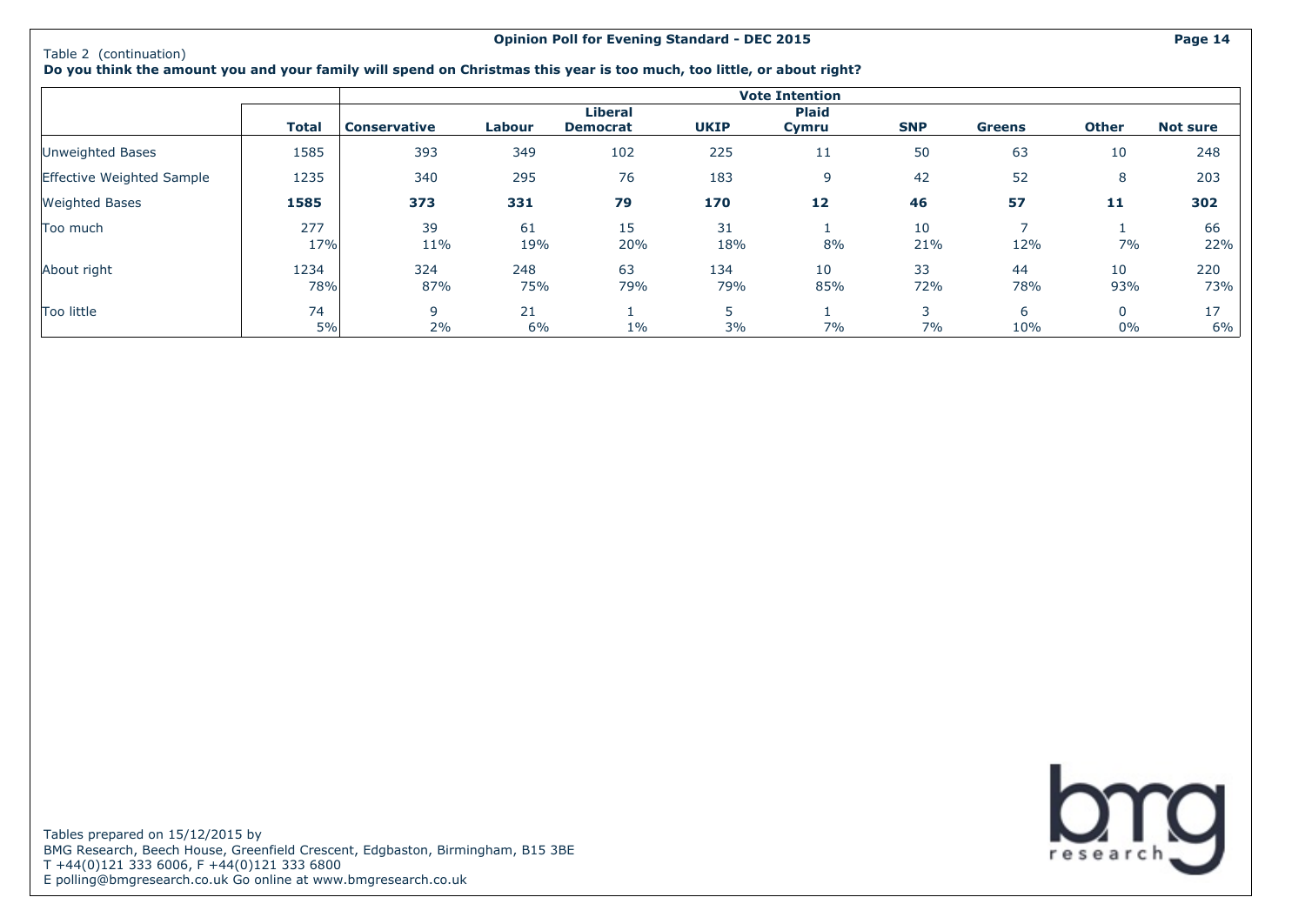#### Table 2 (continuation)

**Do you think the amount you and your family will spend on Christmas this year is too much, too little, or about right?**

|                                  |              |                | <b>Country</b>  |              |                                   |
|----------------------------------|--------------|----------------|-----------------|--------------|-----------------------------------|
|                                  | <b>Total</b> | <b>England</b> | <b>Scotland</b> | <b>Wales</b> | <b>Northern</b><br><b>Ireland</b> |
| Unweighted Bases                 | 1585         | 1355           | 130             | 74           | 26                                |
| <b>Effective Weighted Sample</b> | 1235         | 1088           | 107             | 61           | 13                                |
| <b>Weighted Bases</b>            | 1585         | 1330           | 134             | 77           | 44                                |
| Too much                         | 277<br>17%   | 234<br>18%     | 17<br>13%       | 14<br>19%    | 11<br>24%                         |
| About right                      | 1234<br>78%  | 1038<br>78%    | 107<br>79%      | 58<br>75%    | 32<br>73%                         |
| Too little                       | 74<br>5%     | 58<br>4%       | 10<br>8%        | 5<br>6%      | 1<br>2%                           |

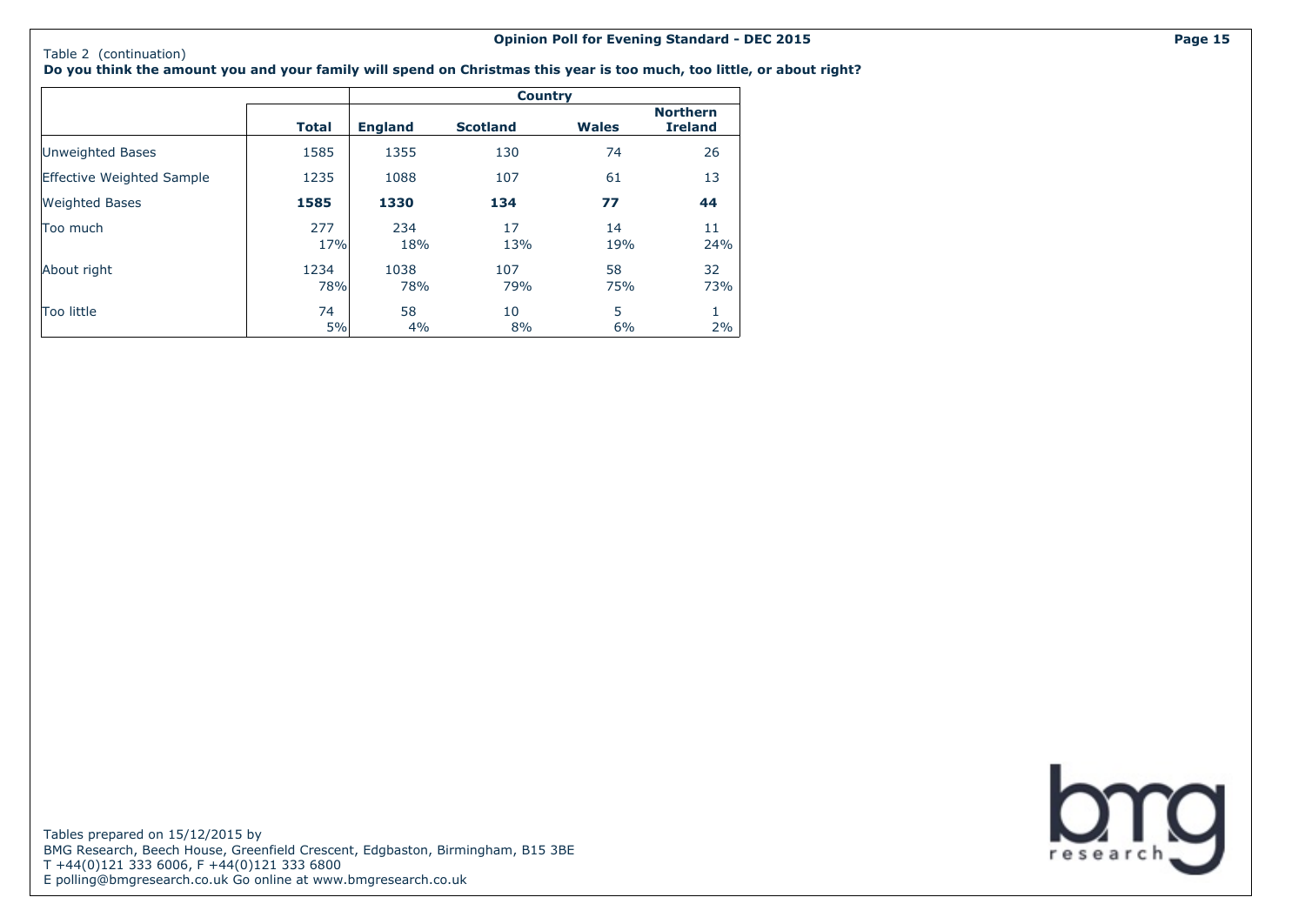#### **Opinion Poll for Evening Standard - DEC 2015 Page 16**

**Do you think the amount you and your family will spend on Christmas this year is too much, too little, or about right?**

|                           |              |                                |                                  |               |                   | <b>GOR</b>        |                   |                   |                         |                                              |
|---------------------------|--------------|--------------------------------|----------------------------------|---------------|-------------------|-------------------|-------------------|-------------------|-------------------------|----------------------------------------------|
|                           | <b>Total</b> | <b>East</b><br><b>Midlands</b> | <b>East of</b><br><b>England</b> | <b>London</b> | <b>North East</b> | <b>North West</b> | <b>South East</b> | <b>South West</b> | West<br><b>Midlands</b> | <b>Yorkshire</b><br>and The<br><b>Humber</b> |
| Unweighted Bases          | 1585         | 137                            | 139                              | 202           | 76                | 189               | 207               | 138               | 124                     | 143                                          |
| Effective Weighted Sample | 1235         | 112                            | 116                              | 158           | 60                | 149               | 169               | 110               | 104                     | 115                                          |
| <b>Weighted Bases</b>     | 1585         | 114                            | 147                              | 206           | 65                | 175               | 217               | 135               | 139                     | 131                                          |
| Too much                  | 277<br>17%   | 23<br>21%                      | 25<br>17%                        | 33<br>16%     | 10<br>16%         | 32<br>18%         | 38<br>17%         | 23<br>17%         | 25<br>18%               | 25<br>19%                                    |
| About right               | 1234<br>78%  | 88<br>77%                      | 119<br>81%                       | 162<br>79%    | 47<br>72%         | 137<br>78%        | 169<br>78%        | 105<br>77%        | 109<br>79%              | 103<br>78%                                   |
| Too little                | 74<br>5%     | 3<br>3%                        | 4<br>2%                          | 11<br>5%      | 8<br>12%          | 6<br>4%           | 10<br>5%          | 8<br>6%           | 4%                      | 4<br>3%                                      |

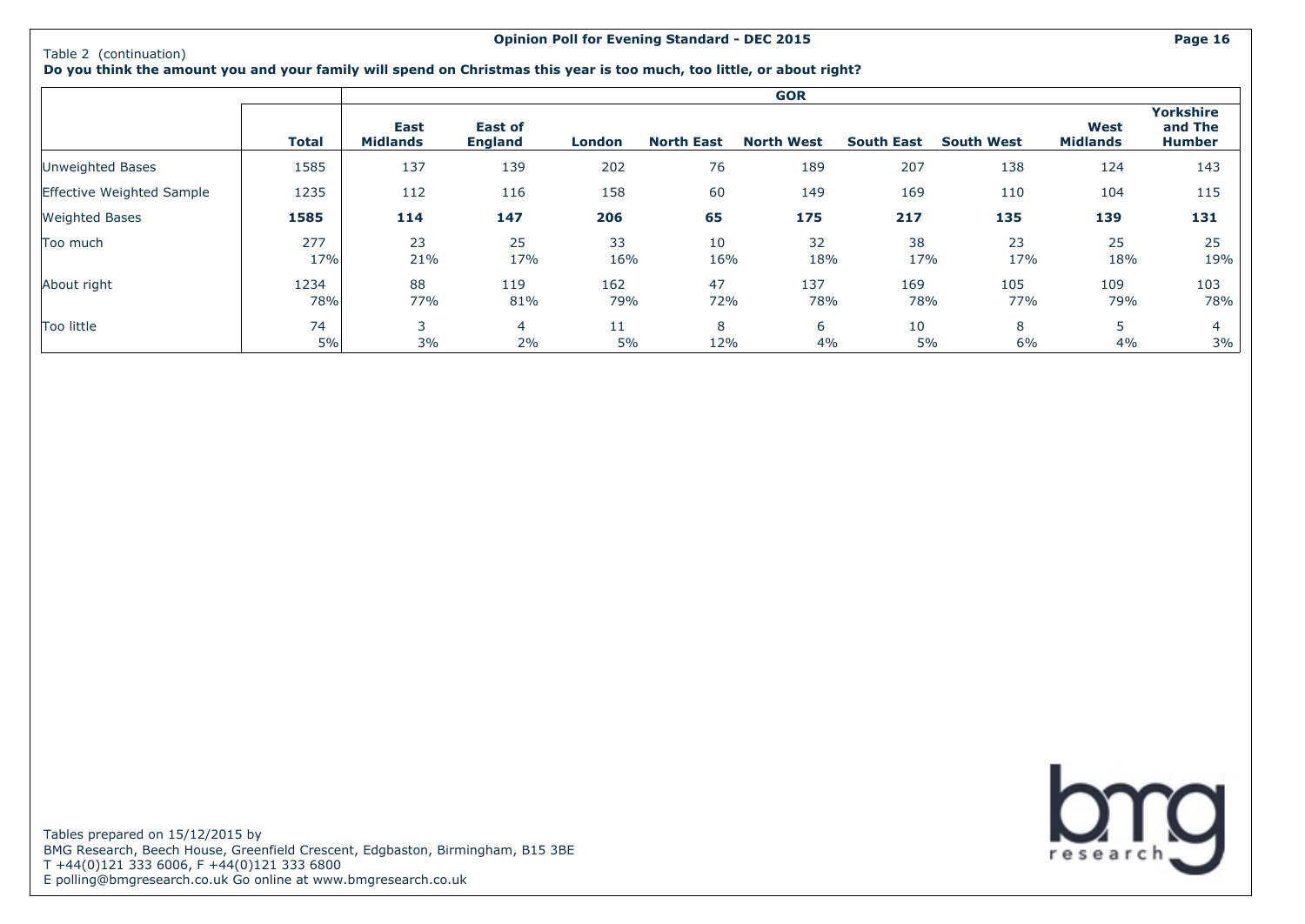#### Table 2 (continuation) **Do you think the amount you and your family will spend on Christmas this year is too much, too little, or about right?**

|                                  |              |               | <b>Public/Private Sector</b> |                     |
|----------------------------------|--------------|---------------|------------------------------|---------------------|
|                                  | <b>Total</b> | <b>Public</b> | <b>Private</b>               | <b>Third sector</b> |
| Unweighted Bases                 | 1585         | 246           | 536                          | 39                  |
| <b>Effective Weighted Sample</b> | 1235         | 186           | 408                          | 32                  |
| <b>Weighted Bases</b>            | 1585         | 249           | 500                          | 38                  |
| Too much                         | 277<br>17%   | 36<br>14%     | 95<br>19%                    | 9<br>25%            |
| About right                      | 1234<br>78%  | 212<br>85%    | 386<br>77%                   | 24<br>64%           |
| Too little                       | 74<br>5%     | 2<br>$1\%$    | 19<br>4%                     | 4<br>12%            |

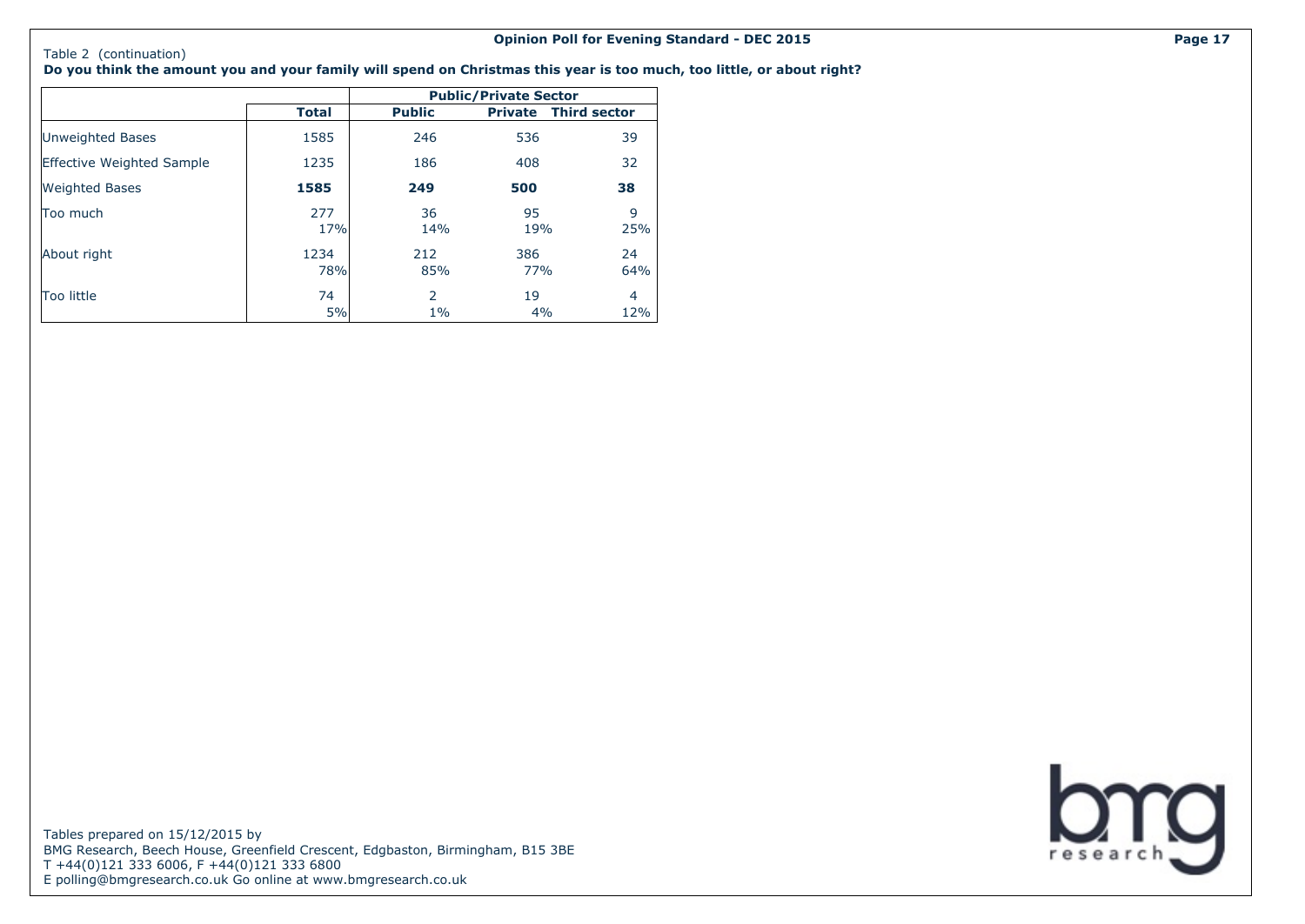#### Table 2 (continuation)

**Do you think the amount you and your family will spend on Christmas this year is too much, too little, or about right?**

|                           |              |                                         |                                          |                                              |                                         | <b>Tenure</b>                                                                                                   |                            |                                |                                                  |                   |
|---------------------------|--------------|-----------------------------------------|------------------------------------------|----------------------------------------------|-----------------------------------------|-----------------------------------------------------------------------------------------------------------------|----------------------------|--------------------------------|--------------------------------------------------|-------------------|
|                           | <b>Total</b> | <b>Homeowner</b><br>owned)<br>outright) | <b>Homeowner</b><br>(with a<br>mortgage) | <b>Rented</b><br>from<br>private<br>landlord | <b>Rented</b><br>from<br><b>Council</b> | <b>Rented</b><br>from<br><b>Housing</b><br><b>Association</b><br>or Social<br><b>Housing</b><br><b>Provider</b> | <b>Shared</b><br>ownership | <b>Student</b><br>accomodation | Living<br>with<br>parents/<br>extended<br>family | <b>Other</b>      |
| Unweighted Bases          | 1585         | 550                                     | 397                                      | 282                                          | 140                                     | 127                                                                                                             | 8                          | 8                              | 69                                               | $\overline{4}$    |
| Effective Weighted Sample | 1235         | 430                                     | 299                                      | 225                                          | 109                                     | 101                                                                                                             | $\overline{7}$             |                                | 57                                               |                   |
| <b>Weighted Bases</b>     | 1585         | 532                                     | 398                                      | 303                                          | 135                                     | 118                                                                                                             | 8                          | 9                              | 75                                               | 6                 |
| Too much                  | 277<br>17%   | 93<br>17%                               | 63<br>16%                                | 52<br>17%                                    | 30<br>22%                               | 21<br>18%                                                                                                       | 2<br>31%                   | 4<br>41%                       | 10<br>14%                                        | $\Omega$<br>0%    |
| About right               | 1234<br>78%  | 432<br>81%                              | 322<br>81%                               | 225<br>74%                                   | 90<br>66%                               | 87<br>74%                                                                                                       | 5<br>69%                   | 6<br>59%                       | 61<br>81%                                        | 6<br>100%         |
| Too little                | 74<br>5%     | $\overline{\phantom{0}}$<br>$1\%$       | 13<br>3%                                 | 25<br>8%                                     | 16<br>11%                               | 9<br>8%                                                                                                         | $\mathbf 0$<br>0%          | 0<br>0%                        | 4<br>6%                                          | $\Omega$<br>$0\%$ |

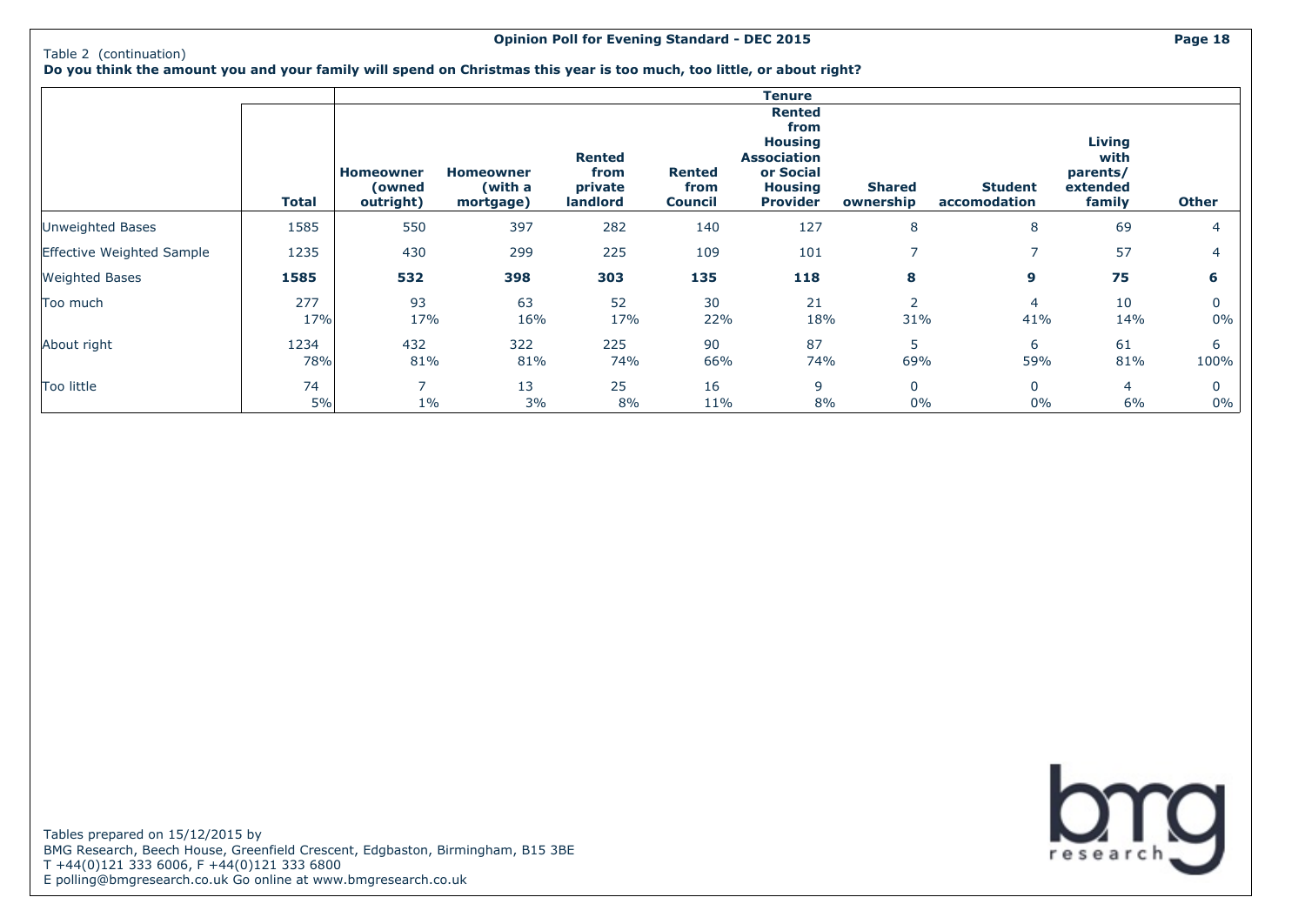#### **Opinion Poll for Evening Standard - DEC 2015 Page 19**

**Do you think the amount you and your family will spend on Christmas this year is too much, too little, or about right?**

|                                  |              |                   | <b>Politcal interest</b> | <b>Interest in news</b> |            |                                | <b>Top issue</b>                             |
|----------------------------------|--------------|-------------------|--------------------------|-------------------------|------------|--------------------------------|----------------------------------------------|
|                                  | <b>Total</b> | <b>Interested</b> | <b>Not</b><br>interested | Yes                     | No         | <b>Immigration</b><br>& Asylum | <b>Not</b><br><b>Immigration</b><br>& Asylum |
| Unweighted Bases                 | 1585         | 1130              | 455                      | 1213                    | 372        | 541                            | 1044                                         |
| <b>Effective Weighted Sample</b> | 1235         | 894               | 358                      | 951                     | 292        | 397                            | 839                                          |
| <b>Weighted Bases</b>            | 1585         | 1048              | 537                      | 1157                    | 428        | 526                            | 1059                                         |
| Too much                         | 277<br>17%   | 185<br>18%        | 91<br>17%                | 190<br>16%              | 86<br>20%  | 94<br>18%                      | 183<br>17%                                   |
| About right                      | 1234<br>78%  | 819<br>78%        | 415<br>77%               | 917<br>79%              | 317<br>74% | 417<br>79%                     | 818<br>77%                                   |
| Too little                       | 74<br>5%     | 44<br>4%          | 31<br>6%                 | 50<br>4%                | 25<br>6%   | 16<br>3%                       | 59<br>6%                                     |

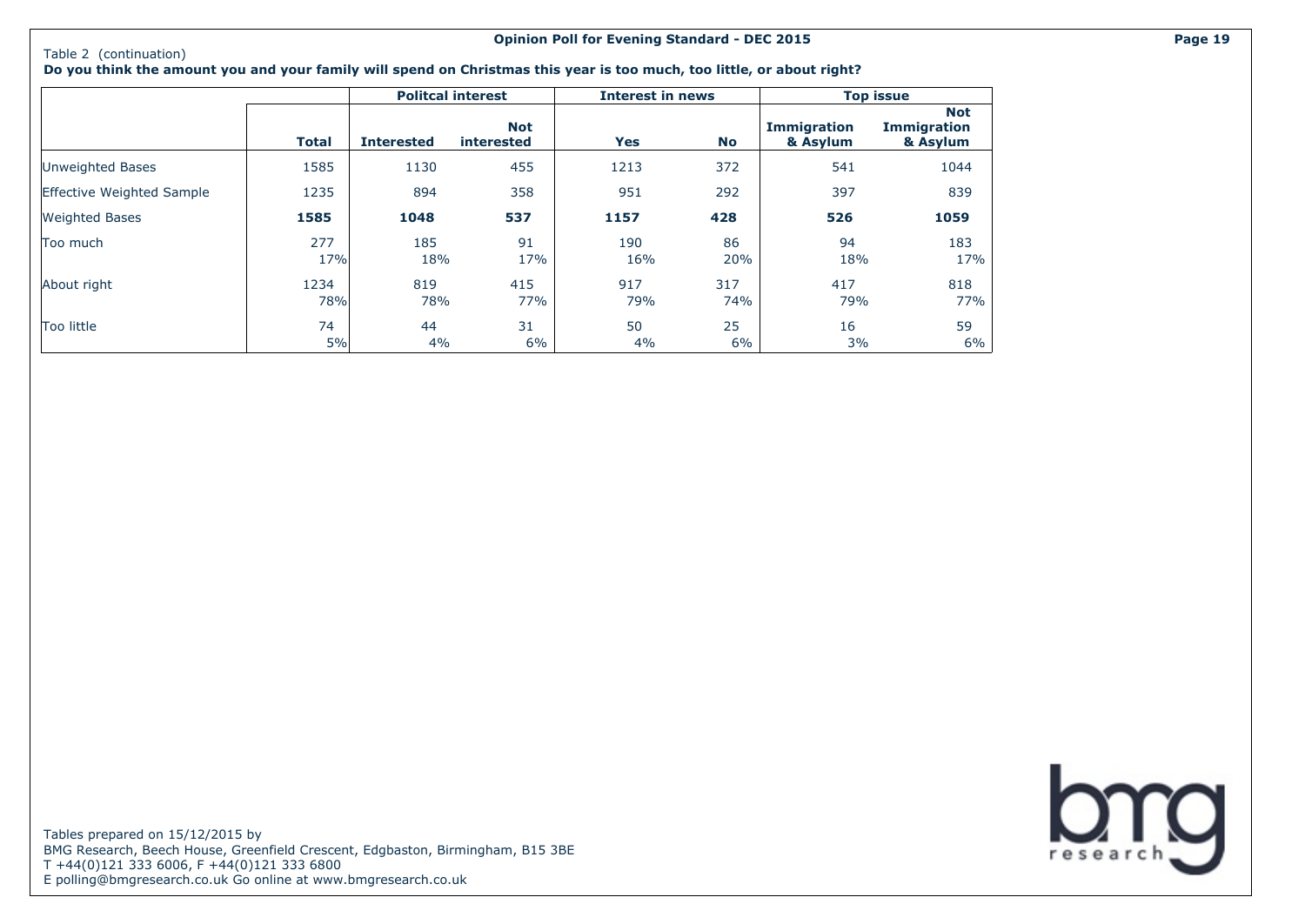#### Table 2 (continuation)

**Do you think the amount you and your family will spend on Christmas this year is too much, too little, or about right?**

|                                  |              |                               |                             | <b>Likelihood to Vote</b>        |                                 |                                   |
|----------------------------------|--------------|-------------------------------|-----------------------------|----------------------------------|---------------------------------|-----------------------------------|
|                                  | <b>Total</b> | I would<br>definitely<br>vote | I would<br>probably<br>vote | It would be<br>roughly 50/<br>50 | I probably<br>would not<br>vote | I definitely<br>would not<br>vote |
| Unweighted Bases                 | 1585         | 1005                          | 236                         | 148                              | 85                              | 111                               |
| <b>Effective Weighted Sample</b> | 1235         | 835                           | 180                         | 115                              | 75                              | 95                                |
| <b>Weighted Bases</b>            | 1585         | 858                           | 238                         | 195                              | 129                             | 164                               |
| Too much                         | 277<br>17%   | 142<br>17%                    | 37<br>15%                   | 28<br>14%                        | 34<br>27%                       | 35<br>21%                         |
| About right                      | 1234<br>78%  | 679<br>79%                    | 190<br>80%                  | 159<br>82%                       | 88<br>68%                       | 119<br>72%                        |
| Too little                       | 74<br>5%     | 37<br>4%                      | 12<br>5%                    | 8<br>4%                          | $\overline{7}$<br>5%            | 10<br>$6\%$                       |

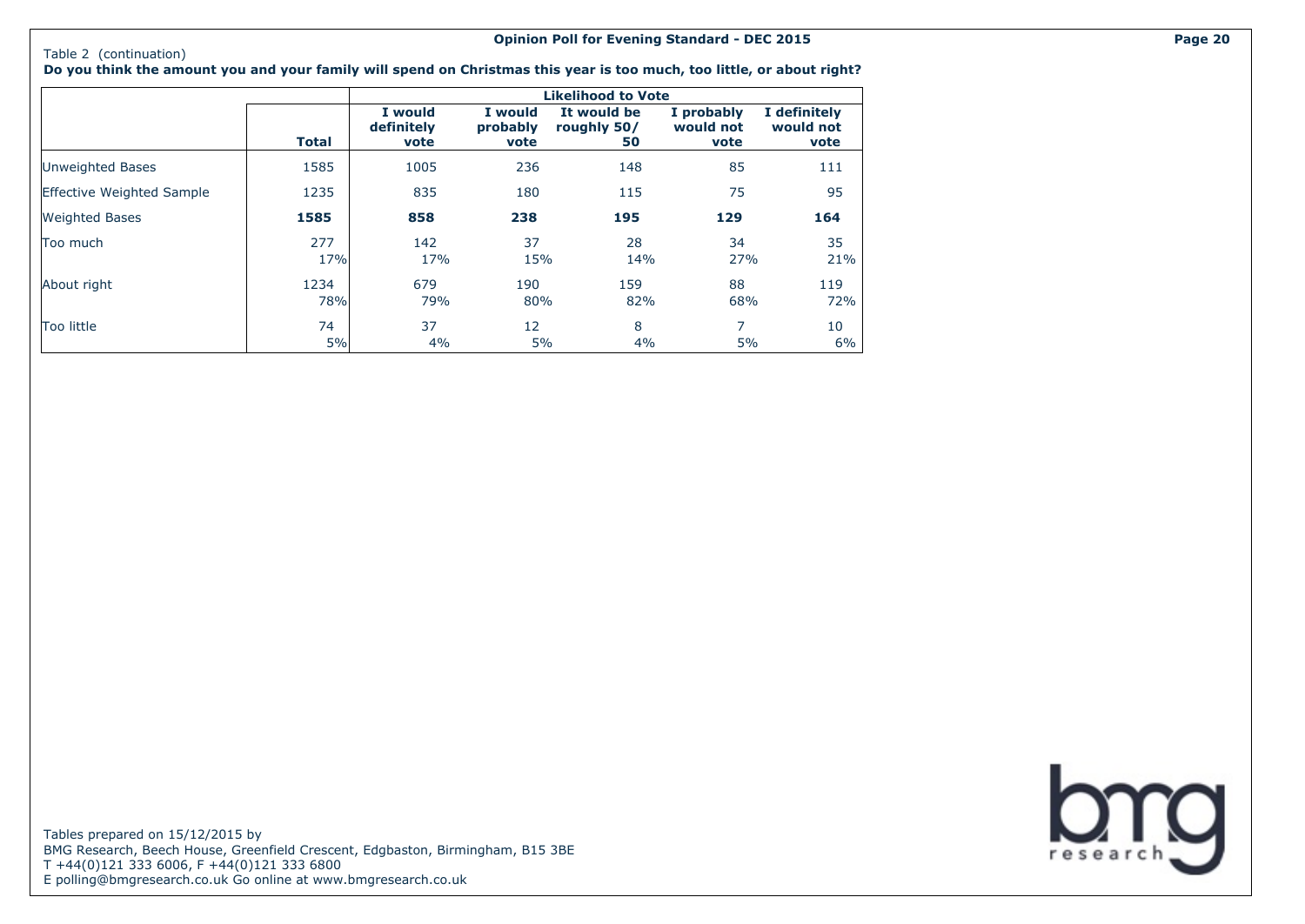#### **Opinion Poll for Evening Standard - DEC 2015 Page 21**

**Do you think the amount you and your family will spend on Christmas this year is too much, too little, or about right?**

|                                  |              |                          |                            |                      | <b>Left Wing/Right Wing</b> |                          |                             |                           |
|----------------------------------|--------------|--------------------------|----------------------------|----------------------|-----------------------------|--------------------------|-----------------------------|---------------------------|
|                                  | <b>Total</b> | <b>Very left</b><br>wing | <b>Fairly left</b><br>wing | <b>Slightly left</b> | Centrist/In<br>the centre   | <b>Slightly</b><br>right | <b>Fairly right</b><br>wing | <b>Very right</b><br>wing |
| Unweighted Bases                 | 1585         | 53                       | 142                        | 246                  | 741                         | 228                      | 137                         | 38                        |
| <b>Effective Weighted Sample</b> | 1235         | 44                       | 120                        | 203                  | 592                         | 162                      | 97                          | 30                        |
| <b>Weighted Bases</b>            | 1585         | 53                       | 129                        | 217                  | 769                         | 232                      | 145                         | 39                        |
| Too much                         | 277<br>17%   | 17<br>33%                | 25<br>20%                  | 36<br>17%            | 121<br>16%                  | 40<br>17%                | 22<br>16%                   | 14<br>36%                 |
| About right                      | 1234<br>78%  | 33<br>62%                | 98<br>76%                  | 171<br>79%           | 602<br>78%                  | 184<br>79%               | 121<br>83%                  | 25<br>64%                 |
| Too little                       | 74<br>5%     | 3<br>5%                  | 6<br>4%                    | 10<br>4%             | 46<br>6%                    | 8<br>4%                  | $1\%$                       | $\mathbf 0$<br>$0\%$      |

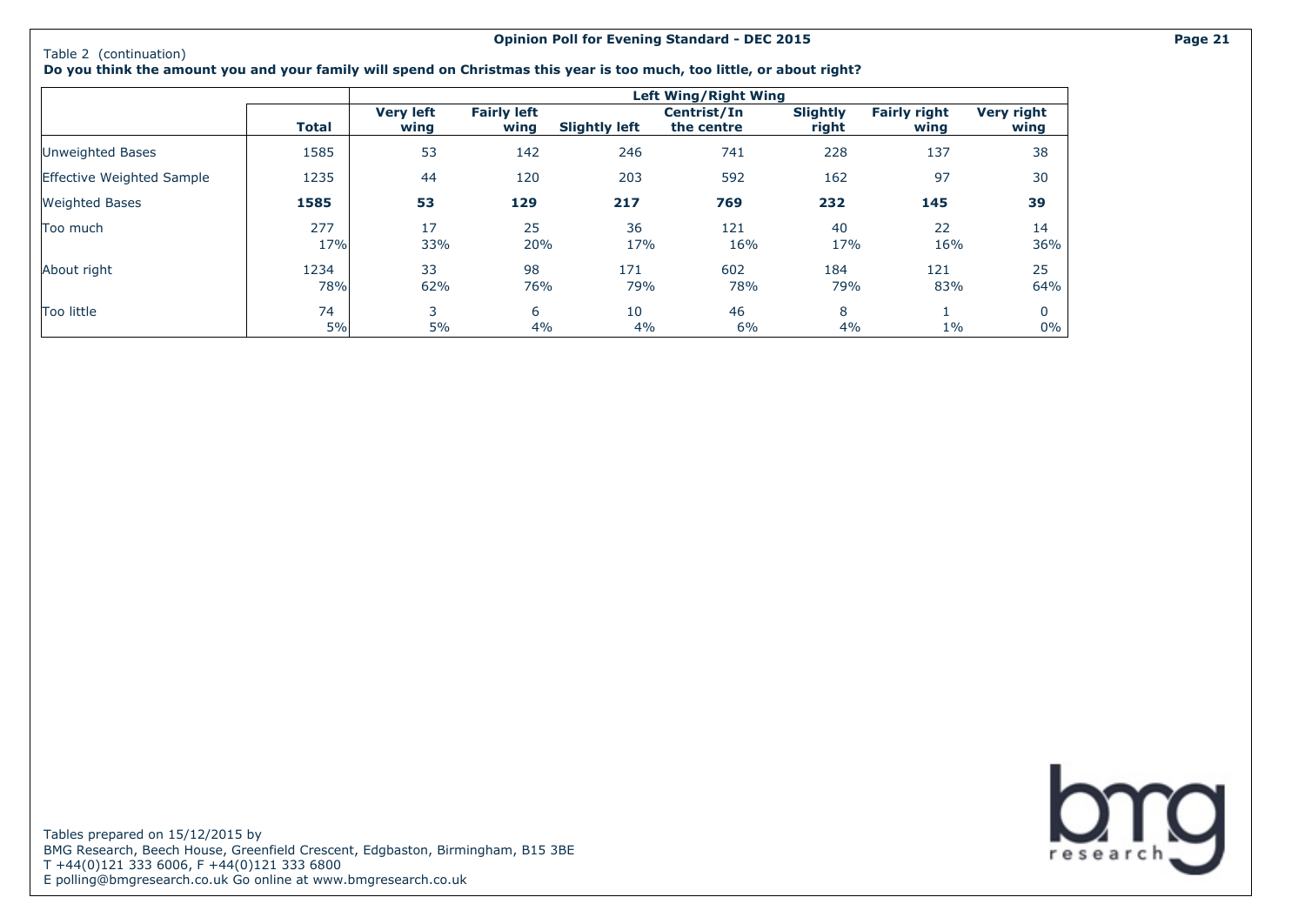#### **Opinion Poll for Evening Standard - DEC 2015 Page 22**

#### **Do you think the amount you and your family will spend on Christmas this year is too much, too little, or about right?**

|                           |              |            | <b>Trust in government</b> |                 |              |                     | <b>IMD Quartile</b> |              |
|---------------------------|--------------|------------|----------------------------|-----------------|--------------|---------------------|---------------------|--------------|
|                           | <b>Total</b> | Trust      | <b>Neither</b>             | <b>Distrust</b> | 1st Quartile | <b>2nd Quartile</b> | <b>3rd Quartile</b> | 4th Quartile |
| Unweighted Bases          | 1585         | 480        | 387                        | 718             | 320          | 388                 | 428                 | 449          |
| Effective Weighted Sample | 1235         | 385        | 291                        | 562             | 272          | 282                 | 340                 | 359          |
| <b>Weighted Bases</b>     | 1585         | 466        | 408                        | 711             | 397          | 395                 | 399                 | 394          |
| Too much                  | 277<br>17%   | 58<br>12%  | 73<br>18%                  | 145<br>20%      | 70<br>18%    | 68<br>17%           | 74<br>19%           | 64<br>16%    |
| About right               | 1234<br>78%  | 402<br>86% | 315<br>77%                 | 518<br>73%      | 317<br>80%   | 313<br>79%          | 309<br>78%          | 295<br>75%   |
| Too little                | 74<br>5%     | 6<br>$1\%$ | 20<br>5%                   | 48<br>7%        | 10<br>3%     | 14<br>4%            | 16<br>4%            | 34<br>9%     |

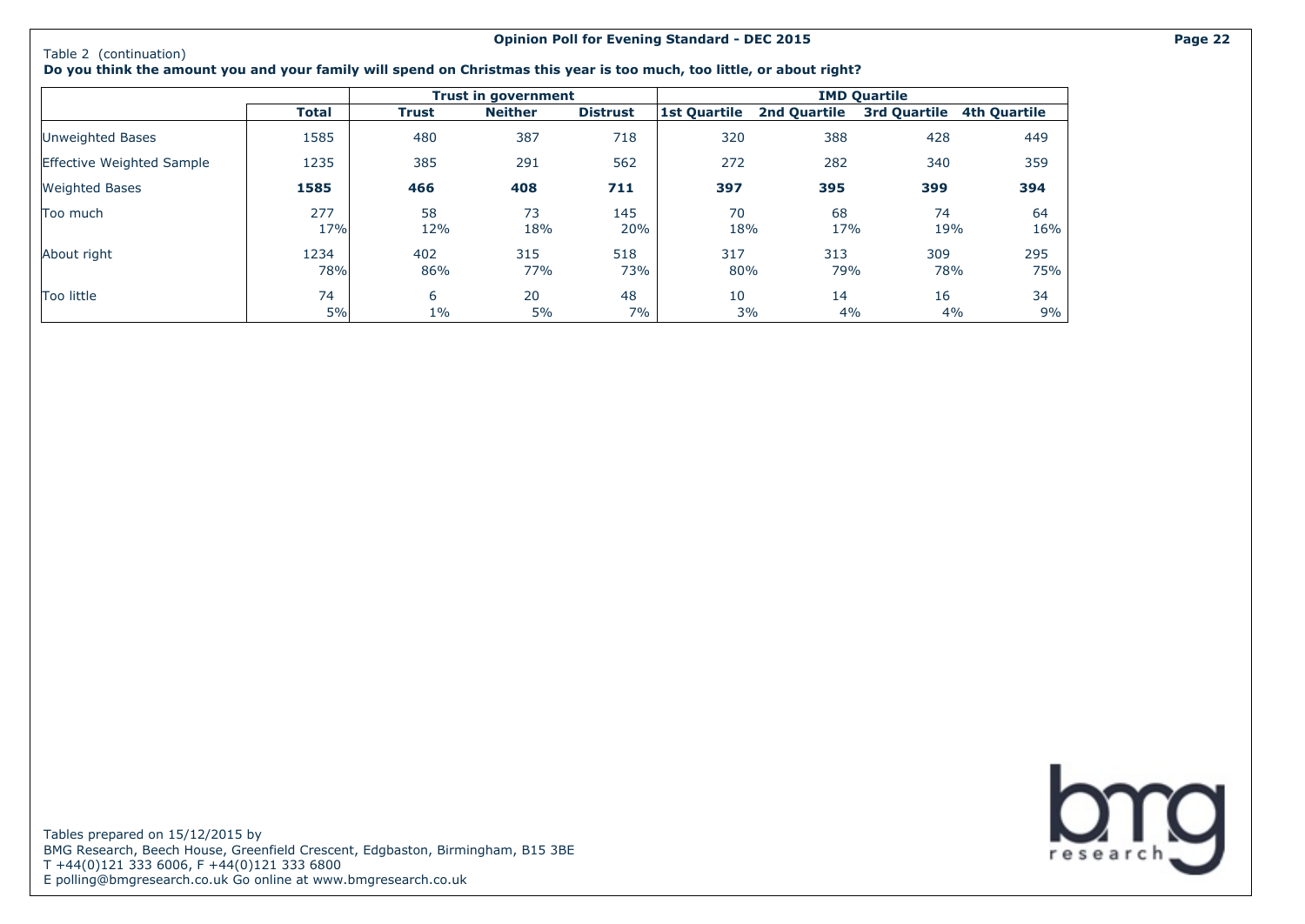Table 3

#### **Will you go to church during this Christmas period?**

|                           |             | <b>Gender</b> |               |            |            | Age                     |            |            |             |
|---------------------------|-------------|---------------|---------------|------------|------------|-------------------------|------------|------------|-------------|
|                           | Total       | Male          | <b>Female</b> | 18 to 24   | 25 to 34   | 35 to 44                | 45 to 54   | 55 to 64   | 65+         |
| Unweighted Bases          | 1585        | 801           | 784           | 174        | 259        | 254                     | 279        | 229        | 390         |
| Effective Weighted Sample | 1235        | 601           | 634           | 134        | 204        | 200                     | 215        | 189        | 297         |
| <b>Weighted Bases</b>     | 1585        | 772           | 813           | 183        | 272        | 261                     | 284        | 229        | 355         |
| Yes - definitely          | 196<br>12%  | 87<br>11%     | 109<br>13%    | 26<br>14%  | 27<br>10%  | 24<br>9%                | 32<br>11%  | 28<br>12%  | 59<br>17%   |
| Yes - maybe               | 255<br>16%  | 128<br>17%    | 126<br>15%    | 38<br>21%  | 60<br>22%  | 40<br>15%               | 44<br>16%  | 25<br>11%  | 47<br>13%   |
| <b>No</b>                 | 1046<br>66% | 522<br>68%    | 525<br>64%    | 109<br>60% | 162<br>59% | 185<br>71%              | 200<br>71% | 163<br>71% | 227<br>64%  |
| Don't know                | 88<br>6%    | 34<br>4%      | 54<br>7%      | 10<br>6%   | 23<br>9%   | $12 \overline{ }$<br>5% | 8<br>3%    | 13<br>6%   | 22<br>$6\%$ |

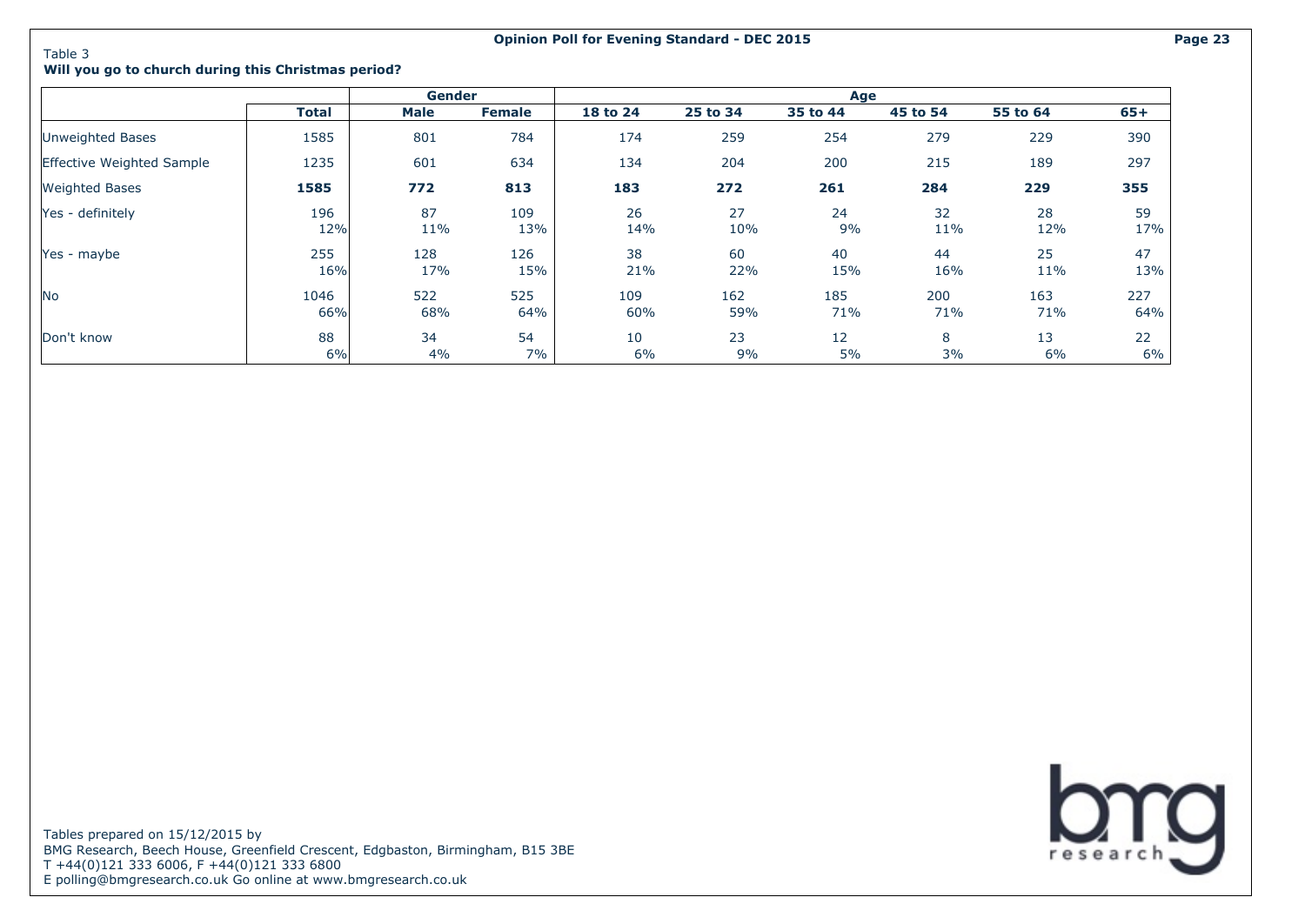### Table 3 (continuation)

**Will you go to church during this Christmas period?**

|                           | <b>SEG</b>   |      |                   | <b>Vote 2015</b>    |        |                 |             |              |         |
|---------------------------|--------------|------|-------------------|---------------------|--------|-----------------|-------------|--------------|---------|
|                           |              |      |                   |                     |        | <b>Liberal</b>  |             |              | Did not |
|                           | <b>Total</b> | ABC1 | C <sub>2</sub> DE | <b>Conservative</b> | Labour | <b>Democrat</b> | <b>UKIP</b> | <b>Other</b> | vote    |
| <b>Unweighted Bases</b>   | 1585         | 981  | 551               | 412                 | 360    | 134             | 204         | 130          | 245     |
| Effective Weighted Sample | 1235         | 764  | 429               | 382                 | 334    | 131             | 197         | 125          | 233     |
| <b>Weighted Bases</b>     | 1585         | 979  | 549               | 371                 | 306    | 79              | 126         | 99           | 460     |
| Yes - definitely          | 196          | 152  | 40                | 53                  | 31     | 13              | 15          | 13           | 43      |
|                           | 12%          | 16%  | 7%                | 14%                 | 10%    | 16%             | 12%         | 13%          | 9%      |
| Yes - maybe               | 255          | 163  | 85                | 77                  | 46     | 14              | 21          | 13           | 55      |
|                           | 16%          | 17%  | 16%               | 21%                 | 15%    | 18%             | 16%         | 13%          | 12%     |
| N <sub>o</sub>            | 1046         | 618  | 388               | 227                 | 209    | 50              | 86          | 68           | 335     |
|                           | 66%          | 63%  | 71%               | 61%                 | 68%    | 63%             | 68%         | 69%          | 73%     |
| Don't know                | 88           | 47   | 35                | 13                  | 19     | $\overline{2}$  | 4           | 5            | 27      |
|                           | 6%           | 5%   | 6%                | 3%                  | 6%     | 3%              | 3%          | 5%           | 6%      |

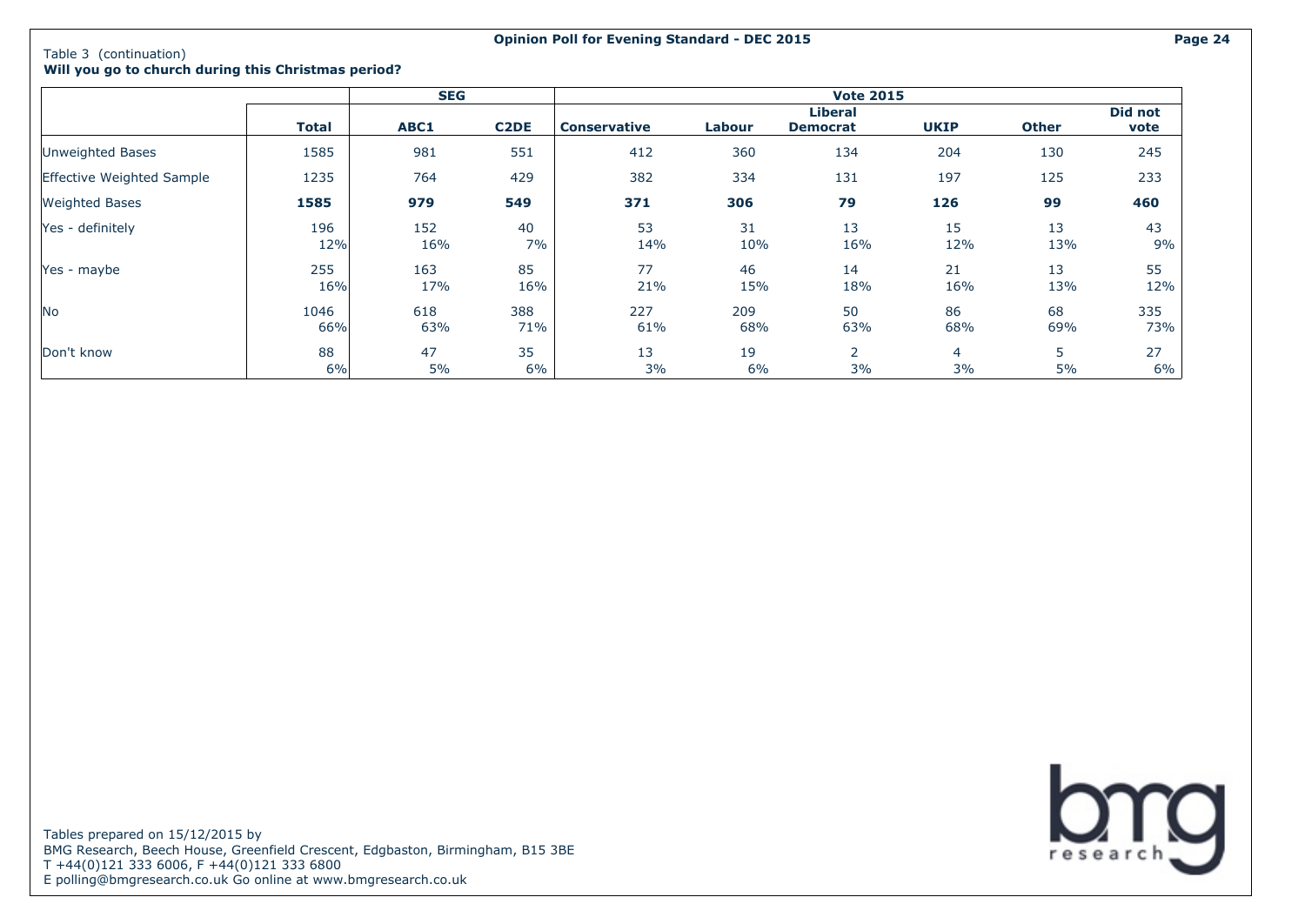#### **Will you go to church during this Christmas period?**

|                                  |       |                     |        |                 |             | <b>Vote Intention</b> |            |                |              |                 |
|----------------------------------|-------|---------------------|--------|-----------------|-------------|-----------------------|------------|----------------|--------------|-----------------|
|                                  |       |                     |        | <b>Liberal</b>  |             | <b>Plaid</b>          |            |                |              |                 |
|                                  | Total | <b>Conservative</b> | Labour | <b>Democrat</b> | <b>UKIP</b> | Cymru                 | <b>SNP</b> | <b>Greens</b>  | <b>Other</b> | <b>Not sure</b> |
| Unweighted Bases                 | 1585  | 393                 | 349    | 102             | 225         | 11                    | 50         | 63             | 10           | 248             |
| <b>Effective Weighted Sample</b> | 1235  | 340                 | 295    | 76              | 183         | 9                     | 42         | 52             | 8            | 203             |
| <b>Weighted Bases</b>            | 1585  | 373                 | 331    | 79              | 170         | 12                    | 46         | 57             | 11           | 302             |
| Yes - definitely                 | 196   | 42                  | 38     | 20              | 18          | 0                     | 8          | ь              | $\Omega$     | 40              |
|                                  | 12%   | 11%                 | 11%    | 25%             | 11%         | 0%                    | 17%        | 8%             | 0%           | 13%             |
| Yes - maybe                      | 255   | 83                  | 51     | 18              | 26          |                       | 3          | 9              |              | 37              |
|                                  | 16%   | 22%                 | 15%    | 22%             | 15%         | 12%                   | 7%         | 16%            | 13%          | 12%             |
| No                               | 1046  | 230                 | 225    | 36              | 120         | 9                     | 31         | 41             | 9            | 204             |
|                                  | 66%   | 62%                 | 68%    | 45%             | 71%         | 81%                   | 69%        | 72%            | 87%          | 67%             |
| Don't know                       | 88    | 18                  | 17     | 6               | 6           |                       | 4          | $\overline{2}$ | $\Omega$     | 22              |
|                                  | 6%    | 5%                  | 5%     | 7%              | 4%          | 6%                    | 8%         | 3%             | 0%           | 7%              |

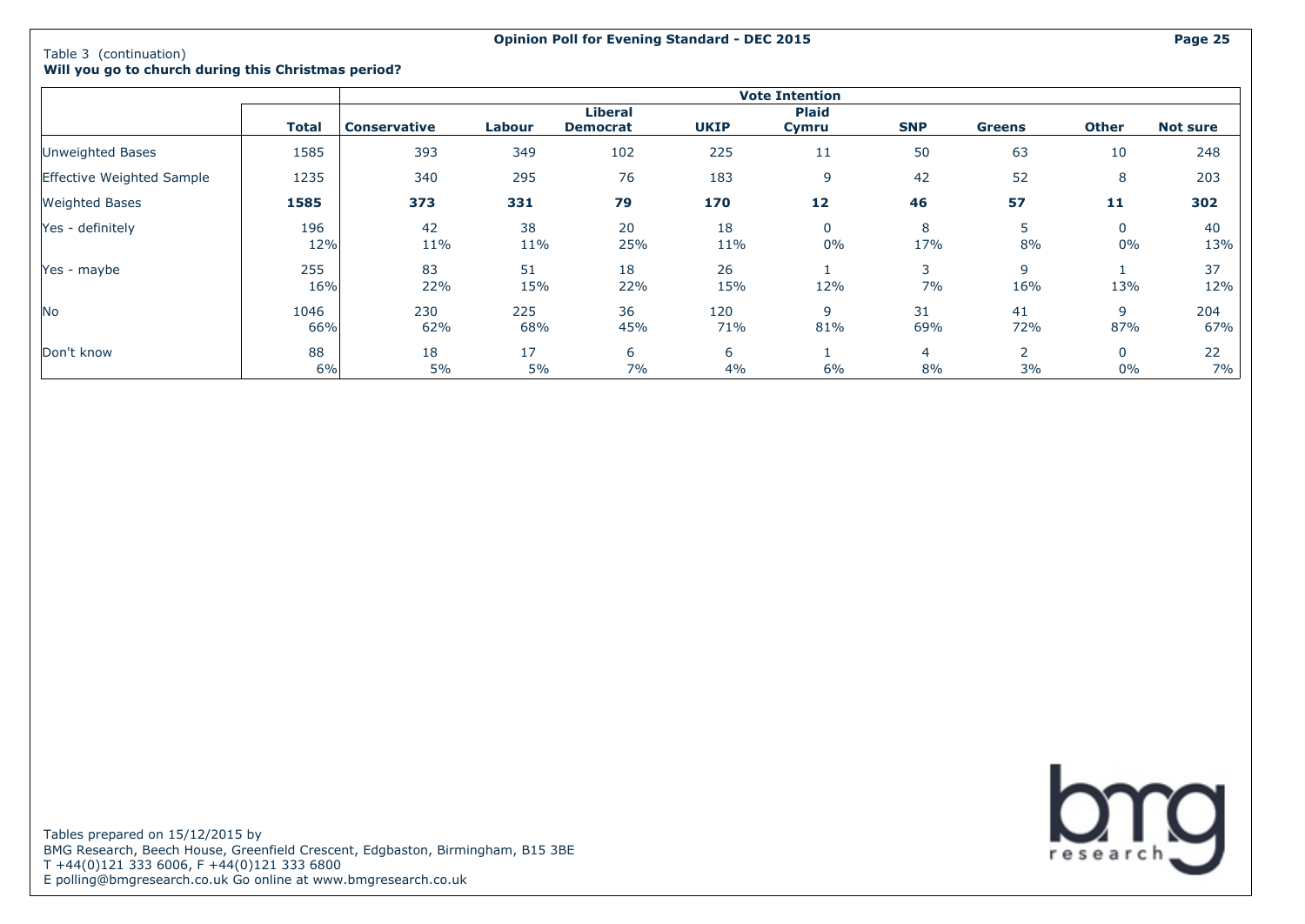**Will you go to church during this Christmas period?**

|                                  |              | <b>Country</b> |                 |              |                                   |  |  |  |
|----------------------------------|--------------|----------------|-----------------|--------------|-----------------------------------|--|--|--|
|                                  | <b>Total</b> | <b>England</b> | <b>Scotland</b> | <b>Wales</b> | <b>Northern</b><br><b>Ireland</b> |  |  |  |
| <b>Unweighted Bases</b>          | 1585         | 1355           | 130             | 74           | 26                                |  |  |  |
| <b>Effective Weighted Sample</b> | 1235         | 1088           | 107             | 61           | 13                                |  |  |  |
| <b>Weighted Bases</b>            | 1585         | 1330           | 134             | 77           | 44                                |  |  |  |
| Yes - definitely                 | 196<br>12%   | 157<br>12%     | 21<br>16%       | 5<br>7%      | 12<br>28%                         |  |  |  |
| Yes - maybe                      | 255<br>16%   | 229<br>17%     | 10<br>8%        | 8<br>10%     | 8<br>18%                          |  |  |  |
| No                               | 1046<br>66%  | 872<br>66%     | 91<br>68%       | 61<br>79%    | 23<br>52%                         |  |  |  |
| Don't know                       | 88<br>6%     | 73<br>5%       | 12<br>9%        | 3<br>4%      | 1<br>2%                           |  |  |  |

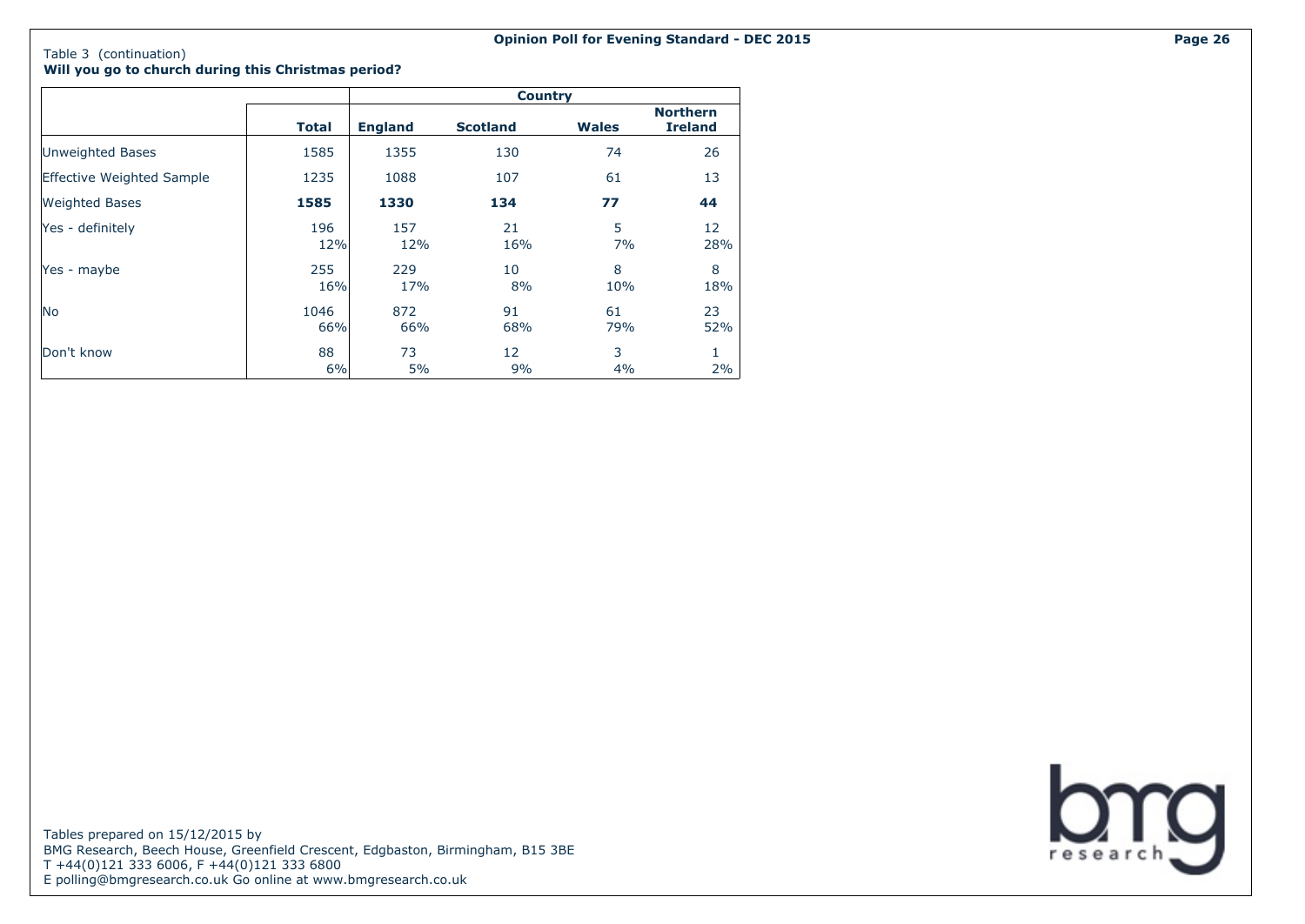#### **Will you go to church during this Christmas period?**

|                                  |              | <b>GOR</b>                     |                                  |            |                                 |                   |                   |                   |                                |                                              |
|----------------------------------|--------------|--------------------------------|----------------------------------|------------|---------------------------------|-------------------|-------------------|-------------------|--------------------------------|----------------------------------------------|
|                                  | <b>Total</b> | <b>East</b><br><b>Midlands</b> | <b>East of</b><br><b>England</b> | London     | <b>North East</b>               | <b>North West</b> | <b>South East</b> | <b>South West</b> | <b>West</b><br><b>Midlands</b> | <b>Yorkshire</b><br>and The<br><b>Humber</b> |
| Unweighted Bases                 | 1585         | 137                            | 139                              | 202        | 76                              | 189               | 207               | 138               | 124                            | 143                                          |
| <b>Effective Weighted Sample</b> | 1235         | 112                            | 116                              | 158        | 60                              | 149               | 169               | 110               | 104                            | 115                                          |
| <b>Weighted Bases</b>            | 1585         | 114                            | 147                              | 206        | 65                              | 175               | 217               | 135               | 139                            | 131                                          |
| Yes - definitely                 | 196<br>12%   | 19<br>16%                      | 16<br>11%                        | 30<br>15%  | $\overline{4}$<br>6%            | 25<br>14%         | 21<br>10%         | 14<br>10%         | 18<br>13%                      | 12<br>9%                                     |
| Yes - maybe                      | 255<br>16%   | 29<br>25%                      | 17<br>12%                        | 42<br>21%  | 14<br>21%                       | 26<br>15%         | 43<br>20%         | 20<br>15%         | 25<br>18%                      | 12<br>9%                                     |
| N <sub>o</sub>                   | 1046<br>66%  | 63<br>55%                      | 108<br>73%                       | 120<br>58% | 41<br>62%                       | 115<br>65%        | 143<br>66%        | 90<br>67%         | 91<br>66%                      | 101<br>77%                                   |
| Don't know                       | 88<br>6%     | $\overline{4}$<br>3%           | 6<br>4%                          | 14<br>7%   | $\overline{\phantom{1}}$<br>11% | 10<br>6%          | 10<br>5%          | 11<br>8%          | 5<br>3%                        | 6<br>5%                                      |

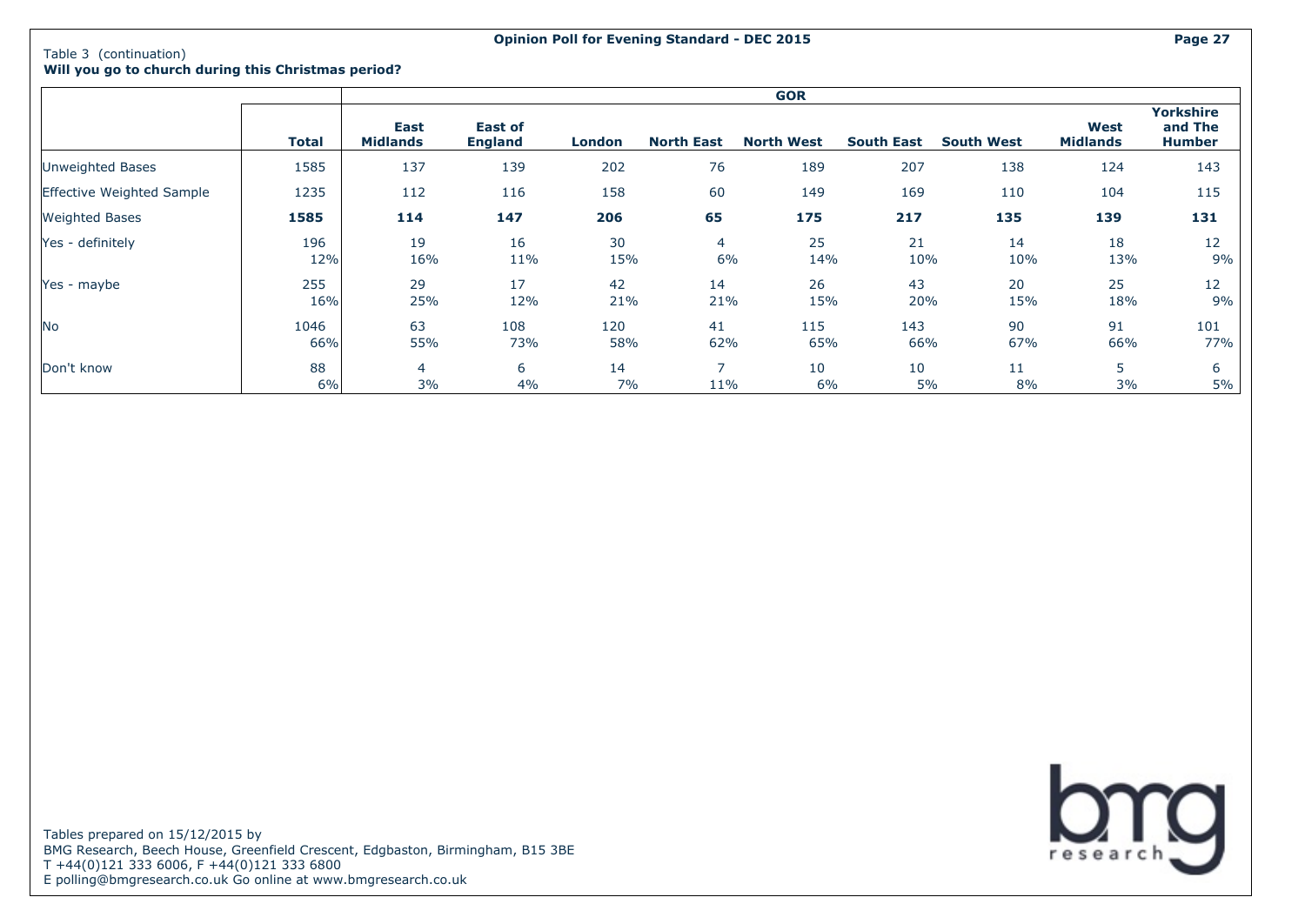**Will you go to church during this Christmas period?**

|                                  |              | <b>Public/Private Sector</b> |            |                             |  |  |  |
|----------------------------------|--------------|------------------------------|------------|-----------------------------|--|--|--|
|                                  | <b>Total</b> | <b>Public</b>                |            | <b>Private Third sector</b> |  |  |  |
| Unweighted Bases                 | 1585         | 246                          | 536        | 39                          |  |  |  |
| <b>Effective Weighted Sample</b> | 1235         | 186                          | 408        | 32                          |  |  |  |
| <b>Weighted Bases</b>            | 1585         | 249                          | 500        | 38                          |  |  |  |
| Yes - definitely                 | 196<br>12%   | 42<br>17%                    | 52<br>10%  | 14<br>37%                   |  |  |  |
| Yes - maybe                      | 255<br>16%   | 46<br>18%                    | 83<br>17%  | $\overline{7}$<br>20%       |  |  |  |
| <b>No</b>                        | 1046<br>66%  | 146<br>59%                   | 344<br>69% | 15<br>39%                   |  |  |  |
| Don't know                       | 88<br>6%     | 15<br>6%                     | 21<br>4%   | 2<br>5%                     |  |  |  |

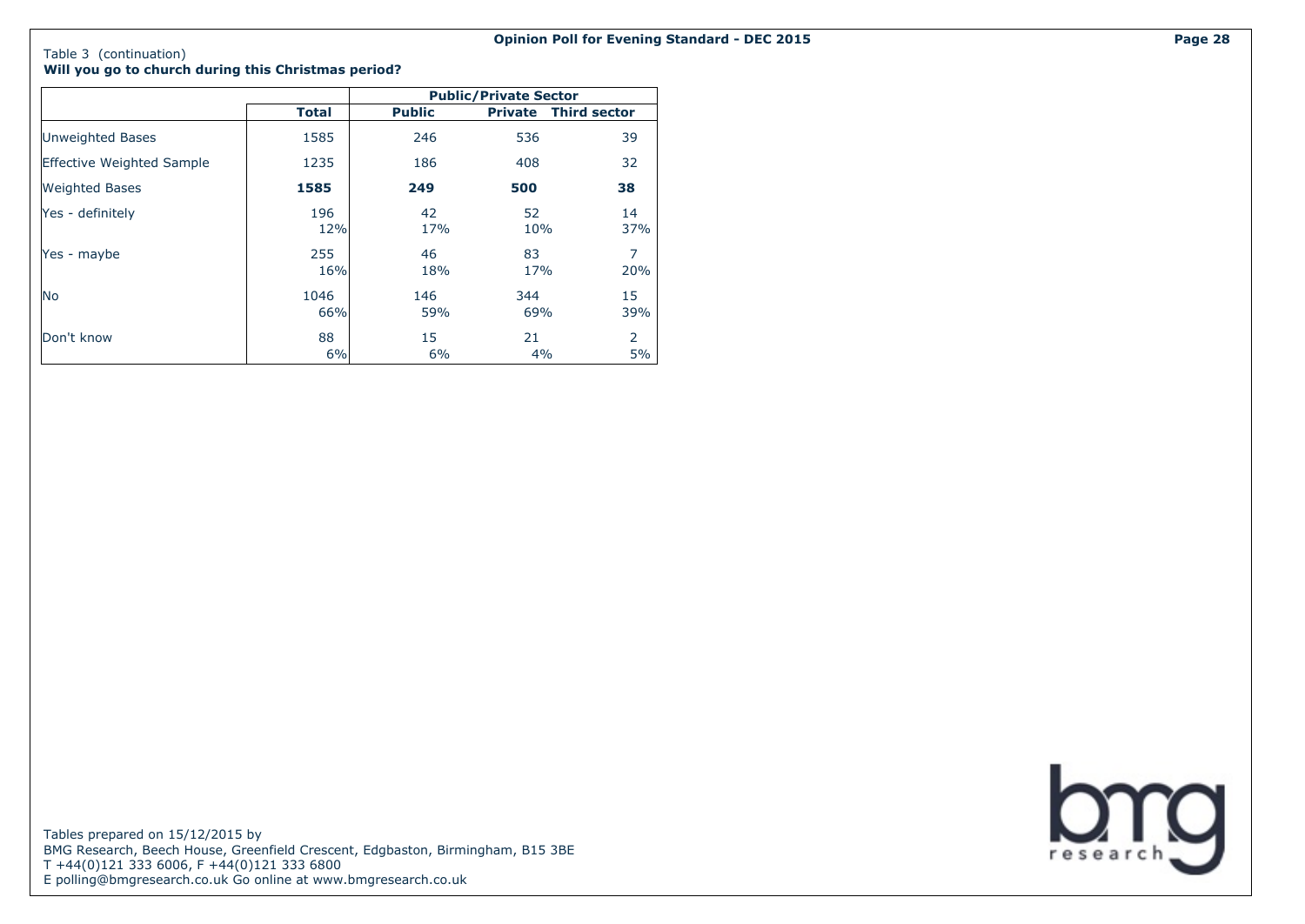**Will you go to church during this Christmas period?**

|                           | <b>Total</b> | <b>Homeowner</b><br>(owned<br>outright) | <b>Homeowner</b><br>(with a<br>mortgage) | <b>Rented</b><br>from<br>private<br>landlord | <b>Rented</b><br>from<br><b>Council</b> | <b>Tenure</b><br><b>Rented</b><br>from<br><b>Housing</b><br><b>Association</b><br>or Social<br><b>Housing</b><br><b>Provider</b> | <b>Shared</b><br>ownership | <b>Student</b><br>accomodation | <b>Living</b><br>with<br>parents/<br>extended<br>family | <b>Other</b> |
|---------------------------|--------------|-----------------------------------------|------------------------------------------|----------------------------------------------|-----------------------------------------|----------------------------------------------------------------------------------------------------------------------------------|----------------------------|--------------------------------|---------------------------------------------------------|--------------|
| Unweighted Bases          | 1585         | 550                                     | 397                                      | 282                                          | 140                                     | 127                                                                                                                              | 8                          | 8                              | 69                                                      | 4            |
| Effective Weighted Sample | 1235         | 430                                     | 299                                      | 225                                          | 109                                     | 101                                                                                                                              | $\overline{7}$             | 7                              | 57                                                      | 4            |
| <b>Weighted Bases</b>     | 1585         | 532                                     | 398                                      | 303                                          | 135                                     | 118                                                                                                                              | 8                          | 9                              | 75                                                      | 6            |
| Yes - definitely          | 196<br>12%   | 94<br>18%                               | 37<br>9%                                 | 32<br>11%                                    | 7<br>5%                                 | 14<br>12%                                                                                                                        | 10%                        | 4<br>41%                       | 10%                                                     | 0<br>0%      |
| Yes - maybe               | 255<br>16%   | 80<br>15%                               | 73<br>18%                                | 61<br>20%                                    | 13<br>10%                               | 13<br>11%                                                                                                                        | 4<br>48%                   | $\mathbf{2}^{\prime}$<br>20%   | 9<br>12%                                                | 0<br>0%      |
| No                        | 1046<br>66%  | 327<br>62%                              | 272<br>68%                               | 198<br>65%                                   | 107<br>79%                              | 81<br>69%                                                                                                                        | 3<br>42%                   | 3<br>34%                       | 49<br>65%                                               | 6<br>100%    |
| Don't know                | 88<br>6%     | 31<br>6%                                | 16<br>4%                                 | 12<br>4%                                     | 8<br>6%                                 | 11<br>9%                                                                                                                         | $\mathbf 0$<br>0%          | 6%                             | 10<br>13%                                               | 0<br>$0\%$   |

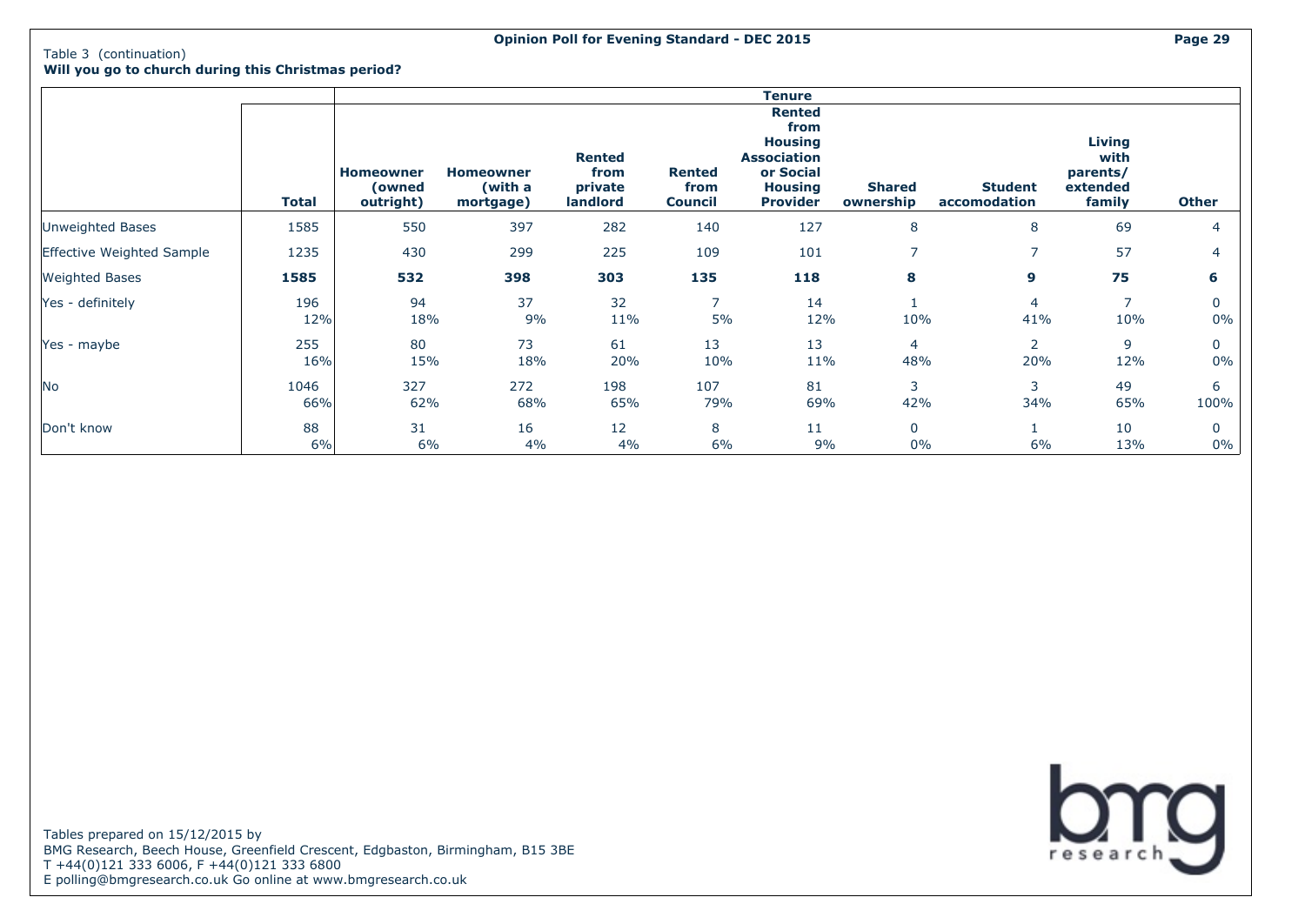#### Table 3 (continuation) **Will you go to church during this Christmas period?**

|                                  |             |                   | <b>Politcal interest</b>        | <b>Interest in news</b> |            |                                | <b>Top issue</b>                             |
|----------------------------------|-------------|-------------------|---------------------------------|-------------------------|------------|--------------------------------|----------------------------------------------|
|                                  | Total       | <b>Interested</b> | <b>Not</b><br><b>interested</b> | Yes                     | No         | <b>Immigration</b><br>& Asylum | <b>Not</b><br><b>Immigration</b><br>& Asylum |
| <b>Unweighted Bases</b>          | 1585        | 1130              | 455                             | 1213                    | 372        | 541                            | 1044                                         |
| <b>Effective Weighted Sample</b> | 1235        | 894               | 358                             | 951                     | 292        | 397                            | 839                                          |
| <b>Weighted Bases</b>            | 1585        | 1048              | 537                             | 1157                    | 428        | 526                            | 1059                                         |
| Yes - definitely                 | 196<br>12%  | 149<br>14%        | 47<br>9%                        | 162<br>14%              | 34<br>8%   | 63<br>12%                      | 133<br>13%                                   |
| Yes - maybe                      | 255<br>16%  | 191<br>18%        | 64<br>12%                       | 197<br>17%              | 58<br>14%  | 75<br>14%                      | 180<br>17%                                   |
| <b>No</b>                        | 1046<br>66% | 647<br>62%        | 400<br>74%                      | 733<br>63%              | 313<br>73% | 365<br>69%                     | 681<br>64%                                   |
| Don't know                       | 88<br>6%    | 61<br>6%          | 27<br>5%                        | 65<br>6%                | 23<br>5%   | 24<br>5%                       | 65<br>$6\%$                                  |

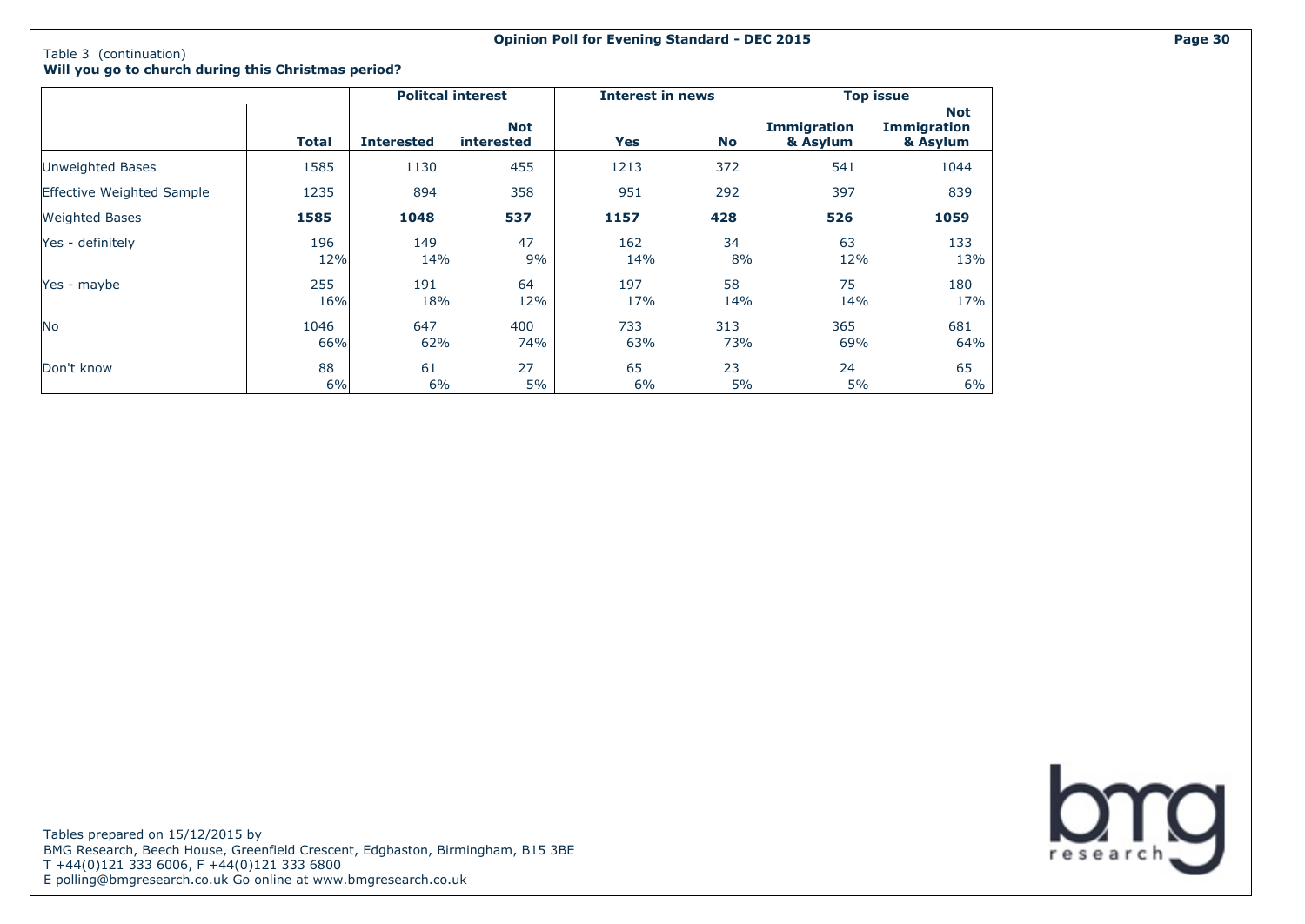**Will you go to church during this Christmas period?**

|                                  |              |                               |                             | <b>Likelihood to Vote</b>        |                                 |                                   |
|----------------------------------|--------------|-------------------------------|-----------------------------|----------------------------------|---------------------------------|-----------------------------------|
|                                  | <b>Total</b> | I would<br>definitely<br>vote | I would<br>probably<br>vote | It would be<br>roughly 50/<br>50 | I probably<br>would not<br>vote | I definitely<br>would not<br>vote |
| <b>Unweighted Bases</b>          | 1585         | 1005                          | 236                         | 148                              | 85                              | 111                               |
| <b>Effective Weighted Sample</b> | 1235         | 835                           | 180                         | 115                              | 75                              | 95                                |
| <b>Weighted Bases</b>            | 1585         | 858                           | 238                         | 195                              | 129                             | 164                               |
| Yes - definitely                 | 196<br>12%   | 133<br>16%                    | 28<br>12%                   | 15<br>7%                         | 6<br>5%                         | 14<br>8%                          |
| Yes - maybe                      | 255<br>16%   | 140<br>16%                    | 50<br>21%                   | 39<br>20%                        | 8<br>6%                         | 18<br>11%                         |
| lNo.                             | 1046<br>66%  | 539<br>63%                    | 145<br>61%                  | 135<br>69%                       | 107<br>83%                      | 120<br>73%                        |
| Don't know                       | 88<br>6%     | 46<br>5%                      | 15<br>6%                    | 7<br>3%                          | 8<br>6%                         | 12<br>8%                          |

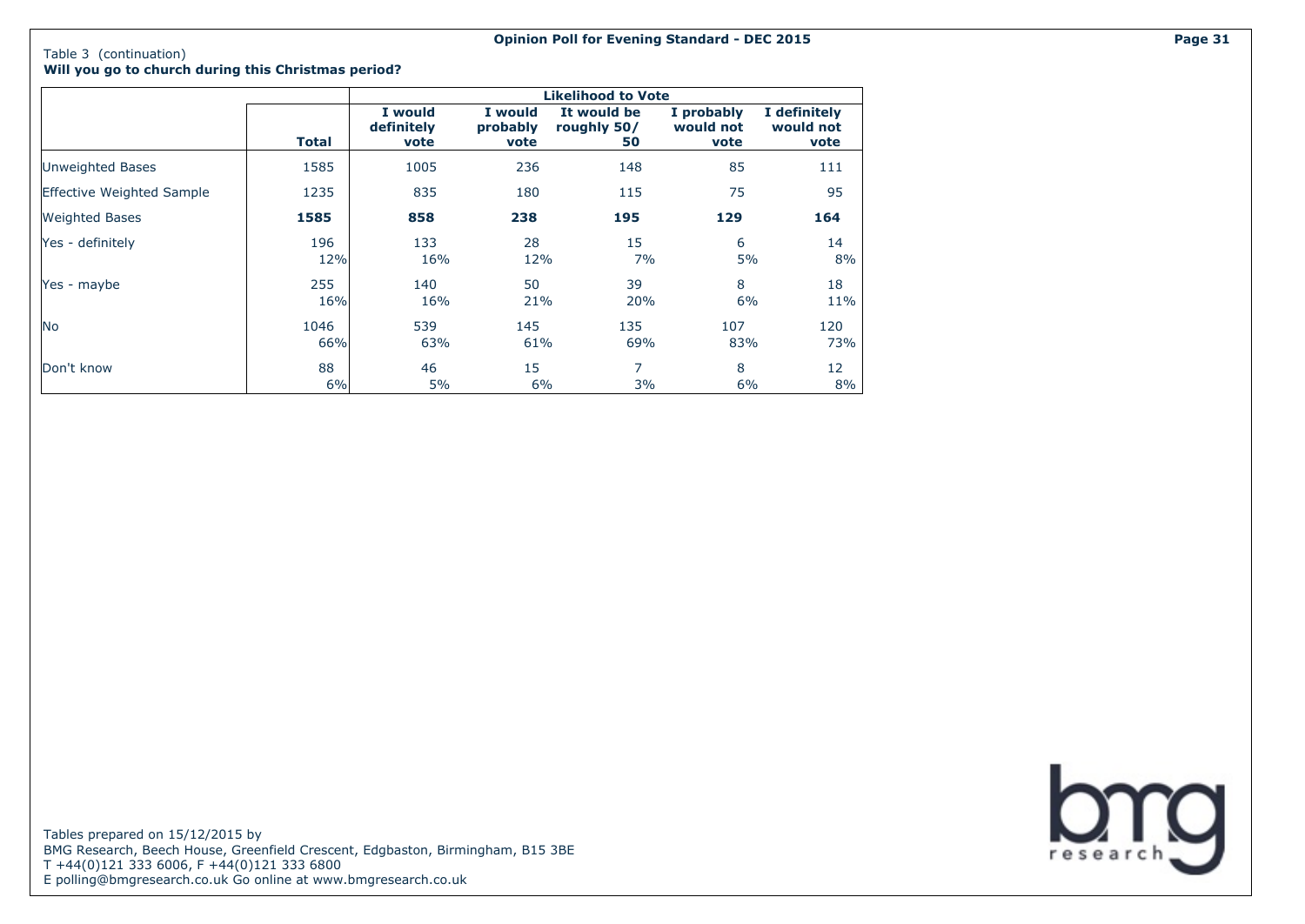**Will you go to church during this Christmas period?**

|                                  |              |                          |                            |                      | <b>Left Wing/Right Wing</b> |                          |                             |                           |
|----------------------------------|--------------|--------------------------|----------------------------|----------------------|-----------------------------|--------------------------|-----------------------------|---------------------------|
|                                  | <b>Total</b> | <b>Very left</b><br>wing | <b>Fairly left</b><br>wing | <b>Slightly left</b> | Centrist/In<br>the centre   | <b>Slightly</b><br>right | <b>Fairly right</b><br>wing | <b>Very right</b><br>wing |
| Unweighted Bases                 | 1585         | 53                       | 142                        | 246                  | 741                         | 228                      | 137                         | 38                        |
| <b>Effective Weighted Sample</b> | 1235         | 44                       | 120                        | 203                  | 592                         | 162                      | 97                          | 30                        |
| <b>Weighted Bases</b>            | 1585         | 53                       | 129                        | 217                  | 769                         | 232                      | 145                         | 39                        |
| Yes - definitely                 | 196<br>12%   | 13<br>25%                | 11<br>9%                   | 34<br>16%            | 73<br>10%                   | 30<br>13%                | 28<br>19%                   | 6<br>15%                  |
| Yes - maybe                      | 255<br>16%   | 7<br>13%                 | 22<br>17%                  | 37<br>17%            | 118<br>15%                  | 40<br>17%                | 27<br>19%                   | 4<br>10%                  |
| <b>No</b>                        | 1046<br>66%  | 30<br>57%                | 92<br>71%                  | 137<br>63%           | 525<br>68%                  | 154<br>66%               | 83<br>58%                   | 24<br>62%                 |
| Don't know                       | 88<br>6%     | $\overline{2}$<br>5%     | $\overline{4}$<br>3%       | 9<br>4%              | 53<br>7%                    | 9<br>4%                  | 6<br>4%                     | 5<br>13%                  |

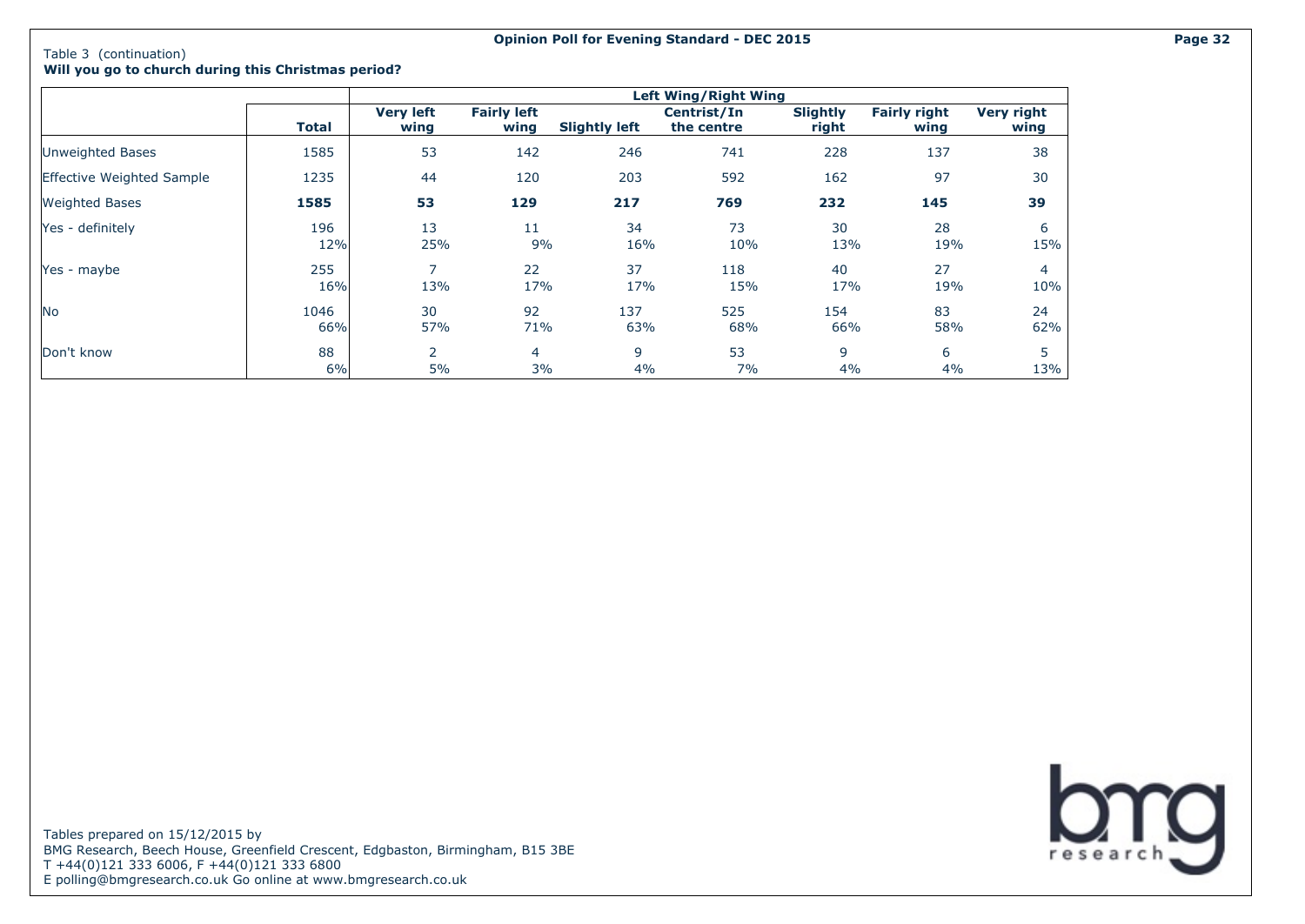Table 3 (continuation)

#### **Will you go to church during this Christmas period?**

|                                  |              |              | <b>Trust in government</b> |                 |                     |                     | <b>IMD Quartile</b> |                     |
|----------------------------------|--------------|--------------|----------------------------|-----------------|---------------------|---------------------|---------------------|---------------------|
|                                  | <b>Total</b> | <b>Trust</b> | <b>Neither</b>             | <b>Distrust</b> | <b>1st Quartile</b> | <b>2nd Quartile</b> | <b>3rd Quartile</b> | <b>4th Quartile</b> |
| Unweighted Bases                 | 1585         | 480          | 387                        | 718             | 320                 | 388                 | 428                 | 449                 |
| <b>Effective Weighted Sample</b> | 1235         | 385          | 291                        | 562             | 272                 | 282                 | 340                 | 359                 |
| <b>Weighted Bases</b>            | 1585         | 466          | 408                        | 711             | 397                 | 395                 | 399                 | 394                 |
| Yes - definitely                 | 196<br>12%   | 76<br>16%    | 60<br>15%                  | 60<br>8%        | 65<br>16%           | 57<br>14%           | 34<br>9%            | 40<br>10%           |
| Yes - maybe                      | 255<br>16%   | 103<br>22%   | 73<br>18%                  | 79<br>11%       | 53<br>13%           | 69<br>17%           | 63<br>16%           | 70<br>18%           |
| <b>No</b>                        | 1046<br>66%  | 265<br>57%   | 238<br>58%                 | 544<br>77%      | 255<br>64%          | 255<br>64%          | 279<br>70%          | 257<br>65%          |
| Don't know                       | 88<br>6%     | 23<br>5%     | 37<br>9%                   | 28<br>4%        | 24<br>6%            | 14<br>4%            | 22<br>6%            | 27<br>7%            |

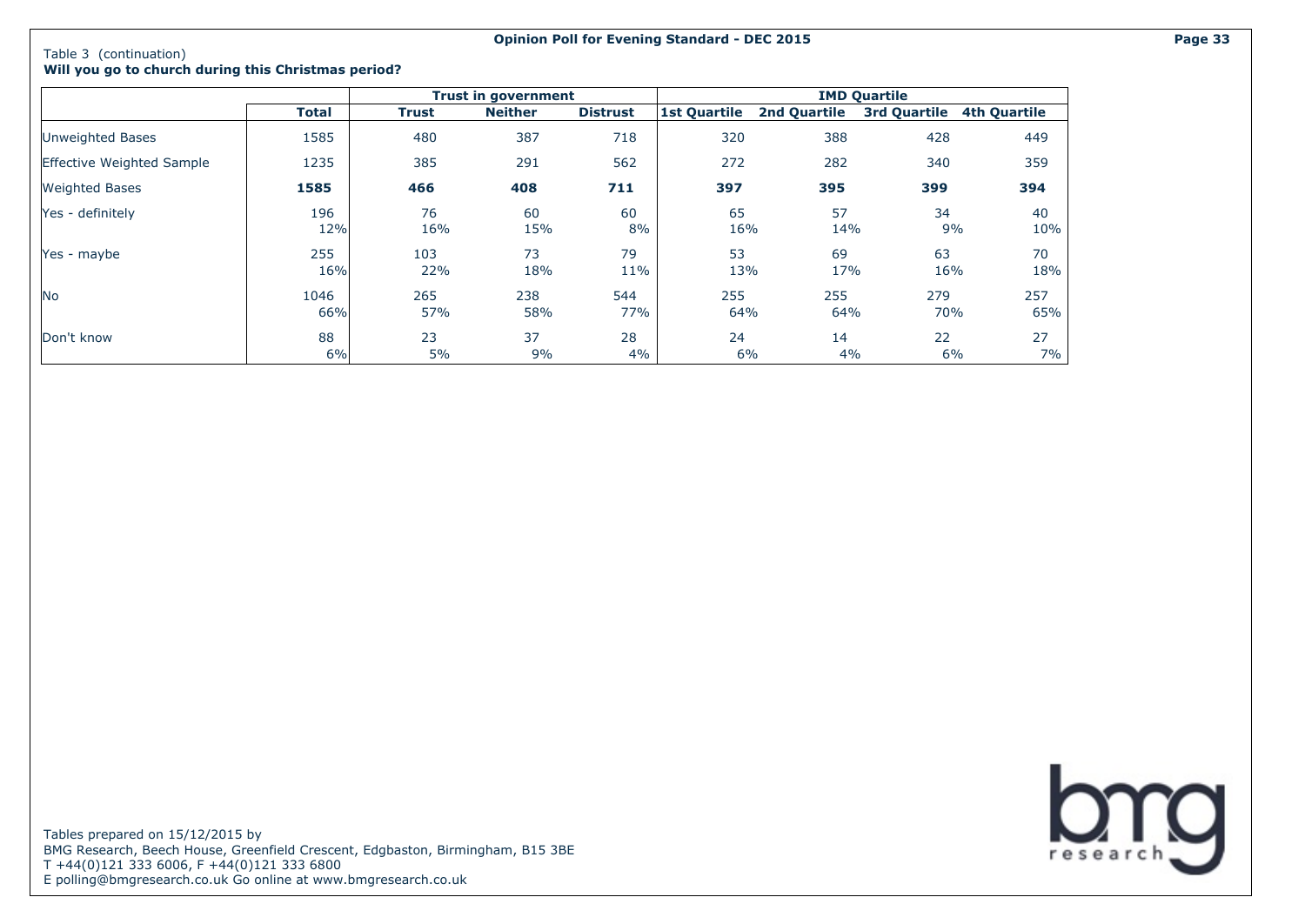#### Table 4 **Will you go to church during this Christmas period?** Base: VALID

|                                  |              | <b>Gender</b> |               |            |            | Age        |            |            |            |
|----------------------------------|--------------|---------------|---------------|------------|------------|------------|------------|------------|------------|
|                                  | <b>Total</b> | <b>Male</b>   | <b>Female</b> | 18 to 24   | 25 to 34   | 35 to 44   | 45 to 54   | 55 to 64   | $65+$      |
| Unweighted Bases                 | 1505         | 770           | 735           | 166        | 242        | 242        | 270        | 217        | 368        |
| <b>Effective Weighted Sample</b> | 1171         | 577           | 594           | 128        | 191        | 190        | 207        | 180        | 279        |
| <b>Weighted Bases</b>            | 1497         | 737           | 760           | 173        | 249        | 249        | 276        | 216        | 333        |
| Yes - definitely                 | 196<br>13%   | 87<br>12%     | 109<br>14%    | 26<br>15%  | 27<br>11%  | 24<br>10%  | 32<br>11%  | 28<br>13%  | 59<br>18%  |
| Yes - maybe                      | 255<br>17%   | 128<br>17%    | 126<br>17%    | 38<br>22%  | 60<br>24%  | 40<br>16%  | 44<br>16%  | 25<br>12%  | 47<br>14%  |
| <b>No</b>                        | 1046<br>70%  | 522<br>71%    | 525<br>69%    | 109<br>63% | 162<br>65% | 185<br>74% | 200<br>72% | 163<br>75% | 227<br>68% |

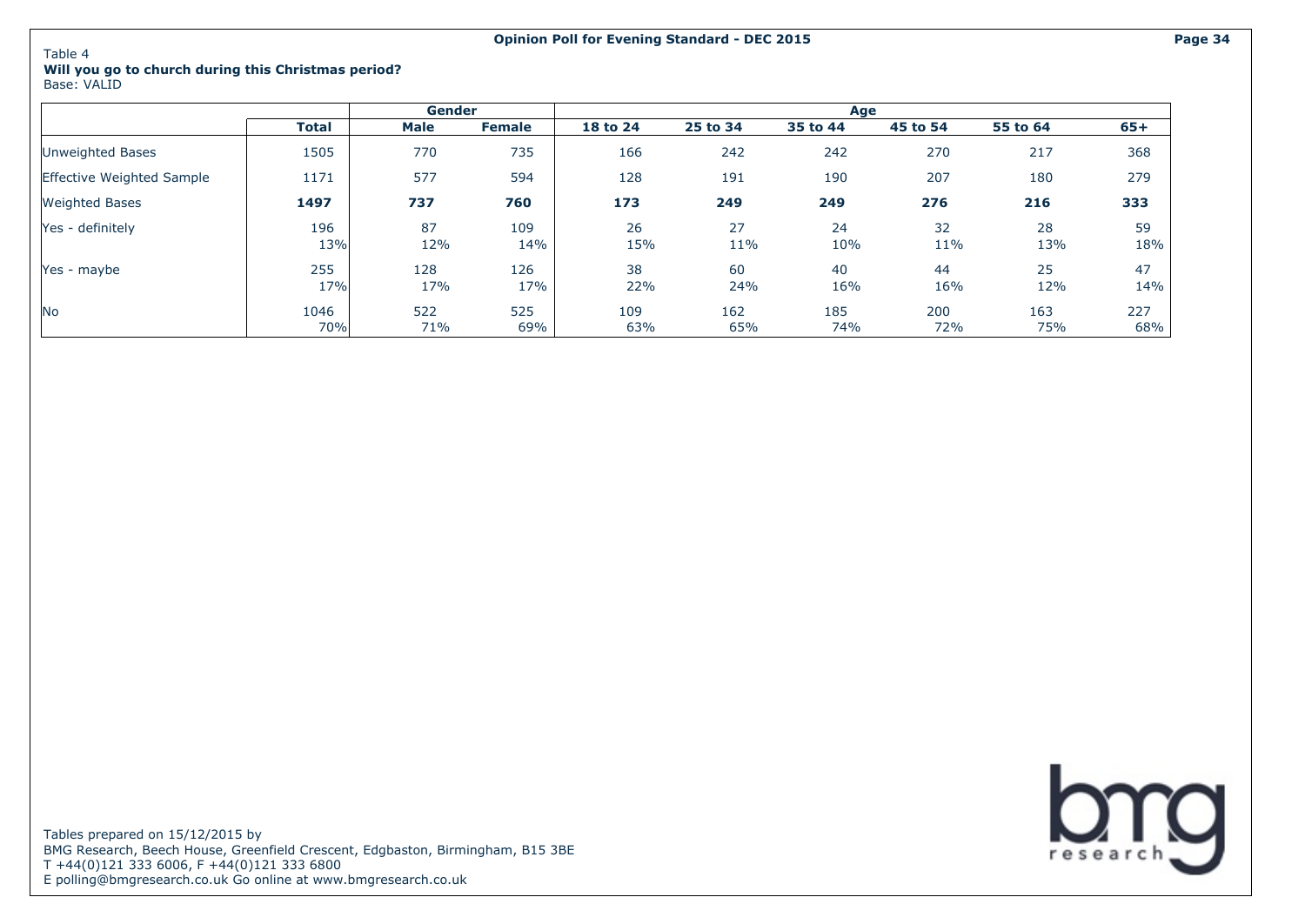#### Table 4 (continuation) **Will you go to church during this Christmas period?**

Base: VALID

|                                  |              | <b>SEG</b> |                   |                     |            | <b>Vote 2015</b> |             |              |            |
|----------------------------------|--------------|------------|-------------------|---------------------|------------|------------------|-------------|--------------|------------|
|                                  |              |            |                   |                     |            | Liberal          |             |              | Did not    |
|                                  | <b>Total</b> | ABC1       | C <sub>2</sub> DE | <b>Conservative</b> | Labour     | <b>Democrat</b>  | <b>UKIP</b> | <b>Other</b> | vote       |
| Unweighted Bases                 | 1505         | 939        | 518               | 398                 | 337        | 130              | 197         | 123          | 231        |
| <b>Effective Weighted Sample</b> | 1171         | 732        | 402               | 369                 | 312        | 127              | 191         | 118          | 219        |
| <b>Weighted Bases</b>            | 1497         | 932        | 513               | 358                 | 287        | 77               | 122         | 94           | 433        |
| Yes - definitely                 | 196<br>13%   | 152<br>16% | 40<br>8%          | 53<br>15%           | 31<br>11%  | 13<br>17%        | 15<br>12%   | 13<br>14%    | 43<br>10%  |
| Yes - maybe                      | 255<br>17%   | 163<br>17% | 85<br>17%         | 77<br>22%           | 46<br>16%  | 14<br>18%        | 21<br>17%   | 13<br>14%    | 55<br>13%  |
| <b>No</b>                        | 1046<br>70%  | 618<br>66% | 388<br>76%        | 227<br>63%          | 209<br>73% | 50<br>65%        | 86<br>71%   | 68<br>72%    | 335<br>77% |

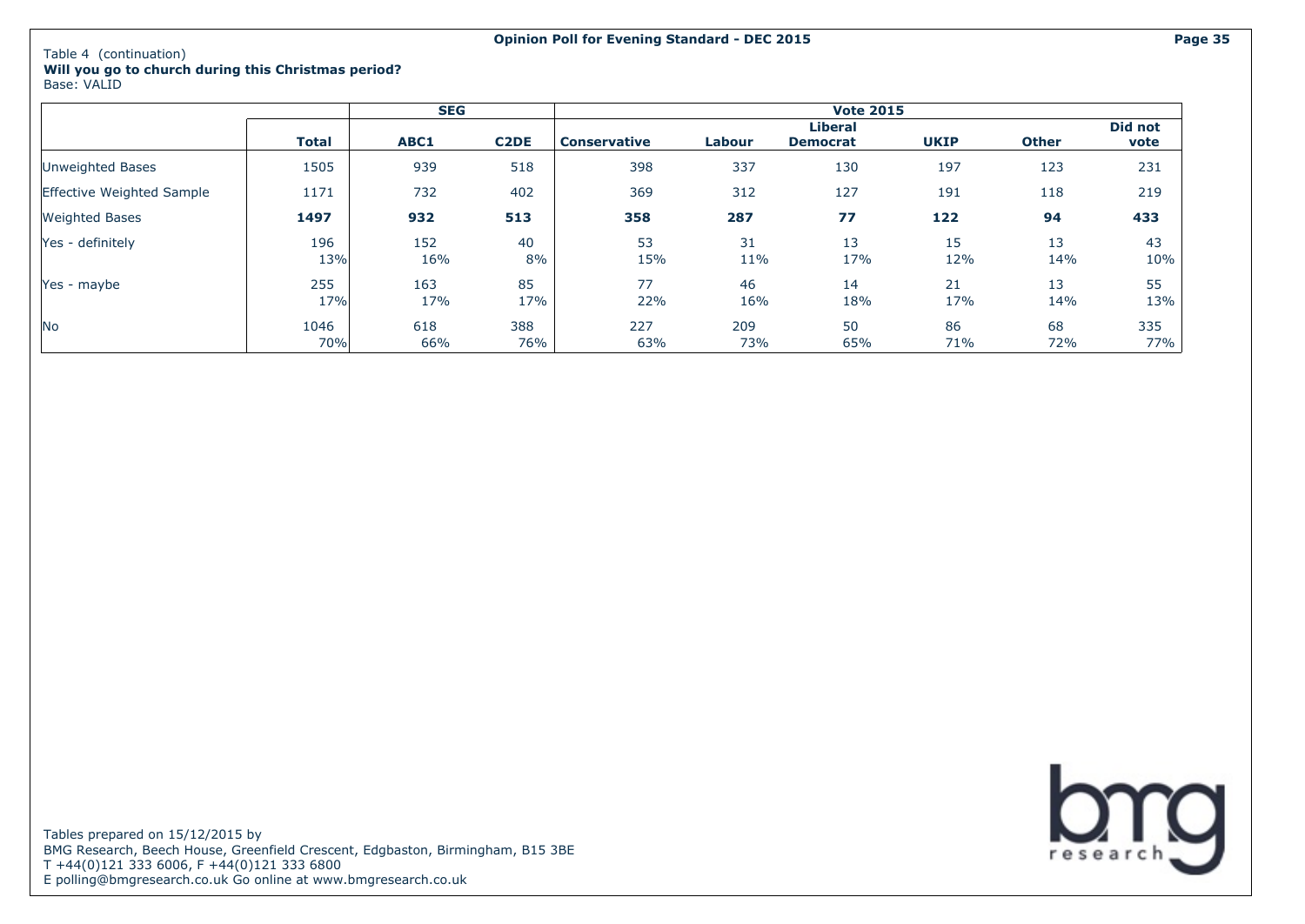|                                  |             |                     |            |                                   |             | <b>Vote Intention</b> |            |               |                   |                 |
|----------------------------------|-------------|---------------------|------------|-----------------------------------|-------------|-----------------------|------------|---------------|-------------------|-----------------|
|                                  | Total       | <b>Conservative</b> | Labour     | <b>Liberal</b><br><b>Democrat</b> | <b>UKIP</b> | <b>Plaid</b><br>Cymru | <b>SNP</b> | <b>Greens</b> | <b>Other</b>      | <b>Not sure</b> |
| Unweighted Bases                 | 1505        | 376                 | 331        | 98                                | 217         | 10                    | 47         | 60            | 10                | 231             |
| <b>Effective Weighted Sample</b> | 1171        | 326                 | 280        | 76                                | 176         | 9                     | 40         | 50            | 8                 | 188             |
| <b>Weighted Bases</b>            | 1497        | 354                 | 314        | 73                                | 164         | 11                    | 42         | 55            | 11                | 281             |
| Yes - definitely                 | 196<br>13%  | 42<br>12%           | 38<br>12%  | 20<br>27%                         | 18<br>11%   | 0<br>0%               | 8<br>18%   | 9%            | $\Omega$<br>$0\%$ | 40<br>14%       |
| Yes - maybe                      | 255<br>17%  | 83<br>23%           | 51<br>16%  | 18<br>24%                         | 26<br>16%   | 13%                   | 7%         | q<br>17%      | 13%               | 37<br>13%       |
| N <sub>o</sub>                   | 1046<br>70% | 230<br>65%          | 225<br>72% | 36<br>49%                         | 120<br>73%  | q<br>87%              | 31<br>75%  | 41<br>75%     | 9<br>87%          | 204<br>73%      |

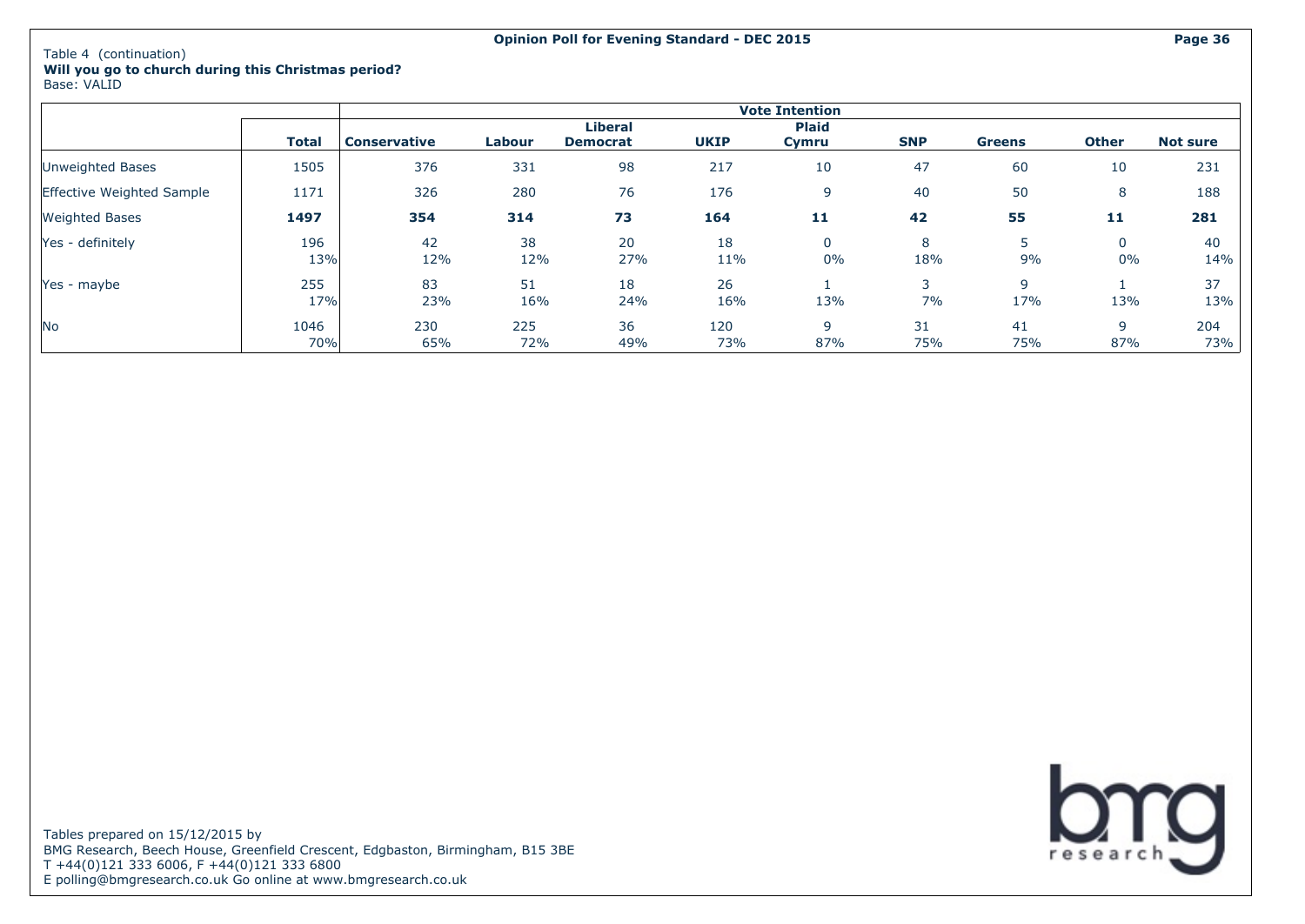|                                  |              |                | <b>Country</b>  |              |                                   |
|----------------------------------|--------------|----------------|-----------------|--------------|-----------------------------------|
|                                  | <b>Total</b> | <b>England</b> | <b>Scotland</b> | <b>Wales</b> | <b>Northern</b><br><b>Ireland</b> |
| Unweighted Bases                 | 1505         | 1290           | 119             | 71           | 25                                |
| <b>Effective Weighted Sample</b> | 1171         | 1037           | 98              | 58           | 13                                |
| <b>Weighted Bases</b>            | 1497         | 1258           | 122             | 74           | 43                                |
| Yes - definitely                 | 196<br>13%   | 157<br>12%     | 21<br>17%       | 5<br>7%      | 12<br>29%                         |
| Yes - maybe                      | 255<br>17%   | 229<br>18%     | 10<br>8%        | 8<br>10%     | 8<br>18%                          |
| <b>No</b>                        | 1046<br>70%  | 872<br>69%     | 91<br>74%       | 61<br>82%    | 23<br>53%                         |

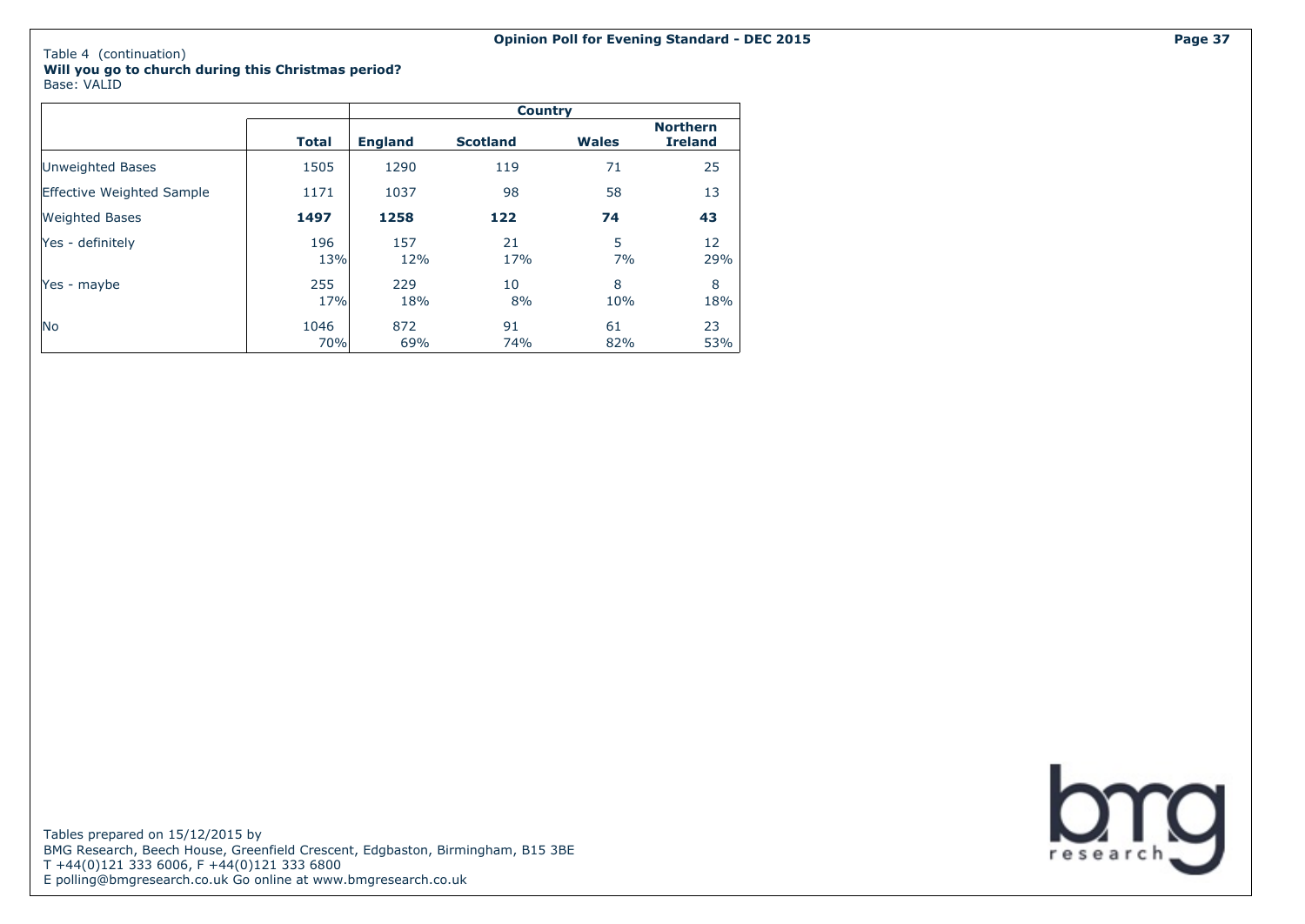|                                  |              |                                |                                  |            |                      | <b>GOR</b>        |                   |                   |                         |                                              |
|----------------------------------|--------------|--------------------------------|----------------------------------|------------|----------------------|-------------------|-------------------|-------------------|-------------------------|----------------------------------------------|
|                                  | <b>Total</b> | <b>East</b><br><b>Midlands</b> | <b>East of</b><br><b>England</b> | London     | <b>North East</b>    | <b>North West</b> | <b>South East</b> | <b>South West</b> | West<br><b>Midlands</b> | <b>Yorkshire</b><br>and The<br><b>Humber</b> |
| <b>Unweighted Bases</b>          | 1505         | 133                            | 135                              | 191        | 69                   | 179               | 199               | 128               | 120                     | 136                                          |
| <b>Effective Weighted Sample</b> | 1171         | 109                            | 113                              | 150        | 55                   | 141               | 162               | 102               | 101                     | 110                                          |
| <b>Weighted Bases</b>            | 1497         | 111                            | 141                              | 192        | 58                   | 165               | 207               | 124               | 134                     | 125                                          |
| Yes - definitely                 | 196<br>13%   | 19<br>17%                      | 16<br>11%                        | 30<br>16%  | $\overline{4}$<br>6% | 25<br>15%         | 21<br>10%         | 14<br>11%         | 18<br>13%               | 12<br>10%                                    |
| Yes - maybe                      | 255<br>17%   | 29<br>26%                      | 17<br>12%                        | 42<br>22%  | 14<br>24%            | 26<br>16%         | 43<br>21%         | 20<br>16%         | 25<br>19%               | 12<br>10%                                    |
| <b>No</b>                        | 1046<br>70%  | 63<br>57%                      | 108<br>76%                       | 120<br>62% | 41<br>70%            | 115<br>69%        | 143<br>69%        | 90<br>73%         | 91<br>68%               | 101<br>81%                                   |

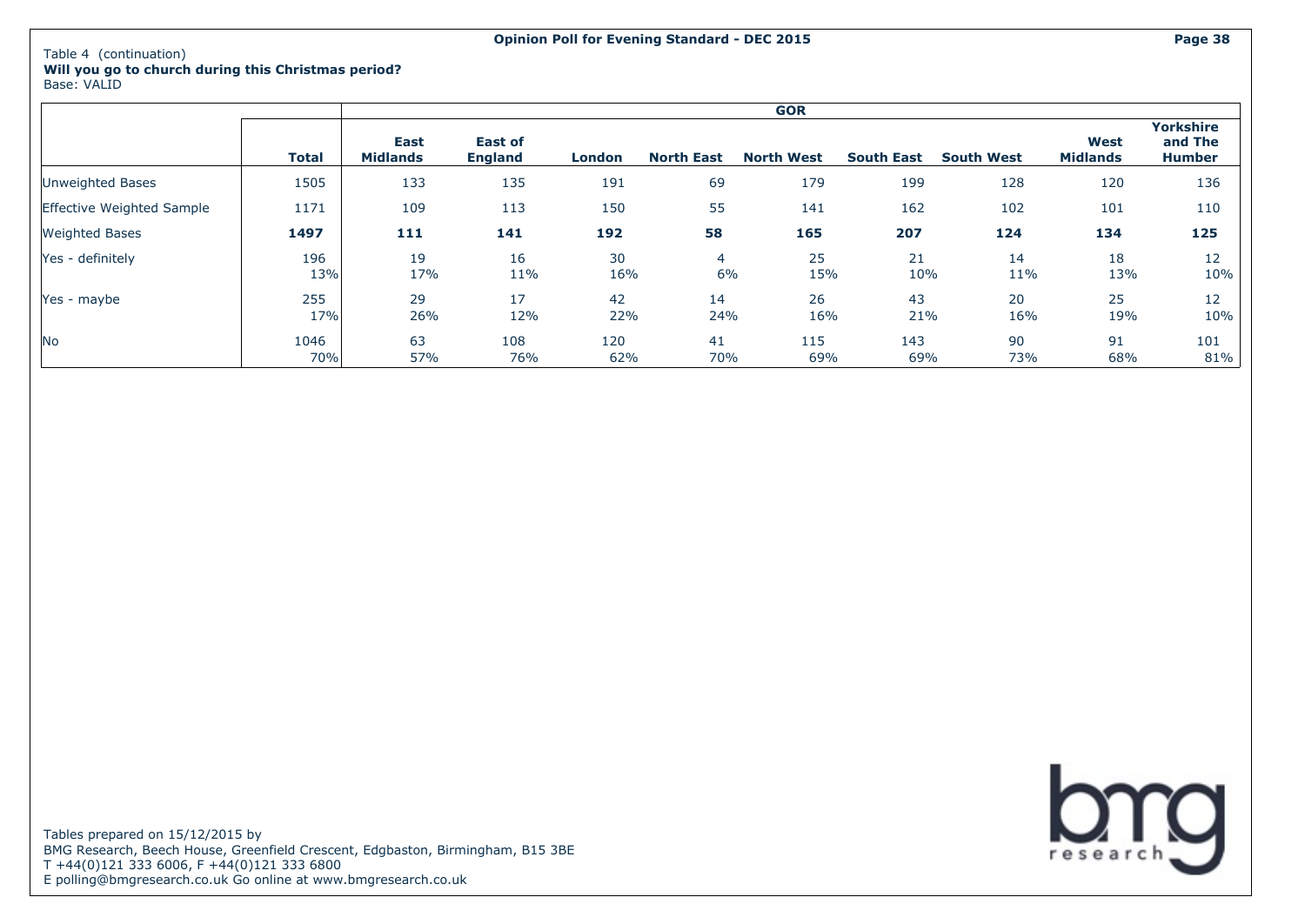|                                  |              |               | <b>Public/Private Sector</b> |                       |
|----------------------------------|--------------|---------------|------------------------------|-----------------------|
|                                  | <b>Total</b> | <b>Public</b> | <b>Private</b>               | <b>Third sector</b>   |
| Unweighted Bases                 | 1505         | 234           | 516                          | 37                    |
| <b>Effective Weighted Sample</b> | 1171         | 177           | 392                          | 30                    |
| <b>Weighted Bases</b>            | 1497         | 234           | 479                          | 36                    |
| Yes - definitely                 | 196<br>13%   | 42<br>18%     | 52<br>11%                    | 14<br>38%             |
| Yes - maybe                      | 255<br>17%   | 46<br>19%     | 83<br>17%                    | $\overline{7}$<br>21% |
| <b>No</b>                        | 1046<br>70%  | 146<br>62%    | 344<br>72%                   | 15<br>41%             |

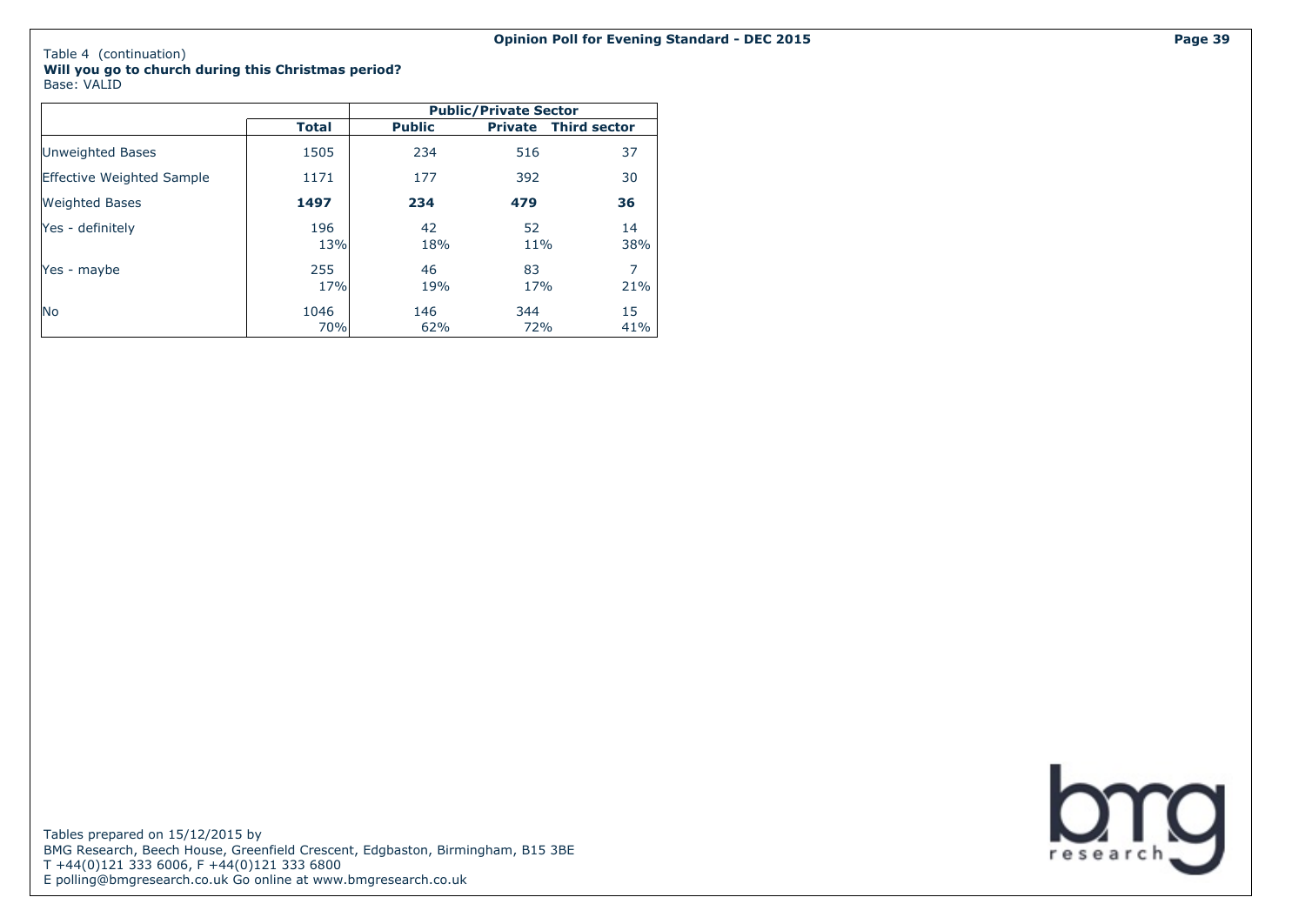|                                  |             |                                         |                                          |                                              |                                         | Tenure                                                                                                          |                            |                                |                                                  |              |
|----------------------------------|-------------|-----------------------------------------|------------------------------------------|----------------------------------------------|-----------------------------------------|-----------------------------------------------------------------------------------------------------------------|----------------------------|--------------------------------|--------------------------------------------------|--------------|
|                                  | Total       | <b>Homeowner</b><br>owned)<br>outright) | <b>Homeowner</b><br>(with a<br>mortgage) | <b>Rented</b><br>from<br>private<br>landlord | <b>Rented</b><br>from<br><b>Council</b> | <b>Rented</b><br>from<br><b>Housing</b><br><b>Association</b><br>or Social<br><b>Housing</b><br><b>Provider</b> | <b>Shared</b><br>ownership | <b>Student</b><br>accomodation | Living<br>with<br>parents/<br>extended<br>family | <b>Other</b> |
| Unweighted Bases                 | 1505        | 521                                     | 383                                      | 271                                          | 132                                     | 118                                                                                                             | 8                          | 7                              | 61                                               | 4            |
| <b>Effective Weighted Sample</b> | 1171        | 407                                     | 287                                      | 216                                          | 103                                     | 93                                                                                                              | 7                          | 6                              | 50                                               | 4            |
| <b>Weighted Bases</b>            | 1497        | 501                                     | 382                                      | 290                                          | 127                                     | 108                                                                                                             | 8                          | 9                              | 65                                               | 6            |
| Yes - definitely                 | 196<br>13%  | 94<br>19%                               | 37<br>10%                                | 32<br>11%                                    | 6%                                      | 14<br>13%                                                                                                       | 10%                        | $\overline{4}$<br>43%          | 11%                                              | 0<br>0%      |
| Yes - maybe                      | 255<br>17%  | 80<br>16%                               | 73<br>19%                                | 61<br>21%                                    | 13<br>10%                               | 13<br>12%                                                                                                       | $\overline{4}$<br>48%      | $\overline{2}$<br>21%          | 9<br>14%                                         | 0<br>0%      |
| N <sub>o</sub>                   | 1046<br>70% | 327<br>65%                              | 272<br>71%                               | 198<br>68%                                   | 107<br>84%                              | 81<br>75%                                                                                                       | 3<br>42%                   | 3<br>36%                       | 49<br>74%                                        | 6<br>100%    |

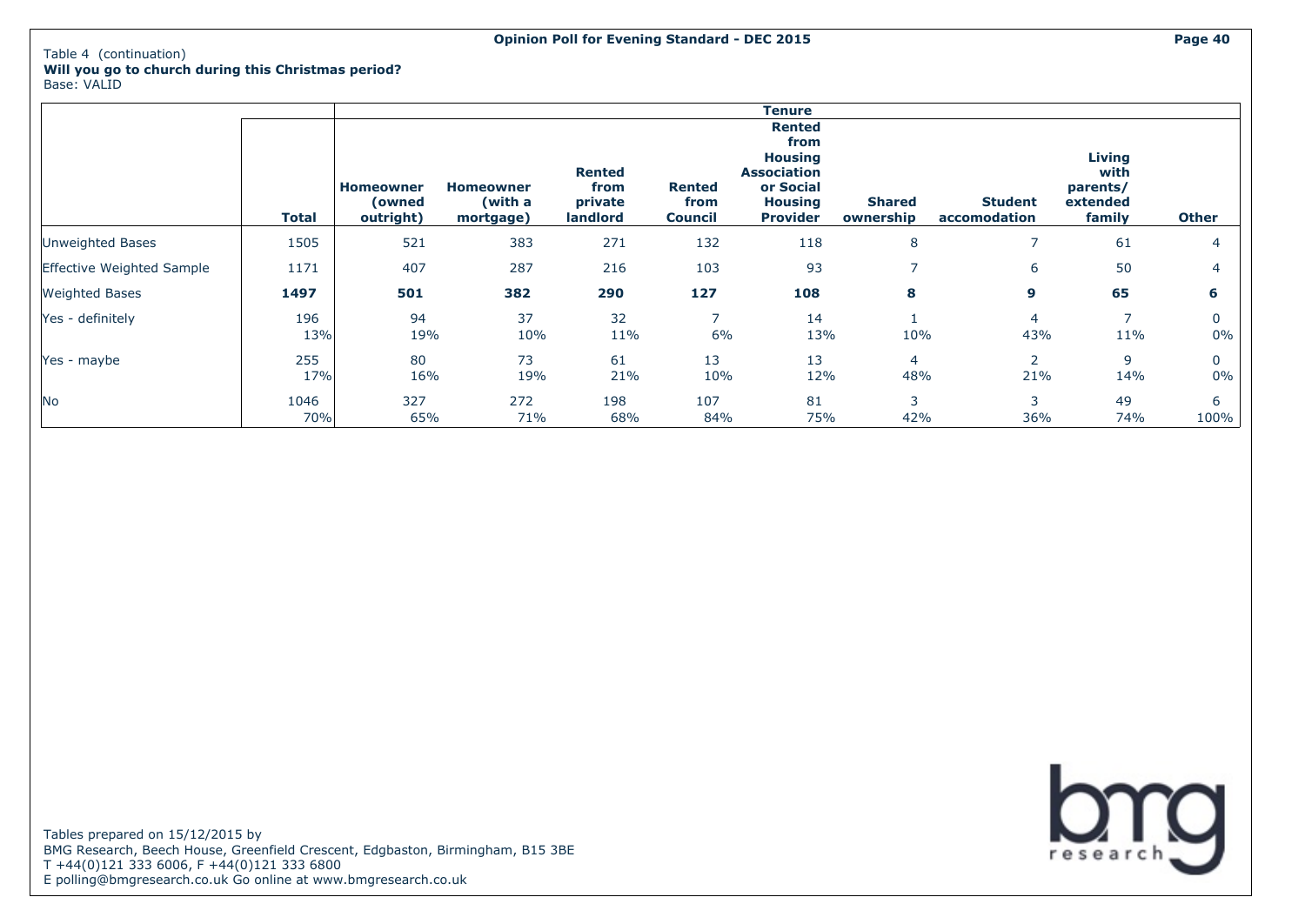## Table 4 (continuation)

## **Will you go to church during this Christmas period?** Base: VALID

|                                  |              |                   | <b>Politcal interest</b> | <b>Interest in news</b> |            |                                | <b>Top issue</b>                             |
|----------------------------------|--------------|-------------------|--------------------------|-------------------------|------------|--------------------------------|----------------------------------------------|
|                                  | <b>Total</b> | <b>Interested</b> | <b>Not</b><br>interested | Yes                     | <b>No</b>  | <b>Immigration</b><br>& Asylum | <b>Not</b><br><b>Immigration</b><br>& Asylum |
| <b>Unweighted Bases</b>          | 1505         | 1072              | 433                      | 1153                    | 352        | 517                            | 988                                          |
| <b>Effective Weighted Sample</b> | 1171         | 849               | 340                      | 903                     | 277        | 377                            | 795                                          |
| <b>Weighted Bases</b>            | 1497         | 987               | 510                      | 1092                    | 405        | 502                            | 994                                          |
| Yes - definitely                 | 196<br>13%   | 149<br>15%        | 47<br>9%                 | 162<br>15%              | 34<br>8%   | 63<br>12%                      | 133<br>13%                                   |
| Yes - maybe                      | 255<br>17%   | 191<br>19%        | 64<br>12%                | 197<br>18%              | 58<br>14%  | 75<br>15%                      | 180<br>18%                                   |
| <b>No</b>                        | 1046<br>70%  | 647<br>66%        | 400<br>78%               | 733<br>67%              | 313<br>77% | 365<br>73%                     | 681<br>68%                                   |

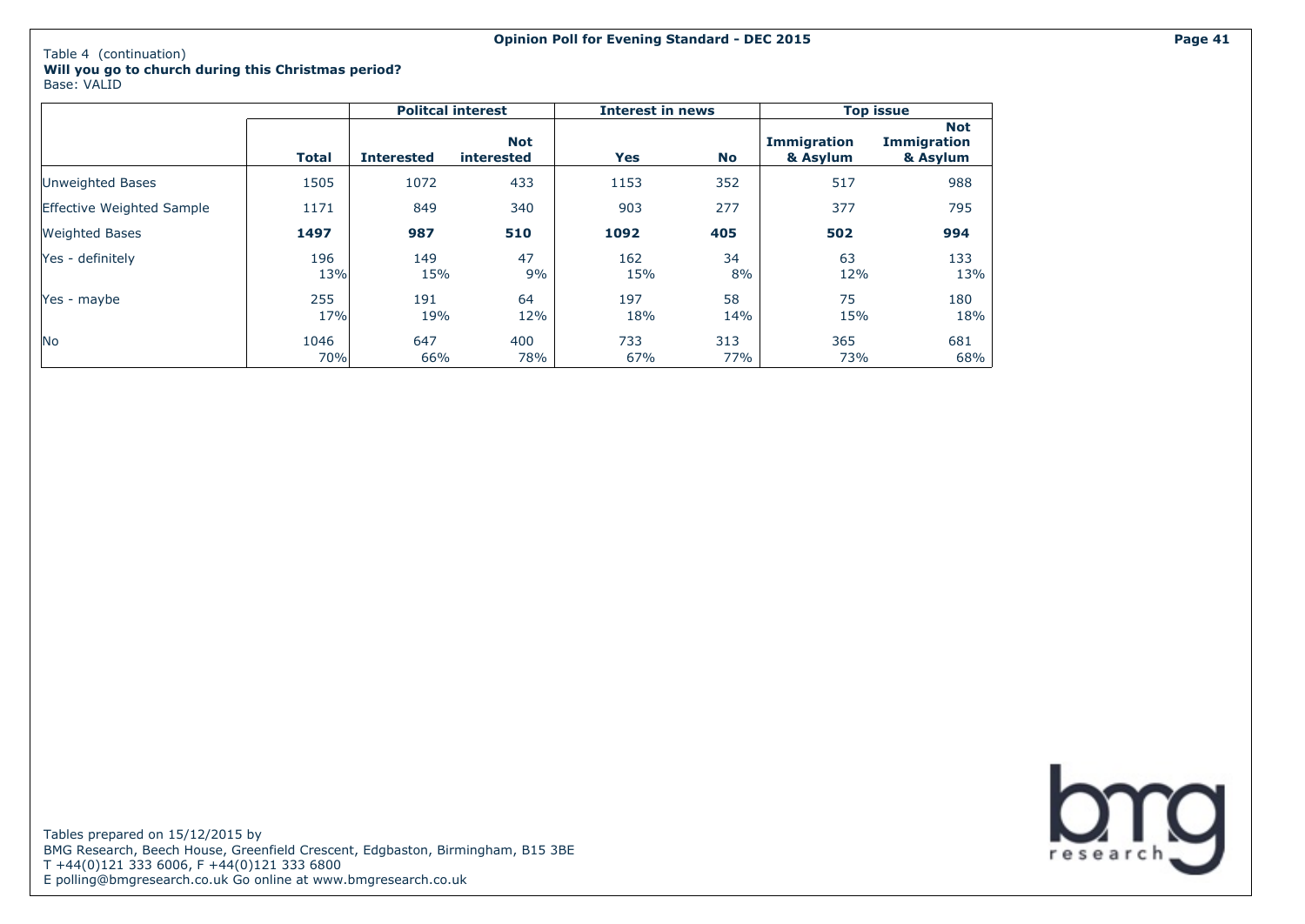**Will you go to church during this Christmas period?** Base: VALID

|                                  |              |                               |                             | <b>Likelihood to Vote</b>        |                                 |                                   |
|----------------------------------|--------------|-------------------------------|-----------------------------|----------------------------------|---------------------------------|-----------------------------------|
|                                  | <b>Total</b> | I would<br>definitely<br>vote | I would<br>probably<br>vote | It would be<br>roughly 50/<br>50 | I probably<br>would not<br>vote | I definitely<br>would not<br>vote |
| <b>Unweighted Bases</b>          | 1505         | 955                           | 225                         | 142                              | 80                              | 103                               |
| <b>Effective Weighted Sample</b> | 1171         | 792                           | 172                         | 110                              | 71                              | 88                                |
| <b>Weighted Bases</b>            | 1497         | 812                           | 223                         | 189                              | 121                             | 152                               |
| Yes - definitely                 | 196<br>13%   | 133<br>16%                    | 28<br>13%                   | 15<br>8%                         | 6<br>5%                         | 14<br>9%                          |
| Yes - maybe                      | 255<br>17%   | 140<br>17%                    | 50<br>22%                   | 39<br>21%                        | 8<br>7%                         | 18<br>12%                         |
| No                               | 1046<br>70%  | 539<br>66%                    | 145<br>65%                  | 135<br>72%                       | 107<br>88%                      | 120<br>79%                        |

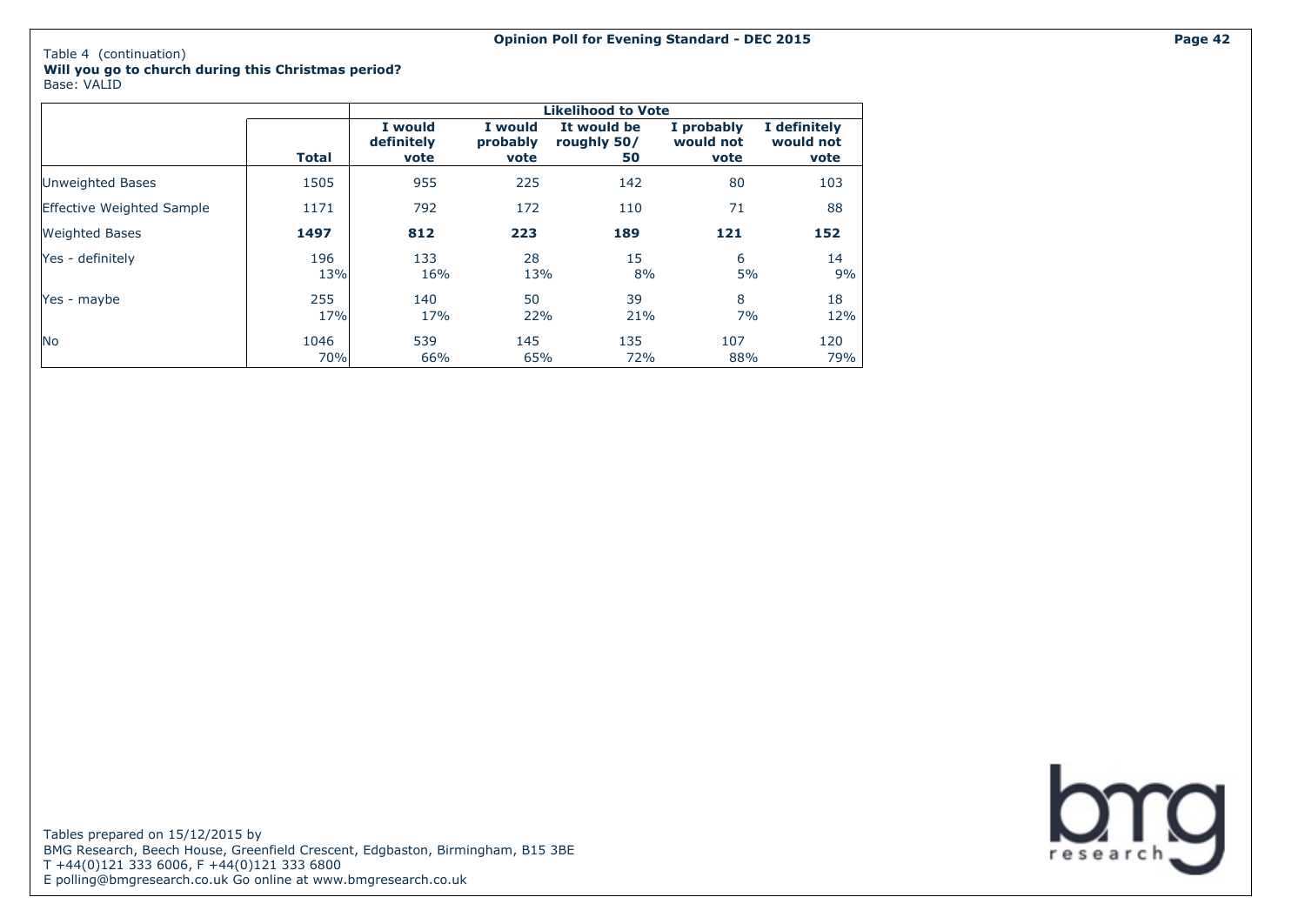|                                  |              |                                 |                            |                      | <b>Left Wing/Right Wing</b> |                          |                             |                           |
|----------------------------------|--------------|---------------------------------|----------------------------|----------------------|-----------------------------|--------------------------|-----------------------------|---------------------------|
|                                  | <b>Total</b> | <b>Very left</b><br>wing        | <b>Fairly left</b><br>wing | <b>Slightly left</b> | Centrist/In<br>the centre   | <b>Slightly</b><br>right | <b>Fairly right</b><br>wing | <b>Very right</b><br>wing |
| Unweighted Bases                 | 1505         | 51                              | 138                        | 235                  | 695                         | 220                      | 131                         | 35                        |
| <b>Effective Weighted Sample</b> | 1171         | 42                              | 117                        | 193                  | 556                         | 156                      | 92                          | 28                        |
| <b>Weighted Bases</b>            | 1497         | 51                              | 126                        | 208                  | 716                         | 224                      | 139                         | 34                        |
| Yes - definitely                 | 196<br>13%   | 13<br>26%                       | 11<br>9%                   | 34<br>16%            | 73<br>10%                   | 30<br>13%                | 28<br>20%                   | 6<br>17%                  |
| Yes - maybe                      | 255<br>17%   | $\overline{\phantom{1}}$<br>14% | 22<br>17%                  | 37<br>18%            | 118<br>16%                  | 40<br>18%                | 27<br>20%                   | 4<br>11%                  |
| <b>No</b>                        | 1046<br>70%  | 30<br>60%                       | 92<br>73%                  | 137<br>66%           | 525<br>73%                  | 154<br>69%               | 83<br>60%                   | 24<br>72%                 |



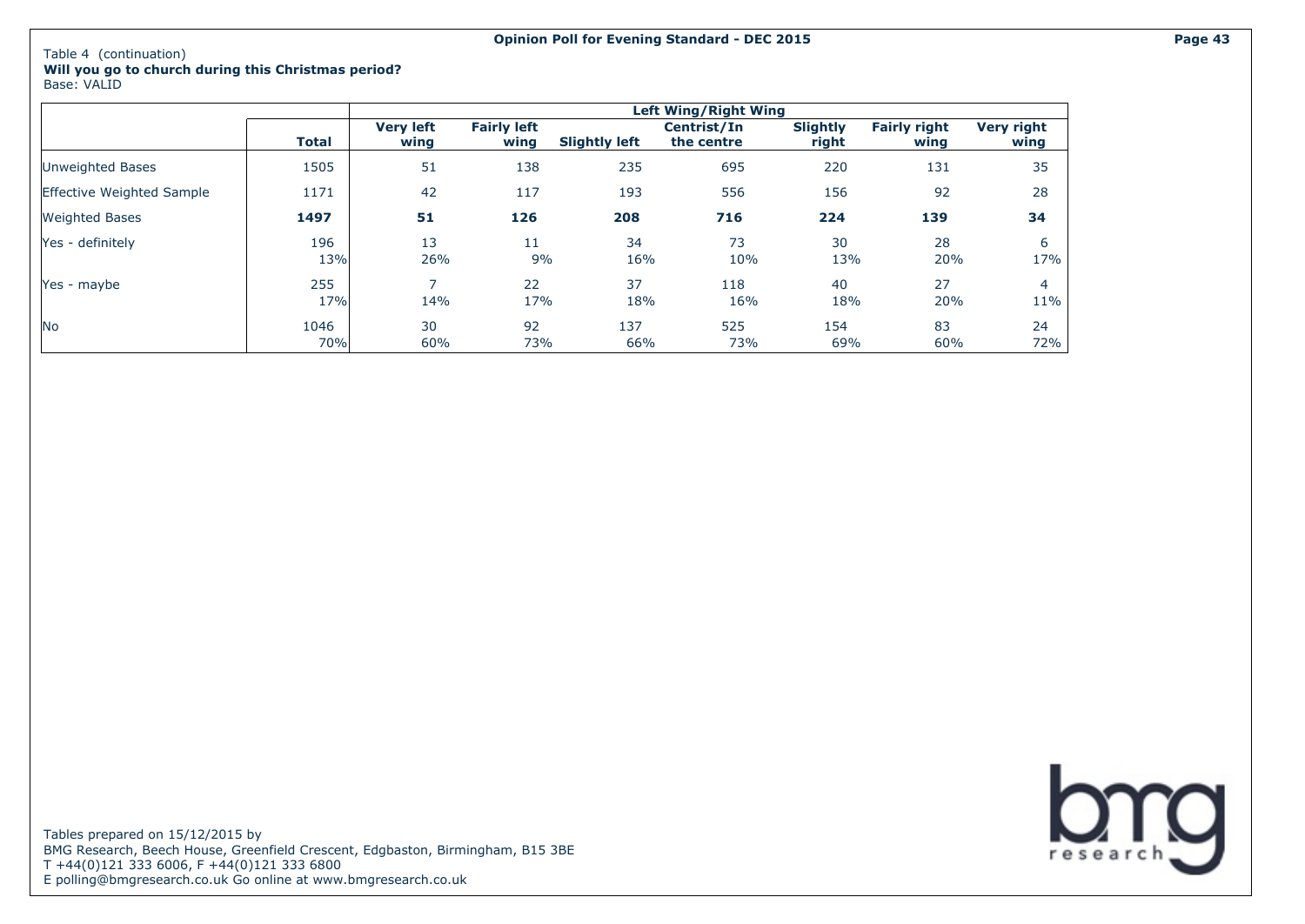|                                  |              |              | <b>Trust in government</b> |                 |                     |                     | <b>IMD Quartile</b> |                     |
|----------------------------------|--------------|--------------|----------------------------|-----------------|---------------------|---------------------|---------------------|---------------------|
|                                  | <b>Total</b> | <b>Trust</b> | <b>Neither</b>             | <b>Distrust</b> | <b>1st Quartile</b> | <b>2nd Quartile</b> | 3rd Quartile        | <b>4th Quartile</b> |
| <b>Unweighted Bases</b>          | 1505         | 462          | 354                        | 689             | 304                 | 371                 | 407                 | 423                 |
| <b>Effective Weighted Sample</b> | 1171         | 372          | 264                        | 538             | 258                 | 269                 | 324                 | 338                 |
| <b>Weighted Bases</b>            | 1497         | 443          | 371                        | 683             | 373                 | 381                 | 376                 | 367                 |
| Yes - definitely                 | 196          | 76           | 60                         | 60              | 65                  | 57                  | 34                  | 40                  |
|                                  | 13%          | 17%          | 16%                        | 9%              | 17%                 | 15%                 | 9%                  | 11%                 |
| Yes - maybe                      | 255          | 103          | 73                         | 79              | 53                  | 69                  | 63                  | 70                  |
|                                  | 17%          | 23%          | 20%                        | 12%             | 14%                 | 18%                 | 17%                 | 19%                 |
| <b>No</b>                        | 1046         | 265          | 238                        | 544             | 255                 | 255                 | 279                 | 257                 |
|                                  | 70%          | 60%          | 64%                        | 80%             | 68%                 | 67%                 | 74%                 | 70%                 |

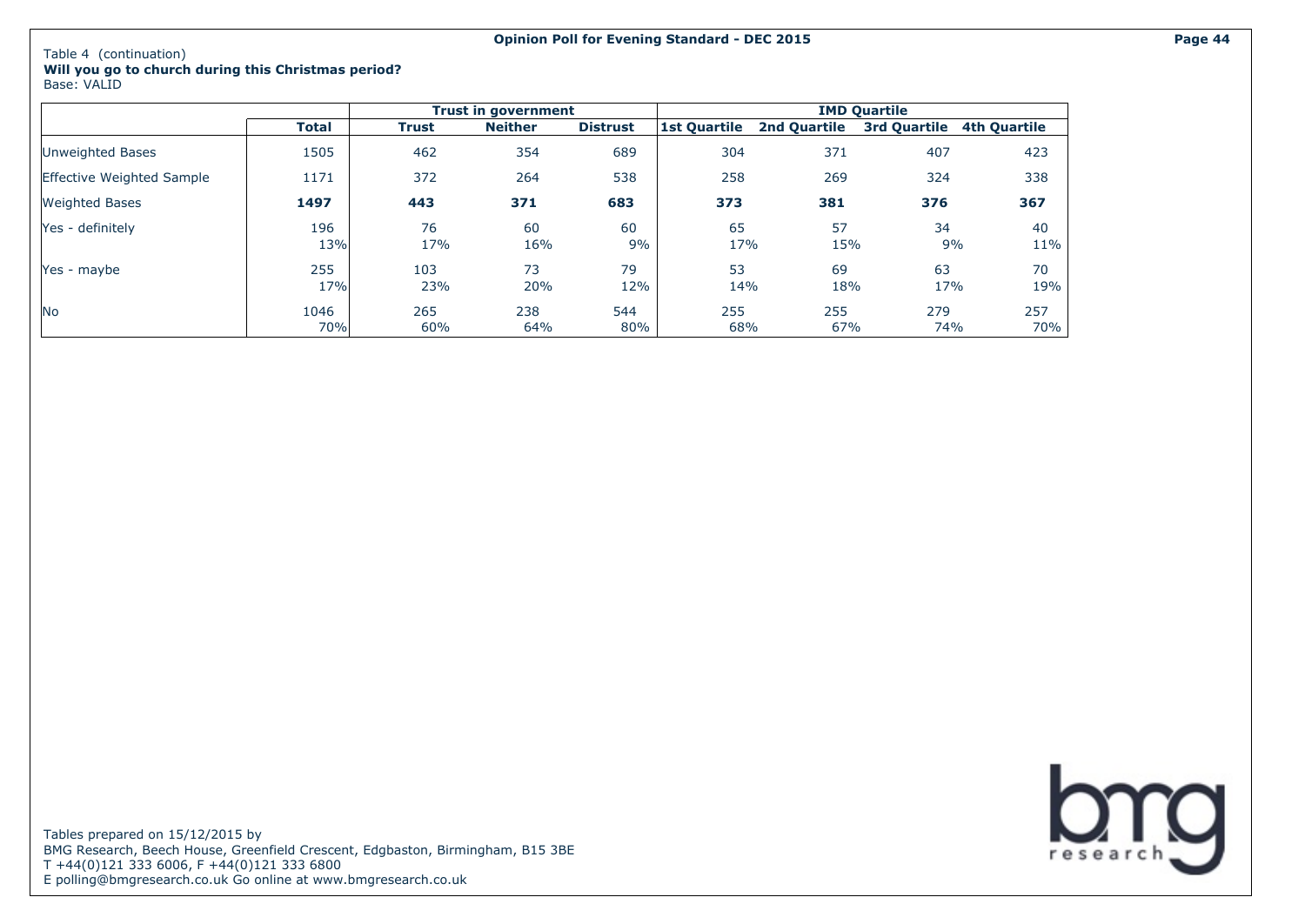Table 5

## **Which of these things do you personally most enjoy to do at Christmas?**

|                                |              | Gender      |               |          |          | Age      |          |          |       |
|--------------------------------|--------------|-------------|---------------|----------|----------|----------|----------|----------|-------|
|                                | <b>Total</b> | <b>Male</b> | <b>Female</b> | 18 to 24 | 25 to 34 | 35 to 44 | 45 to 54 | 55 to 64 | $65+$ |
| Unweighted Bases               | 1585         | 801         | 784           | 174      | 259      | 254      | 279      | 229      | 390   |
| Effective Weighted Sample      | 1235         | 601         | 634           | 134      | 204      | 200      | 215      | 189      | 297   |
| <b>Weighted Bases</b>          | 1585         | 772         | 813           | 183      | 272      | 261      | 284      | 229      | 355   |
| Shopping for presents          | 512          | 198         | 314           | 85       | 108      | 86       | 85       | 61       | 87    |
|                                | 32%          | 26%         | 39%           | 46%      | 40%      | 33%      | 30%      | 27%      | 24%   |
| Eating a Christmas dinner with | 1169         | 539         | 630           | 130      | 189      | 191      | 209      | 166      | 283   |
| family or friends              | 74%          | 70%         | 77%           | 71%      | 70%      | 73%      | 74%      | 73%      | 80%   |
| Going to parties in the run-up | 332          | 183         | 149           | 70       | 89       | 52       | 55       | 31       | 35    |
| to Christmas                   | 21%          | 24%         | 18%           | 38%      | 33%      | 20%      | 19%      | 13%      | 10%   |
| Going shopping for bargains in | 367          | 164         | 203           | 70       | 99       | 49       | 55       | 37       | 58    |
| the sales after Christmas      | 23%          | 21%         | 25%           | 38%      | 36%      | 19%      | 19%      | 16%      | 16%   |
| Celebrating the birth of Jesus | 279          | 119         | 160           | 26       | 37       | 41       | 44       | 44       | 87    |
| Christ                         | 18%          | 15%         | 20%           | 14%      | 14%      | 16%      | 16%      | 19%      | 24%   |
| Watching the Queen?s TV        | 244          | 119         | 124           | 22       | 39       | 35       | 41       | 34       | 72    |
| broadcast on Christmas Day     | 15%          | 15%         | 15%           | 12%      | 14%      | 13%      | 15%      | 15%      | 20%   |

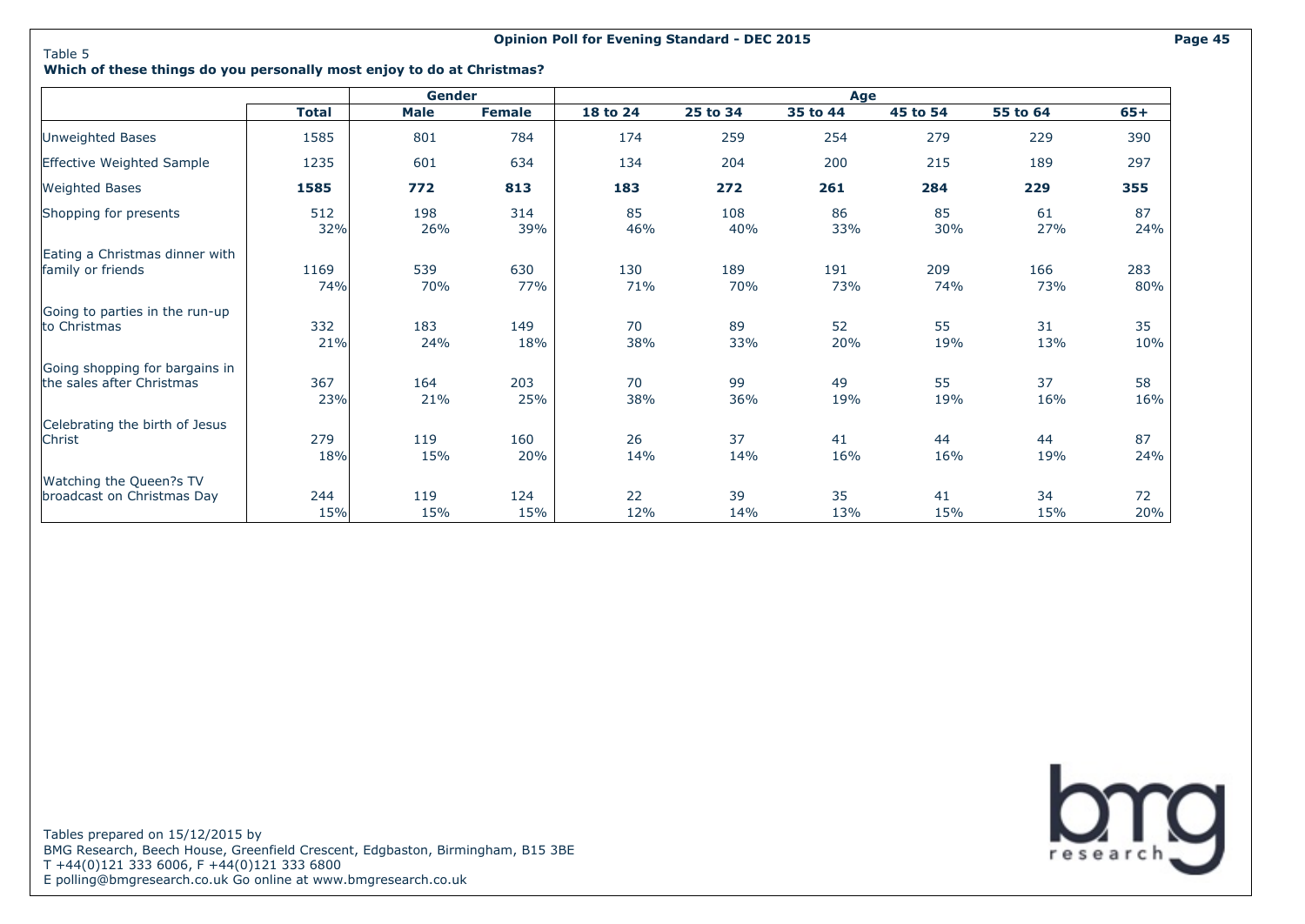#### **Opinion Poll for Evening Standard - DEC 2015 Page 46**

### **Which of these things do you personally most enjoy to do at Christmas?**

|                                     |              | Gender      |               |            |            | Age        |            |            |              |
|-------------------------------------|--------------|-------------|---------------|------------|------------|------------|------------|------------|--------------|
|                                     | <b>Total</b> | <b>Male</b> | <b>Female</b> | 18 to 24   | 25 to 34   | 35 to 44   | 45 to 54   | 55 to 64   | 65+          |
| Unweighted Bases                    | 1585         | 801         | 784           | 174        | 259        | 254        | 279        | 229        | 390          |
| <b>Effective Weighted Sample</b>    | 1235         | 601         | 634           | 134        | 204        | 200        | 215        | 189        | 297          |
| <b>Weighted Bases</b>               | 1585         | 772         | 813           | 183        | 272        | 261        | 284        | 229        | 355          |
| Singing Christmas carols            | 332<br>21%   | 114<br>15%  | 218<br>27%    | 45<br>25%  | 55<br>20%  | 40<br>15%  | 54<br>19%  | 44<br>19%  | 94<br>26%    |
| Giving and receiving gifts          | 952<br>60%   | 440<br>57%  | 512<br>63%    | 123<br>67% | 170<br>62% | 152<br>58% | 161<br>57% | 133<br>58% | 213<br>60%   |
| Going to church on Christmas<br>Day | 159<br>10%   | 64<br>8%    | 95<br>12%     | 19<br>10%  | 23<br>8%   | 26<br>10%  | 25<br>9%   | 25<br>11%  | 43<br>12%    |
| None of the above                   | 184<br>12%   | 110<br>14%  | 74<br>9%      | 6<br>3%    | 27<br>10%  | 40<br>15%  | 32<br>11%  | 38<br>17%  | 40<br>$11\%$ |

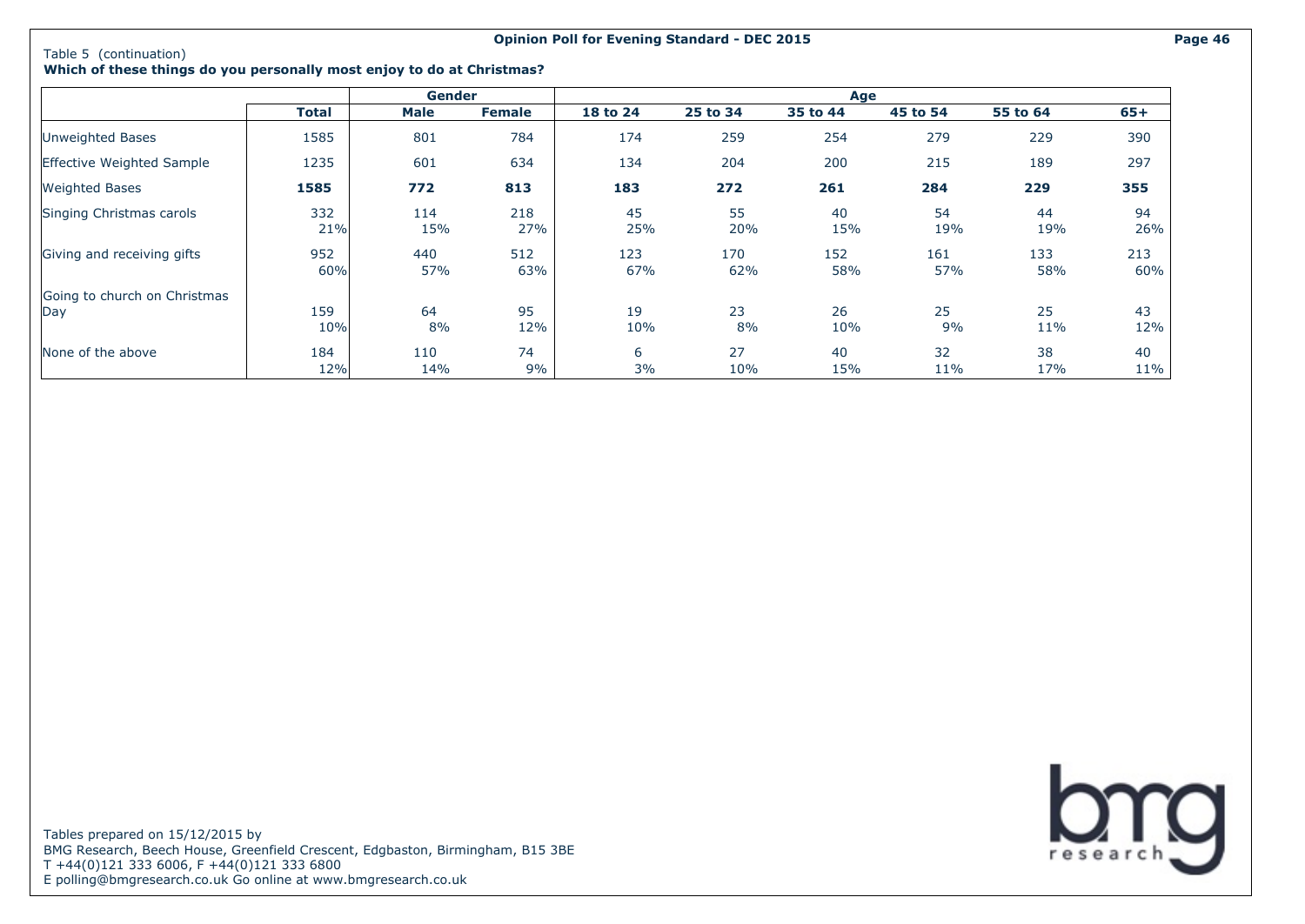#### **Opinion Poll for Evening Standard - DEC 2015 Page 47**

**Which of these things do you personally most enjoy to do at Christmas?**

|                                  |              | <b>SEG</b> |                   |                     |        | <b>Vote 2015</b> |             |                |                |
|----------------------------------|--------------|------------|-------------------|---------------------|--------|------------------|-------------|----------------|----------------|
|                                  |              |            |                   |                     |        | <b>Liberal</b>   |             |                | <b>Did not</b> |
|                                  | <b>Total</b> | ABC1       | C <sub>2</sub> DE | <b>Conservative</b> | Labour | <b>Democrat</b>  | <b>UKIP</b> | <b>Other</b>   | vote           |
| Unweighted Bases                 | 1585         | 981        | 551               | 412                 | 360    | 134              | 204         | 130            | 245            |
| <b>Effective Weighted Sample</b> | 1235         | 764        | 429               | 382                 | 334    | 131              | 197         | 125            | 233            |
| <b>Weighted Bases</b>            | 1585         | 979        | 549               | 371                 | 306    | 79               | 126         | 99             | 460            |
| Shopping for presents            | 512          | 323        | 171               | 130                 | 106    | 23               | 36          | 30             | 140            |
|                                  | 32%          | 33%        | 31%               | 35%                 | 35%    | 28%              | 29%         | 31%            | 30%            |
| Eating a Christmas dinner with   | 1169         | 728        | 396               | 289                 | 238    | 62               | 94          | 76             | 315            |
| family or friends                | 74%          | 74%        | 72%               | 78%                 | 78%    | 79%              | 74%         | 76%            | 68%            |
| Going to parties in the run-up   | 332          | 222        | 102               | 63                  | 63     | 18               | 19          | 22             | 112            |
| to Christmas                     | 21%          | 23%        | 19%               | 17%                 | 21%    | 22%              | 15%         | 23%            | 24%            |
| Going shopping for bargains in   | 367          | 214        | 141               | 97                  | 68     | 13               | 27          | 16             | 101            |
| the sales after Christmas        | 23%          | 22%        | 26%               | 26%                 | 22%    | 17%              | 21%         | 16%            | 22%            |
| Celebrating the birth of Jesus   | 279          | 190        | 77                | 81                  | 49     | 14               | 19          | 13             | 61             |
| Christ                           | 18%          | 19%        | 14%               | 22%                 | 16%    | 17%              | 15%         | 13%            | 13%            |
| Watching the Queen?s TV          | 244          | 161        | 73                | 81                  | 50     | 12               | 20          | $\overline{7}$ | 43             |
| broadcast on Christmas Day       | 15%          | 16%        | 13%               | 22%                 | 16%    | 15%              | 16%         | 7%             | 9%             |

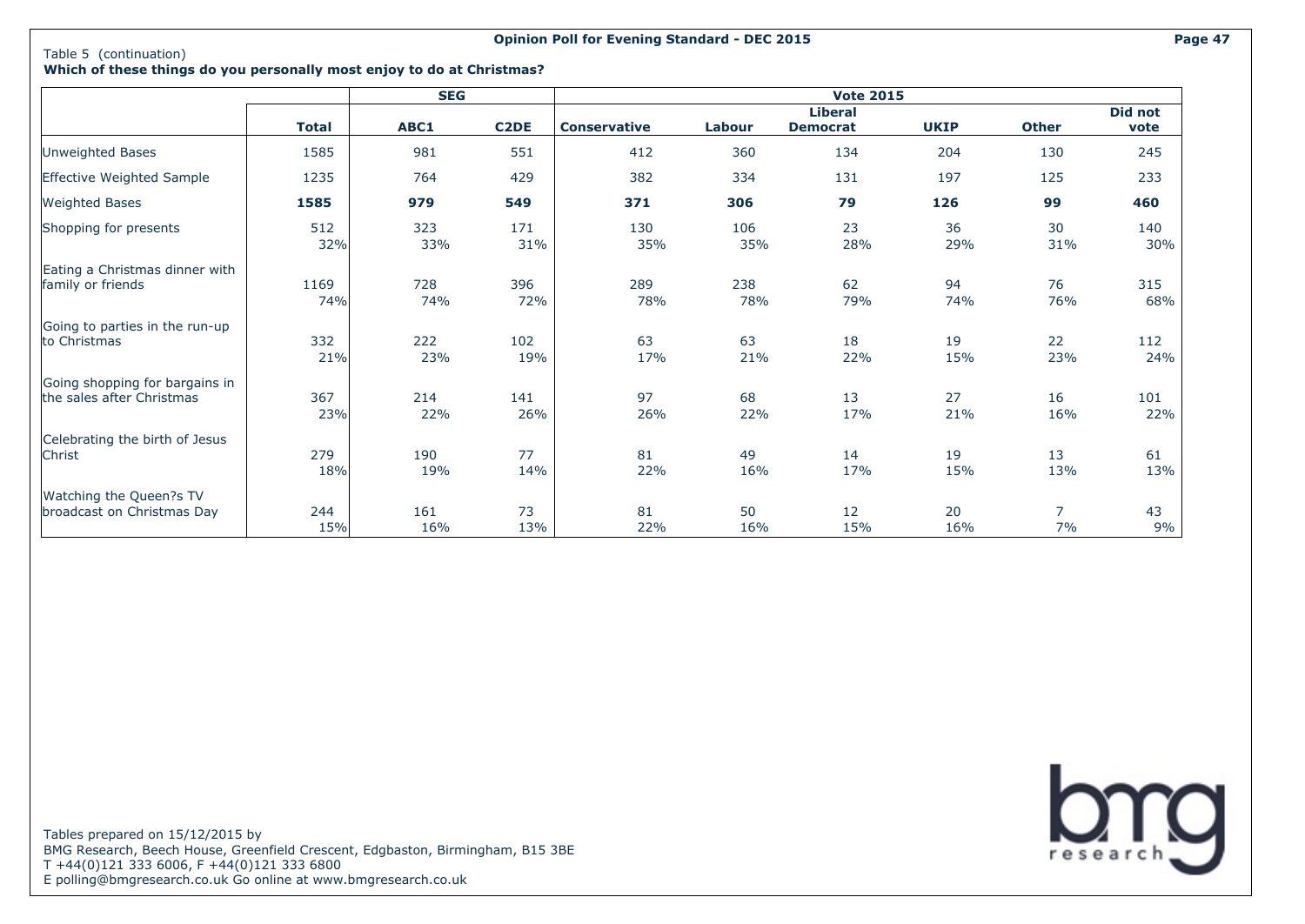#### **Opinion Poll for Evening Standard - DEC 2015 Page 48**

#### **Which of these things do you personally most enjoy to do at Christmas?**

|                                     |            | <b>SEG</b> |                   |                     |            | <b>Vote 2015</b> |             |              |            |
|-------------------------------------|------------|------------|-------------------|---------------------|------------|------------------|-------------|--------------|------------|
|                                     |            |            |                   |                     |            | <b>Liberal</b>   |             |              | Did not    |
|                                     | Total      | ABC1       | C <sub>2</sub> DE | <b>Conservative</b> | Labour     | <b>Democrat</b>  | <b>UKIP</b> | <b>Other</b> | vote       |
| Unweighted Bases                    | 1585       | 981        | 551               | 412                 | 360        | 134              | 204         | 130          | 245        |
| Effective Weighted Sample           | 1235       | 764        | 429               | 382                 | 334        | 131              | 197         | 125          | 233        |
| <b>Weighted Bases</b>               | 1585       | 979        | 549               | 371                 | 306        | 79               | 126         | 99           | 460        |
| Singing Christmas carols            | 332<br>21% | 238<br>24% | 90<br>16%         | 105<br>28%          | 59<br>19%  | 22<br>28%        | 22<br>17%   | 18<br>18%    | 72<br>16%  |
| Giving and receiving gifts          | 952<br>60% | 595<br>61% | 323<br>59%        | 240<br>65%          | 193<br>63% | 48<br>60%        | 74<br>58%   | 60<br>61%    | 256<br>56% |
| Going to church on Christmas<br>Day | 159<br>10% | 123<br>13% | 33<br>6%          | 52<br>14%           | 25<br>8%   | 11<br>14%        | 9<br>7%     | 9<br>9%      | 38<br>8%   |
| None of the above                   | 184<br>12% | 101<br>10% | 76<br>14%         | 35<br>9%            | 26<br>9%   | 8<br>10%         | 17<br>13%   | 13<br>13%    | 63<br>14%  |

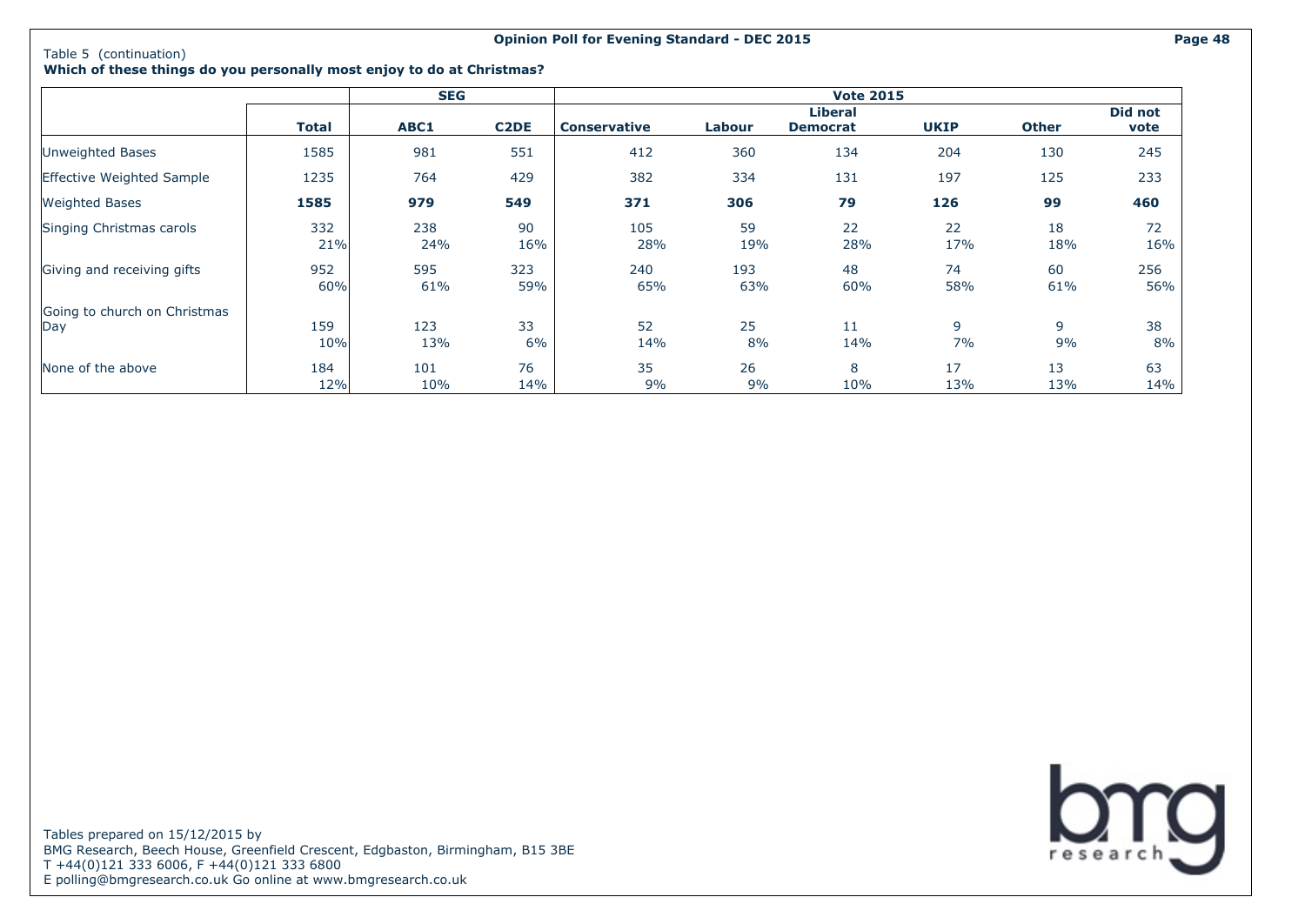#### **Opinion Poll for Evening Standard - DEC 2015 Page 49**

## **Which of these things do you personally most enjoy to do at Christmas?**

|                                                     |              |                     |            |                 |             | <b>Vote Intention</b> |            |               |                       |                 |
|-----------------------------------------------------|--------------|---------------------|------------|-----------------|-------------|-----------------------|------------|---------------|-----------------------|-----------------|
|                                                     |              |                     |            | <b>Liberal</b>  |             | <b>Plaid</b>          |            |               |                       |                 |
|                                                     | <b>Total</b> | <b>Conservative</b> | Labour     | <b>Democrat</b> | <b>UKIP</b> | Cymru                 | <b>SNP</b> | <b>Greens</b> | <b>Other</b>          | <b>Not sure</b> |
| Unweighted Bases                                    | 1585         | 393                 | 349        | 102             | 225         | 11                    | 50         | 63            | 10                    | 248             |
| Effective Weighted Sample                           | 1235         | 340                 | 295        | 76              | 183         | 9                     | 42         | 52            | 8                     | 203             |
| <b>Weighted Bases</b>                               | 1585         | 373                 | 331        | 79              | 170         | 12                    | 46         | 57            | 11                    | 302             |
| Shopping for presents                               | 512<br>32%   | 135<br>36%          | 117<br>35% | 21<br>27%       | 48<br>28%   | 3<br>22%              | 16<br>35%  | 15<br>27%     | 3<br>25%              | 91<br>30%       |
| Eating a Christmas dinner with<br>family or friends | 1169         | 291                 | 260        | 59              | 117         | 9                     | 37         | 38            | $\overline{4}$        | 227             |
|                                                     | 74%          | 78%                 | 79%        | 74%             | 69%         | 76%                   | 81%        | 66%           | 41%                   | 75%             |
| Going to parties in the run-up                      |              |                     |            |                 |             |                       |            |               |                       |                 |
| to Christmas                                        | 332<br>21%   | 75<br>20%           | 79<br>24%  | 20<br>25%       | 27<br>16%   | $\overline{2}$<br>13% | 10<br>22%  | 13<br>23%     | $\overline{2}$<br>21% | 58<br>19%       |
| Going shopping for bargains in                      |              |                     |            |                 |             |                       |            |               |                       |                 |
| the sales after Christmas                           | 367<br>23%   | 99<br>27%           | 90<br>27%  | 14<br>18%       | 36<br>21%   | $\overline{2}$<br>18% | 10<br>22%  | 9<br>16%      | $\mathbf{0}$<br>0%    | 65<br>21%       |
| Celebrating the birth of Jesus                      |              |                     |            |                 |             |                       |            |               |                       |                 |
| Christ                                              | 279<br>18%   | 75<br>20%           | 50<br>15%  | 25<br>32%       | 29<br>17%   | 6%                    | 8<br>17%   | 5<br>10%      | $\mathbf{0}$<br>0%    | 49<br>16%       |
| Watching the Queen?s TV                             |              |                     |            |                 |             |                       |            |               |                       |                 |
| broadcast on Christmas Day                          | 244<br>15%   | 89<br>24%           | 46<br>14%  | 14<br>18%       | 27<br>16%   | $\mathbf 0$<br>0%     | 5<br>10%   | 3<br>5%       | 8%                    | 29<br>10%       |

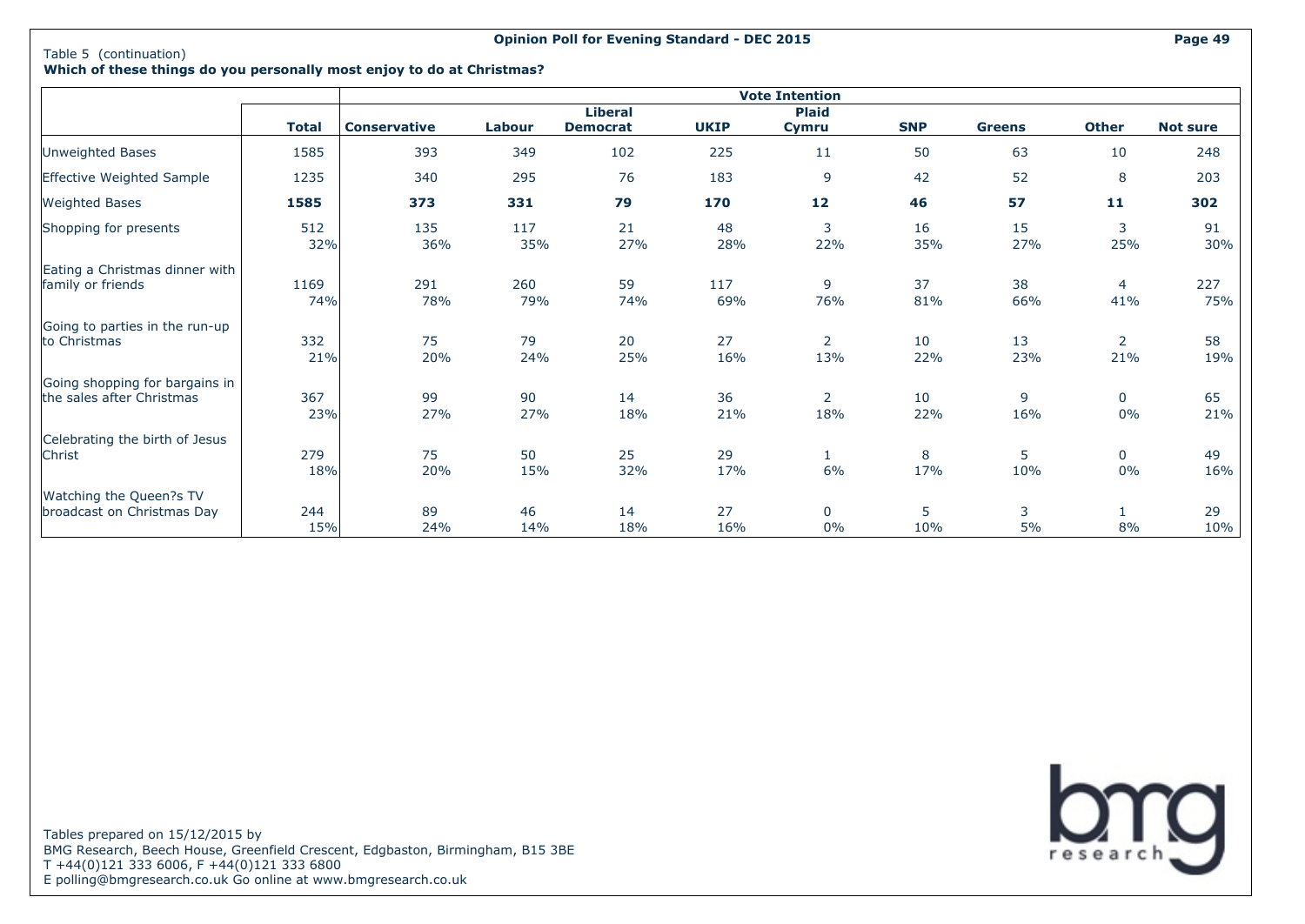#### **Opinion Poll for Evening Standard - DEC 2015 Page 50**

## **Which of these things do you personally most enjoy to do at Christmas?**

|                                     |              |                     |            |                                   |             | <b>Vote Intention</b> |                          |               |                       |                 |
|-------------------------------------|--------------|---------------------|------------|-----------------------------------|-------------|-----------------------|--------------------------|---------------|-----------------------|-----------------|
|                                     | <b>Total</b> | <b>Conservative</b> | Labour     | <b>Liberal</b><br><b>Democrat</b> | <b>UKIP</b> | <b>Plaid</b><br>Cymru | <b>SNP</b>               | <b>Greens</b> | <b>Other</b>          | <b>Not sure</b> |
| Unweighted Bases                    | 1585         | 393                 | 349        | 102                               | 225         | 11                    | 50                       | 63            | 10                    | 248             |
| <b>Effective Weighted Sample</b>    | 1235         | 340                 | 295        | 76                                | 183         | 9                     | 42                       | 52            | 8                     | 203             |
| <b>Weighted Bases</b>               | 1585         | 373                 | 331        | 79                                | 170         | 12                    | 46                       | 57            | 11                    | 302             |
| Singing Christmas carols            | 332<br>21%   | 98<br>26%           | 61<br>18%  | 30<br>37%                         | 38<br>22%   | $\mathbf 0$<br>0%     | $12 \overline{ }$<br>27% | 11<br>19%     | 14%                   | 56<br>19%       |
| Giving and receiving gifts          | 952<br>60%   | 240<br>64%          | 203<br>61% | 46<br>58%                         | 94<br>55%   | 59%                   | 30<br>65%                | 31<br>55%     | $\overline{2}$<br>19% | 177<br>59%      |
| Going to church on Christmas<br>Day | 159<br>10%   | 42<br>11%           | 26<br>8%   | 18<br>23%                         | 17<br>10%   | $\mathbf{0}$<br>$0\%$ | 4<br>9%                  | 4<br>7%       | $\mathbf{0}$<br>0%    | 33<br>11%       |
| None of the above                   | 184<br>12%   | 31<br>8%            | 24<br>7%   | 6<br>8%                           | 21<br>12%   | $\mathbf{0}$<br>0%    | 4<br>10%                 | 13<br>22%     | 5<br>45%              | 41<br>14%       |

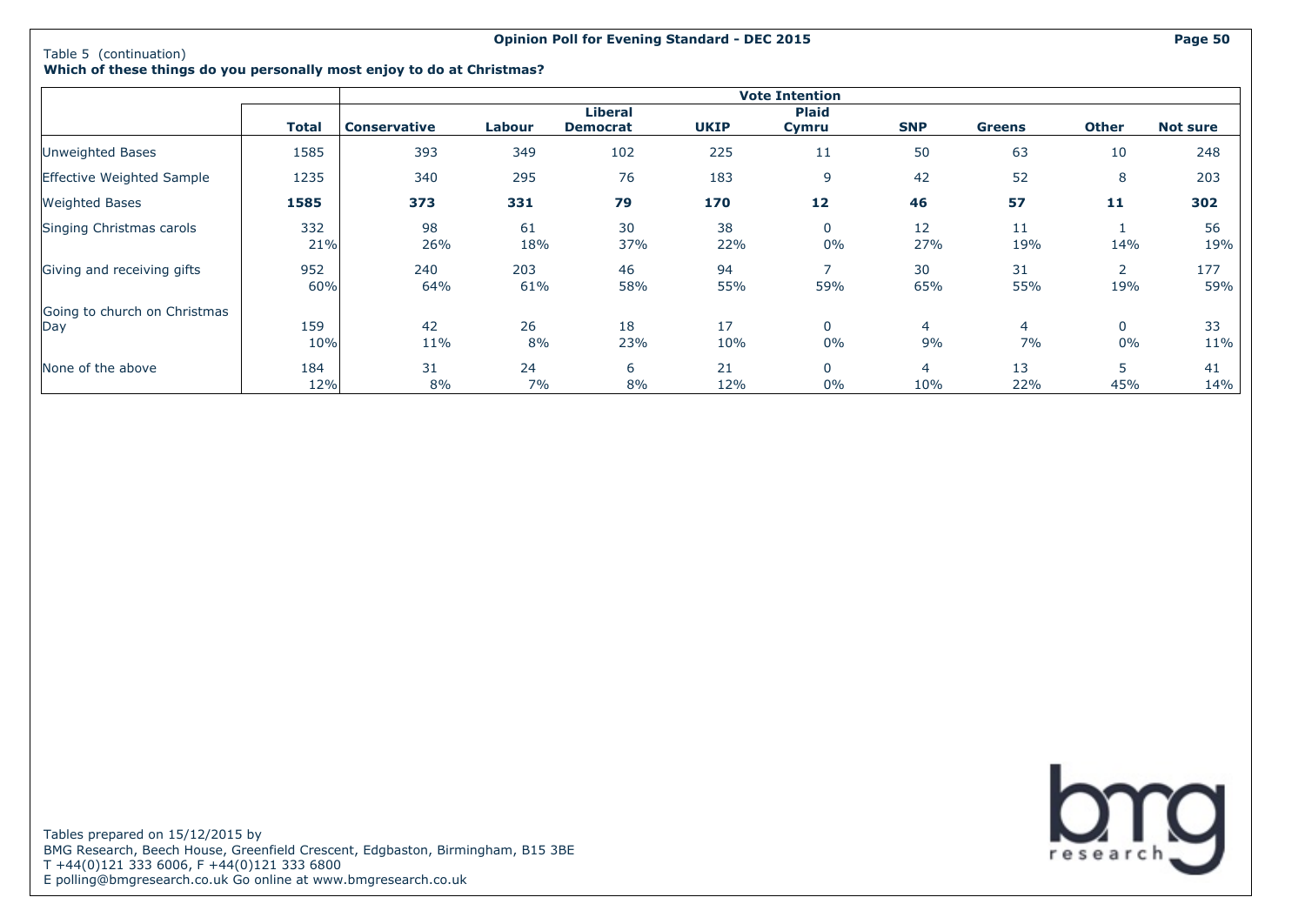#### **Which of these things do you personally most enjoy to do at Christmas?**

|                                  |              |                | <b>Country</b>  |              |                                   |
|----------------------------------|--------------|----------------|-----------------|--------------|-----------------------------------|
|                                  | <b>Total</b> | <b>England</b> | <b>Scotland</b> | <b>Wales</b> | <b>Northern</b><br><b>Ireland</b> |
| <b>Unweighted Bases</b>          | 1585         | 1355           | 130             | 74           | 26                                |
| <b>Effective Weighted Sample</b> | 1235         | 1088           | 107             | 61           | 13                                |
| <b>Weighted Bases</b>            | 1585         | 1330           | 134             | 77           | 44                                |
| Shopping for presents            | 512          | 441            | 42              | 18           | 12                                |
|                                  | 32%          | 33%            | 31%             | 24%          | 27%                               |
| Eating a Christmas dinner with   | 1169         | 980            | 99              | 53           | 37                                |
| family or friends                | 74%          | 74%            | 74%             | 70%          | 83%                               |
| Going to parties in the run-up   | 332          | 276            | 25              | 15           | 15                                |
| to Christmas                     | 21%          | 21%            | 19%             | 20%          | 35%                               |
| Going shopping for bargains in   | 367          | 318            | 29              | 12           | 8                                 |
| the sales after Christmas        | 23%          | 24%            | 22%             | 15%          | 18%                               |
| Celebrating the birth of Jesus   | 279          | 235            | 19              | 10           | 15                                |
| Christ                           | 18%          | 18%            | 14%             | 13%          | 35%                               |
| Watching the Queen?s TV          | 244          | 211            | 17              | 5            | 12 <sup>2</sup>                   |
| broadcast on Christmas Day       | 15%          | 16%            | 12%             | 6%           | 26%                               |

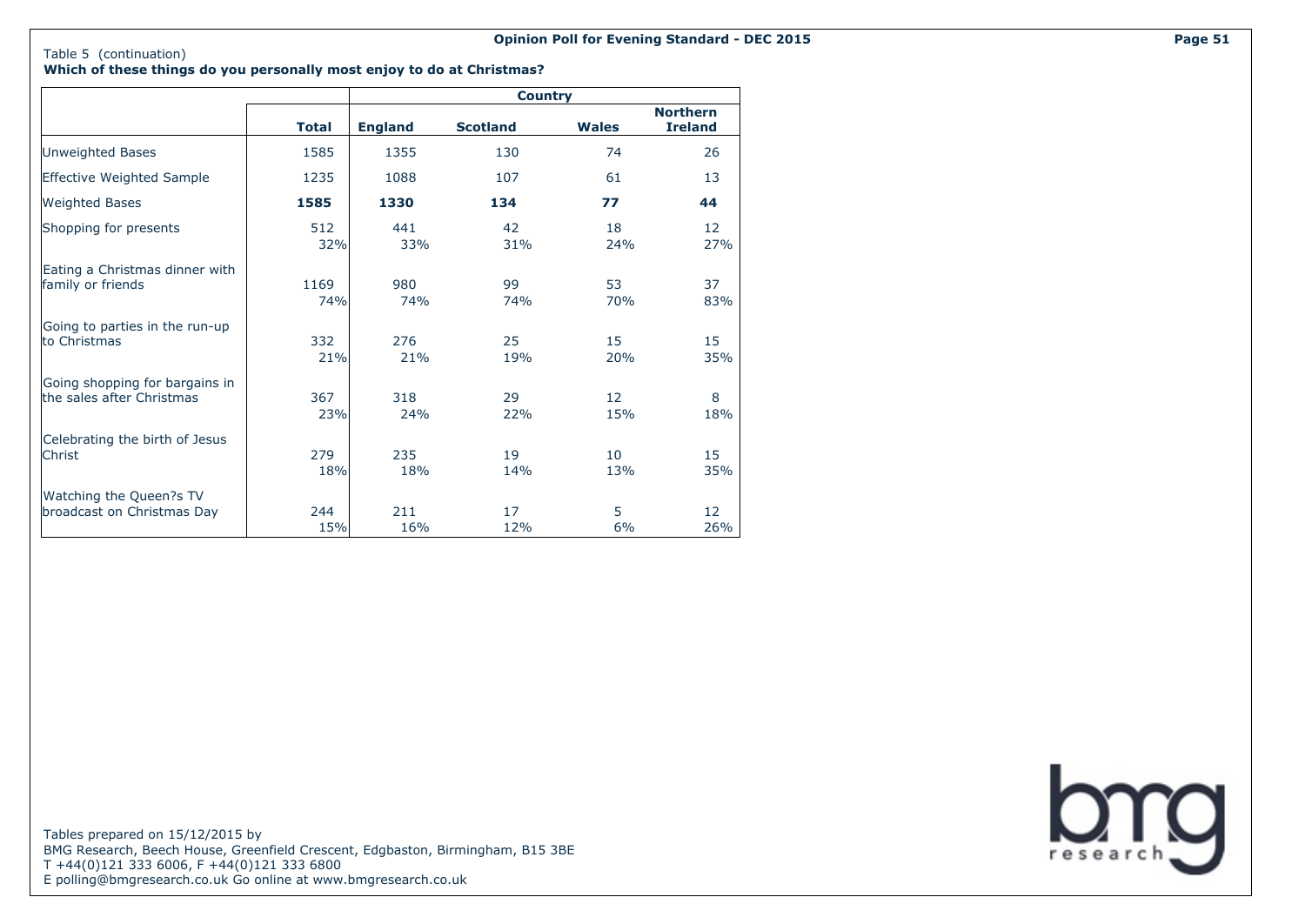**Which of these things do you personally most enjoy to do at Christmas?**

|                                     |              |                | <b>Country</b>  |              |                                   |
|-------------------------------------|--------------|----------------|-----------------|--------------|-----------------------------------|
|                                     | <b>Total</b> | <b>England</b> | <b>Scotland</b> | <b>Wales</b> | <b>Northern</b><br><b>Ireland</b> |
| Unweighted Bases                    | 1585         | 1355           | 130             | 74           | 26                                |
| <b>Effective Weighted Sample</b>    | 1235         | 1088           | 107             | 61           | 13                                |
| <b>Weighted Bases</b>               | 1585         | 1330           | 134             | 77           | 44                                |
| Singing Christmas carols            | 332<br>21%   | 290<br>22%     | 25<br>18%       | 11<br>14%    | $\overline{7}$<br>15%             |
| Giving and receiving gifts          | 952<br>60%   | 797<br>60%     | 79<br>59%       | 38<br>50%    | 38<br>86%                         |
| Going to church on Christmas<br>Day | 159<br>10%   | 135<br>10%     | 14<br>10%       | 5<br>6%      | 6<br>13%                          |
| None of the above                   | 184<br>12%   | 153<br>11%     | 15<br>11%       | 13<br>17%    | 3<br>7%                           |

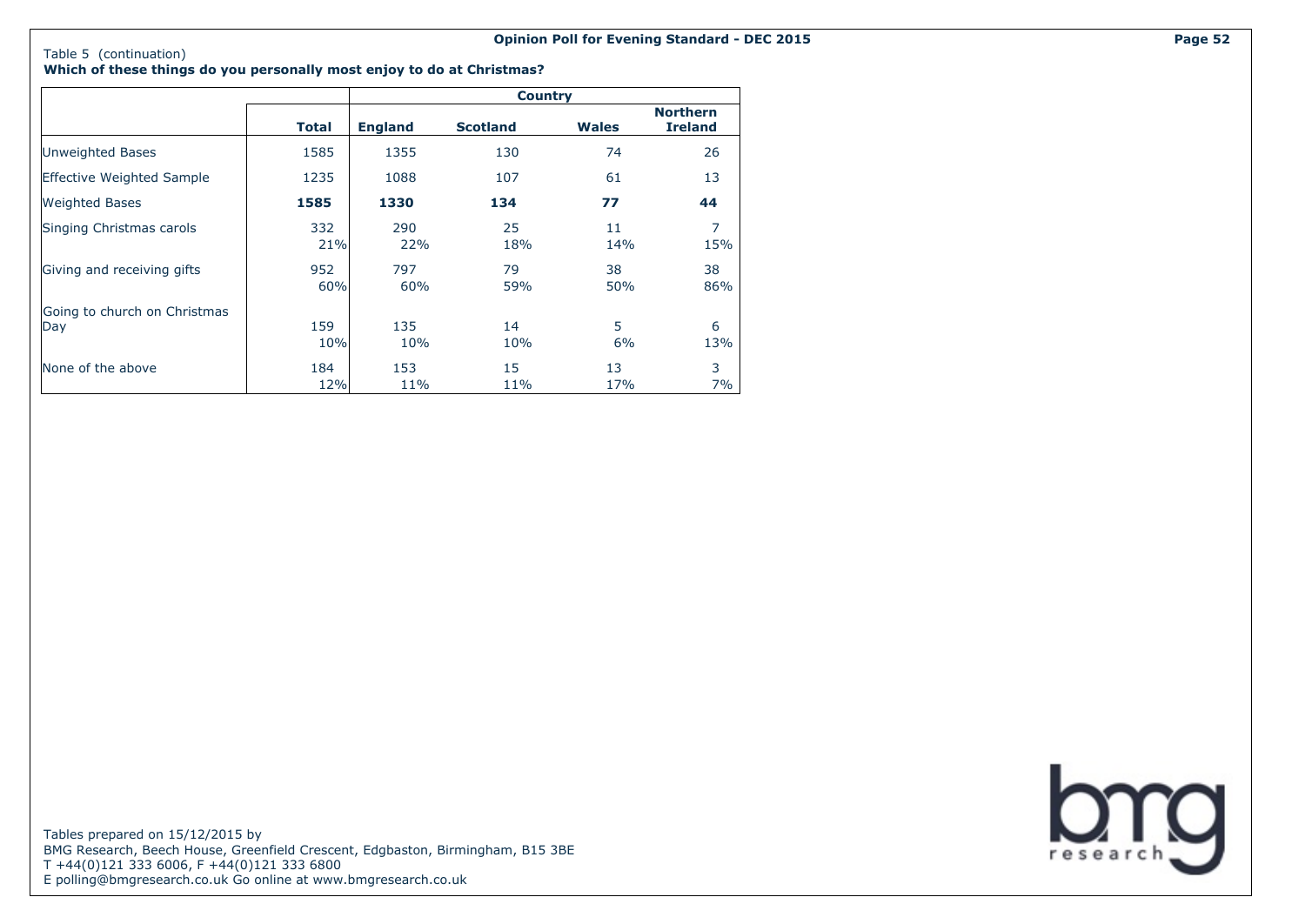#### **Opinion Poll for Evening Standard - DEC 2015 Page 53**

### **Which of these things do you personally most enjoy to do at Christmas?**

|                                  |              | <b>GOR</b>                     |                                  |        |                   |                   |                   |                   |                                |                                              |
|----------------------------------|--------------|--------------------------------|----------------------------------|--------|-------------------|-------------------|-------------------|-------------------|--------------------------------|----------------------------------------------|
|                                  | <b>Total</b> | <b>East</b><br><b>Midlands</b> | <b>East of</b><br><b>England</b> | London | <b>North East</b> | <b>North West</b> | <b>South East</b> | <b>South West</b> | <b>West</b><br><b>Midlands</b> | <b>Yorkshire</b><br>and The<br><b>Humber</b> |
| Unweighted Bases                 | 1585         | 137                            | 139                              | 202    | 76                | 189               | 207               | 138               | 124                            | 143                                          |
| <b>Effective Weighted Sample</b> | 1235         | 112                            | 116                              | 158    | 60                | 149               | 169               | 110               | 104                            | 115                                          |
| <b>Weighted Bases</b>            | 1585         | 114                            | 147                              | 206    | 65                | 175               | 217               | 135               | 139                            | 131                                          |
| Shopping for presents            | 512          | 39                             | 50                               | 62     | 24                | 57                | 73                | 45                | 51                             | 39                                           |
|                                  | 32%          | 34%                            | 34%                              | 30%    | 37%               | 33%               | 34%               | 34%               | 37%                            | 29%                                          |
| Eating a Christmas dinner with   | 1169         | 82                             | 101                              | 147    | 50                | 132               | 172               | 103               | 105                            | 89                                           |
| family or friends                | 74%          | 72%                            | 68%                              | 71%    | 77%               | 76%               | 79%               | 76%               | 75%                            | 68%                                          |
| Going to parties in the run-up   | 332          | 20                             | 32                               | 55     | 15                | 41                | 44                | 20                | 27                             | 22                                           |
| to Christmas                     | 21%          | 18%                            | 22%                              | 27%    | 23%               | 23%               | 20%               | 15%               | 20%                            | 17%                                          |
| Going shopping for bargains in   | 367          | 32                             | 31                               | 54     | 12                | 41                | 52                | 37                | 38                             | 21                                           |
| the sales after Christmas        | 23%          | 28%                            | 21%                              | 26%    | 18%               | 23%               | 24%               | 27%               | 27%                            | 16%                                          |
| Celebrating the birth of Jesus   | 279          | 28                             | 23                               | 27     | 9                 | 34                | 34                | 31                | 30                             | 19                                           |
| Christ                           | 18%          | 24%                            | 15%                              | 13%    | 14%               | 20%               | 16%               | 23%               | 22%                            | 14%                                          |
| Watching the Queen?s TV          | 244          | 21                             | 19                               | 28     | 11                | 31                | 33                | 25                | 27                             | 16                                           |
| broadcast on Christmas Day       | 15%          | 18%                            | 13%                              | 14%    | 17%               | 18%               | 15%               | 18%               | 19%                            | 12%                                          |

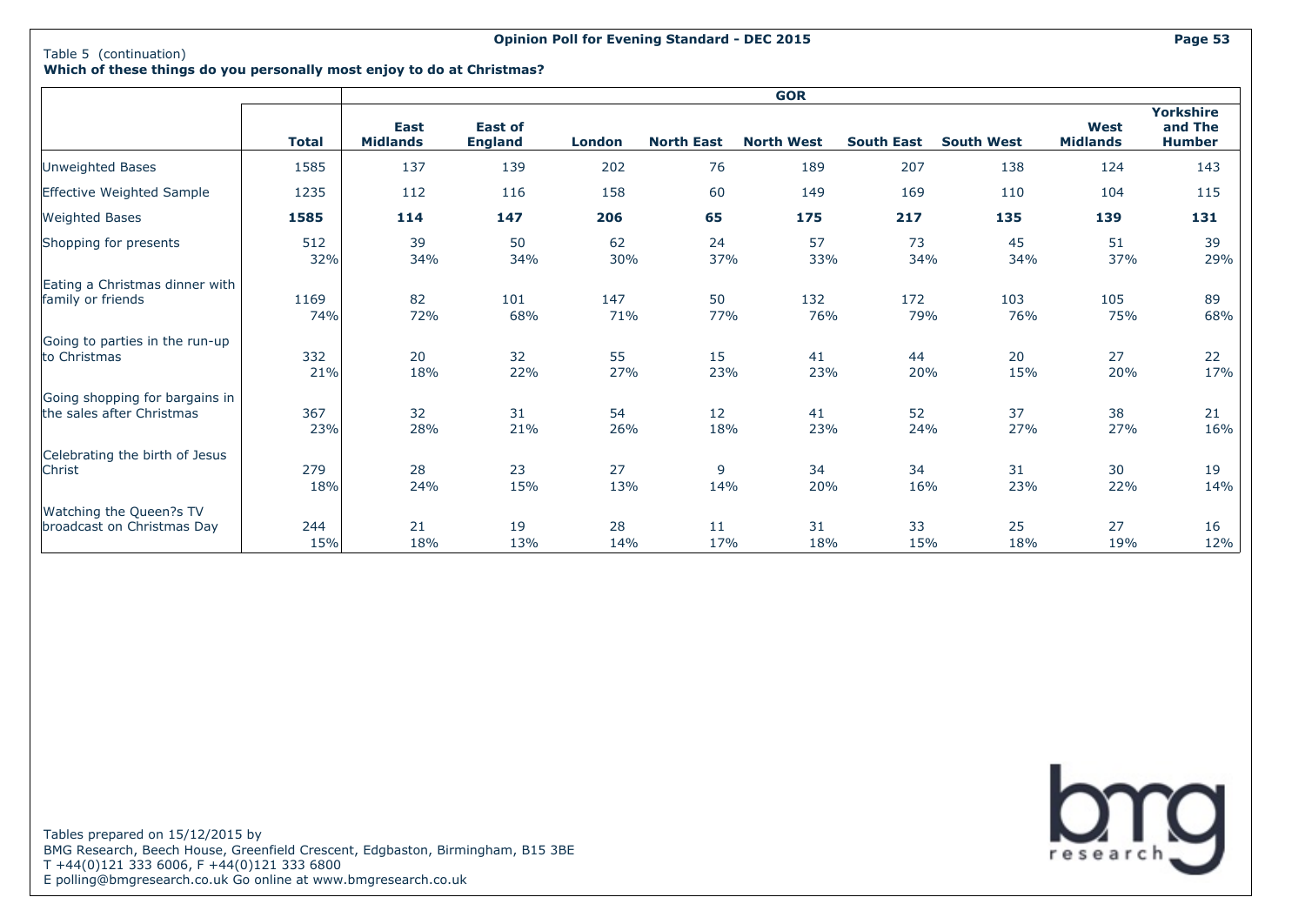### **Which of these things do you personally most enjoy to do at Christmas?**

|                                     |            |                                |                                  |            |                   | <b>GOR</b>        |                   |                   |                         |                                              |
|-------------------------------------|------------|--------------------------------|----------------------------------|------------|-------------------|-------------------|-------------------|-------------------|-------------------------|----------------------------------------------|
|                                     | Total      | <b>East</b><br><b>Midlands</b> | <b>East of</b><br><b>England</b> | London     | <b>North East</b> | <b>North West</b> | <b>South East</b> | <b>South West</b> | West<br><b>Midlands</b> | <b>Yorkshire</b><br>and The<br><b>Humber</b> |
| <b>Unweighted Bases</b>             | 1585       | 137                            | 139                              | 202        | 76                | 189               | 207               | 138               | 124                     | 143                                          |
| Effective Weighted Sample           | 1235       | 112                            | 116                              | 158        | 60                | 149               | 169               | 110               | 104                     | 115                                          |
| <b>Weighted Bases</b>               | 1585       | 114                            | 147                              | 206        | 65                | 175               | 217               | 135               | 139                     | 131                                          |
| Singing Christmas carols            | 332<br>21% | 34<br>29%                      | 29<br>19%                        | 44<br>21%  | 11<br>18%         | 37<br>21%         | 50<br>23%         | 32<br>23%         | 29<br>21%               | 24<br>18%                                    |
| Giving and receiving gifts          | 952<br>60% | 68<br>59%                      | 93<br>63%                        | 114<br>56% | 38<br>58%         | 106<br>61%        | 131<br>60%        | 79<br>58%         | 88<br>64%               | 79<br>60%                                    |
| Going to church on Christmas<br>Day | 159<br>10% | 15<br>13%                      | 16<br>11%                        | 27<br>13%  | 5<br>8%           | 19<br>11%         | 18<br>8%          | 13<br>10%         | 15<br>11%               | 8<br>6%                                      |
| None of the above                   | 184<br>12% | 11<br>10%                      | 21<br>14%                        | 24<br>12%  | 6<br>8%           | 19<br>11%         | 22<br>10%         | 18<br>13%         | 17<br>12%               | 15<br>11%                                    |

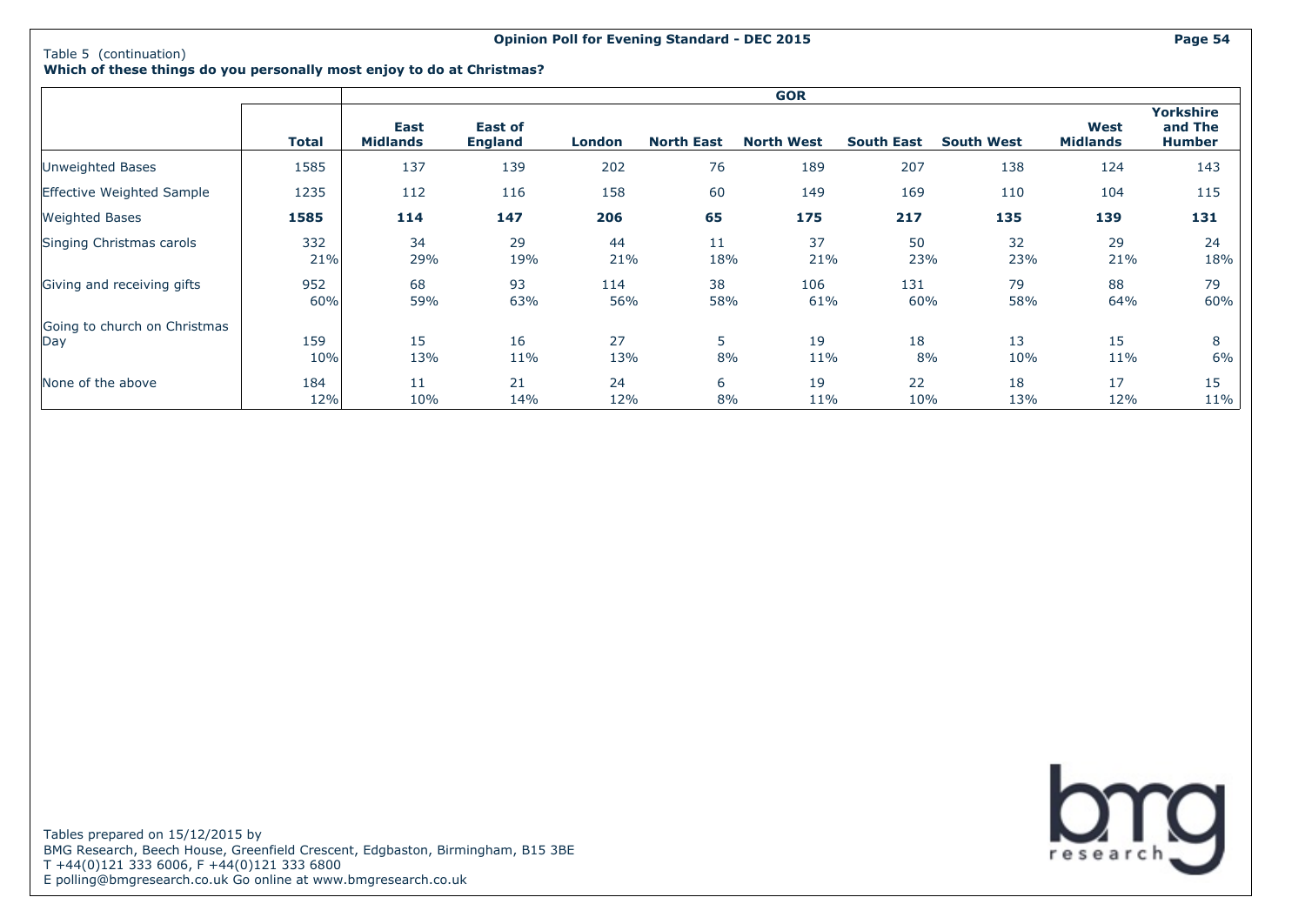**Opinion Poll for Evening Standard - DEC 2015 Page 55**

#### **Which of these things do you personally most enjoy to do at Christmas?**

|                                  |              | <b>Public/Private Sector</b> |                |                     |  |  |  |  |
|----------------------------------|--------------|------------------------------|----------------|---------------------|--|--|--|--|
|                                  | <b>Total</b> | <b>Public</b>                | <b>Private</b> | <b>Third sector</b> |  |  |  |  |
| Unweighted Bases                 | 1585         | 246                          | 536            | 39                  |  |  |  |  |
| <b>Effective Weighted Sample</b> | 1235         | 186                          | 408            | 32                  |  |  |  |  |
| <b>Weighted Bases</b>            | 1585         | 249                          | 500            | 38                  |  |  |  |  |
| Shopping for presents            | 512          | 84                           | 139            | 12                  |  |  |  |  |
|                                  | 32%          | 34%                          | 28%            | 32%                 |  |  |  |  |
| Eating a Christmas dinner with   | 1169         | 186                          | 364            | 27                  |  |  |  |  |
| family or friends                | 74%          | 75%                          | 73%            | 70%                 |  |  |  |  |
| Going to parties in the run-up   | 332          | 41                           | 116            | 4                   |  |  |  |  |
| to Christmas                     | 21%          | 16%                          | 23%            | 10%                 |  |  |  |  |
| Going shopping for bargains in   | 367          | 53                           | 103            | 4                   |  |  |  |  |
| the sales after Christmas        | 23%          | 21%                          | 21%            | 11%                 |  |  |  |  |
| Celebrating the birth of Jesus   | 279          | 52                           | 72             | 9                   |  |  |  |  |
| Christ                           | 18%          | 21%                          | 14%            | 23%                 |  |  |  |  |
| Watching the Queen?s TV          | 244          | 45                           | 74             | 2                   |  |  |  |  |
| broadcast on Christmas Day       | 15%          | 18%                          | 15%            | 4%                  |  |  |  |  |

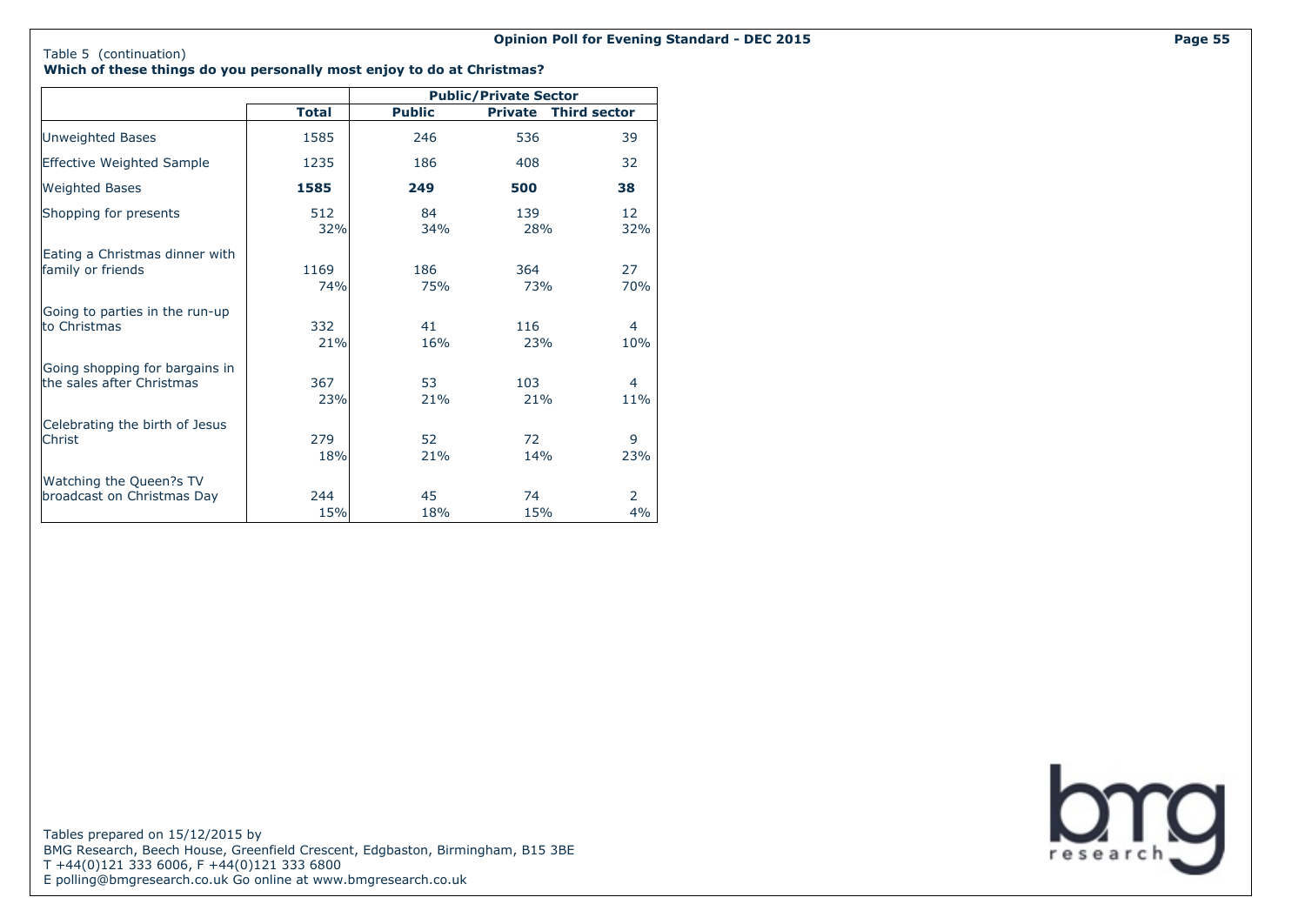#### Table 5 (continuation)

**Which of these things do you personally most enjoy to do at Christmas?**

|                                     |            |               | <b>Public/Private Sector</b> |                             |
|-------------------------------------|------------|---------------|------------------------------|-----------------------------|
|                                     | Total      | <b>Public</b> |                              | <b>Private Third sector</b> |
| Unweighted Bases                    | 1585       | 246           | 536                          | 39                          |
| <b>Effective Weighted Sample</b>    | 1235       | 186           | 408                          | 32                          |
| <b>Weighted Bases</b>               | 1585       | 249           | 500                          | 38                          |
| Singing Christmas carols            | 332<br>21% | 62<br>25%     | 82<br>16%                    | 7<br>17%                    |
| Giving and receiving gifts          | 952<br>60% | 153<br>62%    | 293<br>59%                   | 23<br>60%                   |
| Going to church on Christmas<br>Day | 159<br>10% | 34<br>14%     | 45<br>9%                     | 7<br>19%                    |
| None of the above                   | 184<br>12% | 20<br>8%      | 65<br>13%                    | 5<br>14%                    |

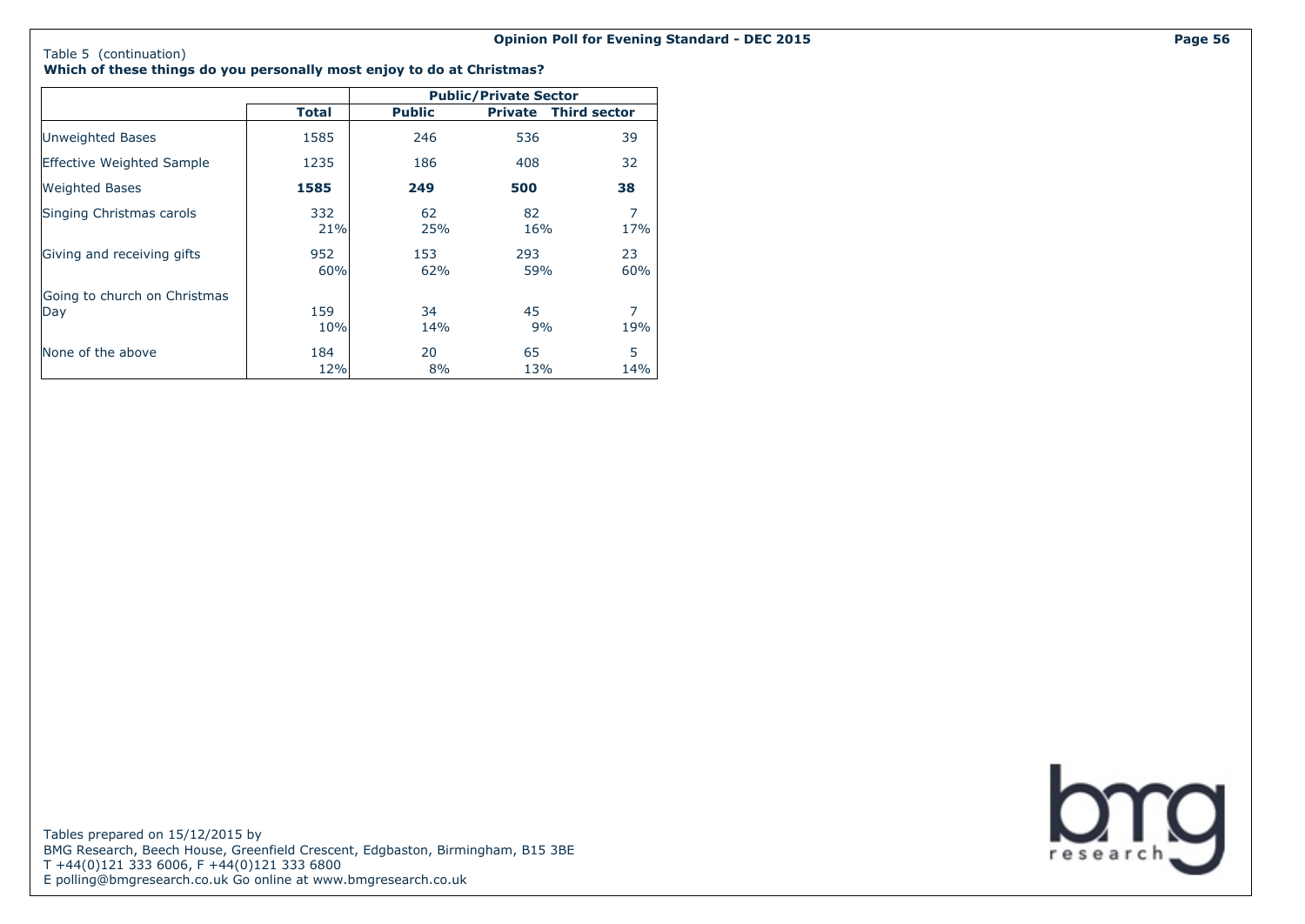#### **Opinion Poll for Evening Standard - DEC 2015 Page 57**

**Which of these things do you personally most enjoy to do at Christmas?**

|                                                             |              |                                         |                                          |                                              |                                         | <b>Tenure</b>                                                                                                   |                            |                                |                                                         |                      |
|-------------------------------------------------------------|--------------|-----------------------------------------|------------------------------------------|----------------------------------------------|-----------------------------------------|-----------------------------------------------------------------------------------------------------------------|----------------------------|--------------------------------|---------------------------------------------------------|----------------------|
|                                                             | <b>Total</b> | <b>Homeowner</b><br>(owned<br>outright) | <b>Homeowner</b><br>(with a<br>mortgage) | <b>Rented</b><br>from<br>private<br>landlord | <b>Rented</b><br>from<br><b>Council</b> | <b>Rented</b><br>from<br><b>Housing</b><br><b>Association</b><br>or Social<br><b>Housing</b><br><b>Provider</b> | <b>Shared</b><br>ownership | <b>Student</b><br>accomodation | <b>Living</b><br>with<br>parents/<br>extended<br>family | <b>Other</b>         |
| <b>Unweighted Bases</b>                                     | 1585         | 550                                     | 397                                      | 282                                          | 140                                     | 127                                                                                                             | 8                          | 8                              | 69                                                      | 4                    |
| Effective Weighted Sample                                   | 1235         | 430                                     | 299                                      | 225                                          | 109                                     | 101                                                                                                             | $\overline{7}$             | $\overline{7}$                 | 57                                                      | 4                    |
| <b>Weighted Bases</b>                                       | 1585         | 532                                     | 398                                      | 303                                          | 135                                     | 118                                                                                                             | 8                          | 9                              | 75                                                      | 6                    |
| Shopping for presents                                       | 512<br>32%   | 150<br>28%                              | 138<br>35%                               | 110<br>36%                                   | 34<br>25%                               | 36<br>31%                                                                                                       | 3<br>34%                   | 3<br>36%                       | 37<br>49%                                               | 22%                  |
| Eating a Christmas dinner with<br>family or friends         | 1169<br>74%  | 383<br>72%                              | 304<br>76%                               | 234<br>77%                                   | 97<br>72%                               | 74<br>62%                                                                                                       | $\overline{7}$<br>92%      | 5<br>55%                       | 61<br>81%                                               | 4<br>64%             |
| Going to parties in the run-up<br>to Christmas              | 332<br>21%   | 92<br>17%                               | 99<br>25%                                | 76<br>25%                                    | 21<br>15%                               | 20<br>17%                                                                                                       | 3<br>32%                   | $\overline{2}$<br>25%          | 18<br>24%                                               | 22%                  |
| Going shopping for bargains in<br>the sales after Christmas | 367<br>23%   | 111<br>21%                              | 95<br>24%                                | 74<br>25%                                    | 27<br>20%                               | 22<br>19%                                                                                                       | $\mathbf 0$<br>0%          | 3<br>34%                       | 33<br>44%                                               | 22%                  |
| Celebrating the birth of Jesus<br>Christ                    | 279<br>18%   | 108<br>20%                              | 75<br>19%                                | 39<br>13%                                    | 14<br>10%                               | 21<br>18%                                                                                                       | 14%                        | 4<br>40%                       | 18<br>23%                                               | $\mathbf 0$<br>$0\%$ |

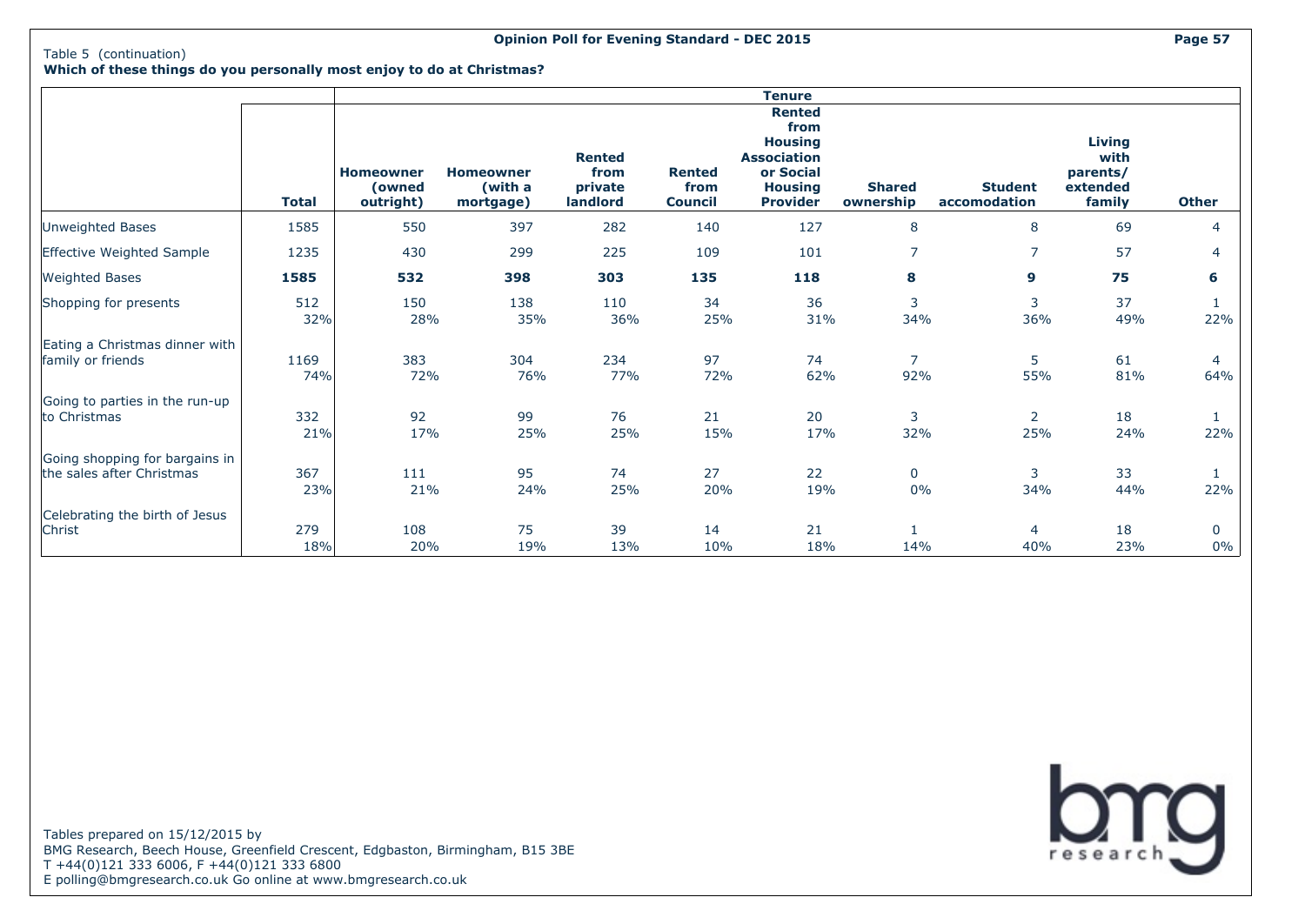#### **Opinion Poll for Evening Standard - DEC 2015 Page 58**

**Which of these things do you personally most enjoy to do at Christmas?**

|                                                       |              |                                  |                                          |                                              |                                         | <b>Tenure</b>                                                                                                   |                            |                                |                                                         |                       |
|-------------------------------------------------------|--------------|----------------------------------|------------------------------------------|----------------------------------------------|-----------------------------------------|-----------------------------------------------------------------------------------------------------------------|----------------------------|--------------------------------|---------------------------------------------------------|-----------------------|
|                                                       | <b>Total</b> | Homeowner<br>(owned<br>outright) | <b>Homeowner</b><br>(with a<br>mortgage) | <b>Rented</b><br>from<br>private<br>landlord | <b>Rented</b><br>from<br><b>Council</b> | <b>Rented</b><br>from<br><b>Housing</b><br><b>Association</b><br>or Social<br><b>Housing</b><br><b>Provider</b> | <b>Shared</b><br>ownership | <b>Student</b><br>accomodation | <b>Living</b><br>with<br>parents/<br>extended<br>family | <b>Other</b>          |
| Unweighted Bases                                      | 1585         | 550                              | 397                                      | 282                                          | 140                                     | 127                                                                                                             | 8                          | 8                              | 69                                                      | 4                     |
| Effective Weighted Sample                             | 1235         | 430                              | 299                                      | 225                                          | 109                                     | 101                                                                                                             | 7                          | 7                              | 57                                                      | 4                     |
| <b>Weighted Bases</b>                                 | 1585         | 532                              | 398                                      | 303                                          | 135                                     | 118                                                                                                             | 8                          | 9                              | 75                                                      | 6                     |
| Watching the Queen?s TV<br>broadcast on Christmas Day | 244<br>15%   | 103<br>19%                       | 58<br>14%                                | 40<br>13%                                    | 11<br>8%                                | 19<br>16%                                                                                                       | $\overline{2}$<br>24%      | 0<br>0%                        | 10<br>14%                                               | 23%                   |
| Singing Christmas carols                              | 332<br>21%   | 134<br>25%                       | 74<br>19%                                | 69<br>23%                                    | 18<br>13%                               | 17<br>15%                                                                                                       | 14%                        | 5<br>50%                       | 13<br>17%                                               | 23%                   |
| Giving and receiving gifts                            | 952<br>60%   | 303<br>57%                       | 244<br>61%                               | 197<br>65%                                   | 71<br>53%                               | 66<br>56%                                                                                                       | 5<br>59%                   | 5<br>51%                       | 57<br>75%                                               | 4<br>64%              |
| Going to church on Christmas<br>Day                   | 159<br>10%   | 67<br>13%                        | 31<br>8%                                 | 33<br>11%                                    | $\overline{7}$<br>5%                    | 11<br>9%                                                                                                        | 17%                        | $\mathbf{2}^{\prime}$<br>21%   | 6<br>9%                                                 | $\mathbf{0}$<br>$0\%$ |
| None of the above                                     | 184<br>12%   | 66<br>12%                        | 32<br>8%                                 | 33<br>11%                                    | 20<br>15%                               | 24<br>21%                                                                                                       | $\mathbf 0$<br>0%          | 14%                            | 5<br>6%                                                 | 2<br>36%              |

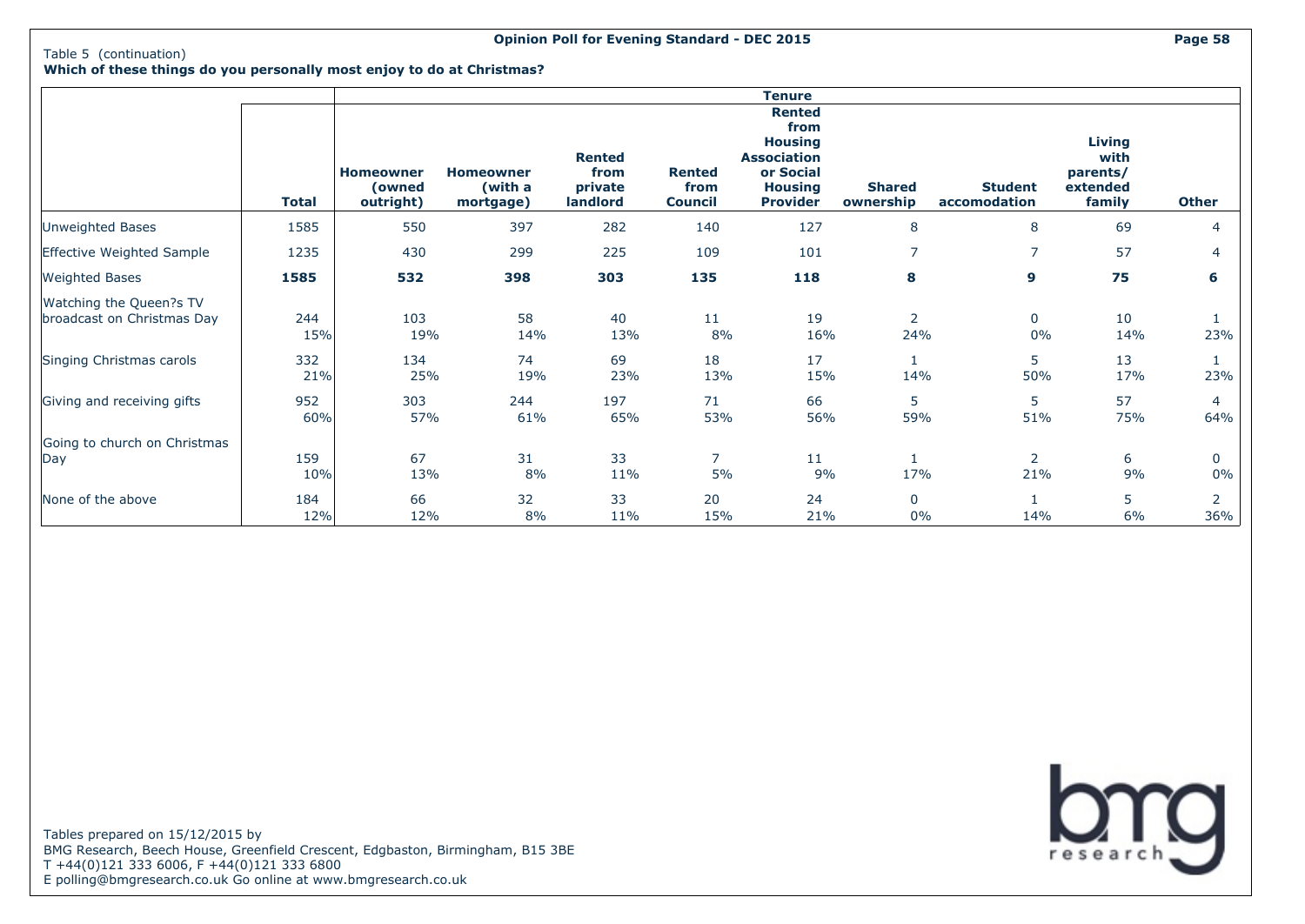#### **Opinion Poll for Evening Standard - DEC 2015 Page 59**

**Which of these things do you personally most enjoy to do at Christmas?**

|                                  |              |                   | <b>Politcal interest</b>        | <b>Interest in news</b> |           |                                | <b>Top issue</b>                             |
|----------------------------------|--------------|-------------------|---------------------------------|-------------------------|-----------|--------------------------------|----------------------------------------------|
|                                  | <b>Total</b> | <b>Interested</b> | <b>Not</b><br><b>interested</b> | <b>Yes</b>              | <b>No</b> | <b>Immigration</b><br>& Asylum | <b>Not</b><br><b>Immigration</b><br>& Asylum |
| Unweighted Bases                 | 1585         | 1130              | 455                             | 1213                    | 372       | 541                            | 1044                                         |
| <b>Effective Weighted Sample</b> | 1235         | 894               | 358                             | 951                     | 292       | 397                            | 839                                          |
| <b>Weighted Bases</b>            | 1585         | 1048              | 537                             | 1157                    | 428       | 526                            | 1059                                         |
| Shopping for presents            | 512          | 345               | 167                             | 375                     | 138       | 163                            | 349                                          |
|                                  | 32%          | 33%               | 31%                             | 32%                     | 32%       | 31%                            | 33%                                          |
| Eating a Christmas dinner with   | 1169         | 769               | 399                             | 870                     | 299       | 406                            | 762                                          |
| family or friends                | 74%          | 73%               | 74%                             | 75%                     | 70%       | 77%                            | 72%                                          |
| Going to parties in the run-up   | 332          | 232               | 100                             | 249                     | 84        | 94                             | 238                                          |
| to Christmas                     | 21%          | 22%               | 19%                             | 21%                     | 20%       | 18%                            | 23%                                          |
| Going shopping for bargains in   | 367          | 244               | 123                             | 264                     | 103       | 126                            | 240                                          |
| the sales after Christmas        | 23%          | 23%               | 23%                             | 23%                     | 24%       | 24%                            | 23%                                          |
| Celebrating the birth of Jesus   | 279          | 212               | 67                              | 233                     | 46        | 107                            | 172                                          |
| Christ                           | 18%          | 20%               | 12%                             | 20%                     | 11%       | 20%                            | 16%                                          |
| Watching the Queen?s TV          | 244          | 197               | 46                              | 197                     | 47        | 89                             | 154                                          |
| broadcast on Christmas Day       | 15%          | 19%               | 9%                              | 17%                     | 11%       | 17%                            | 15%                                          |

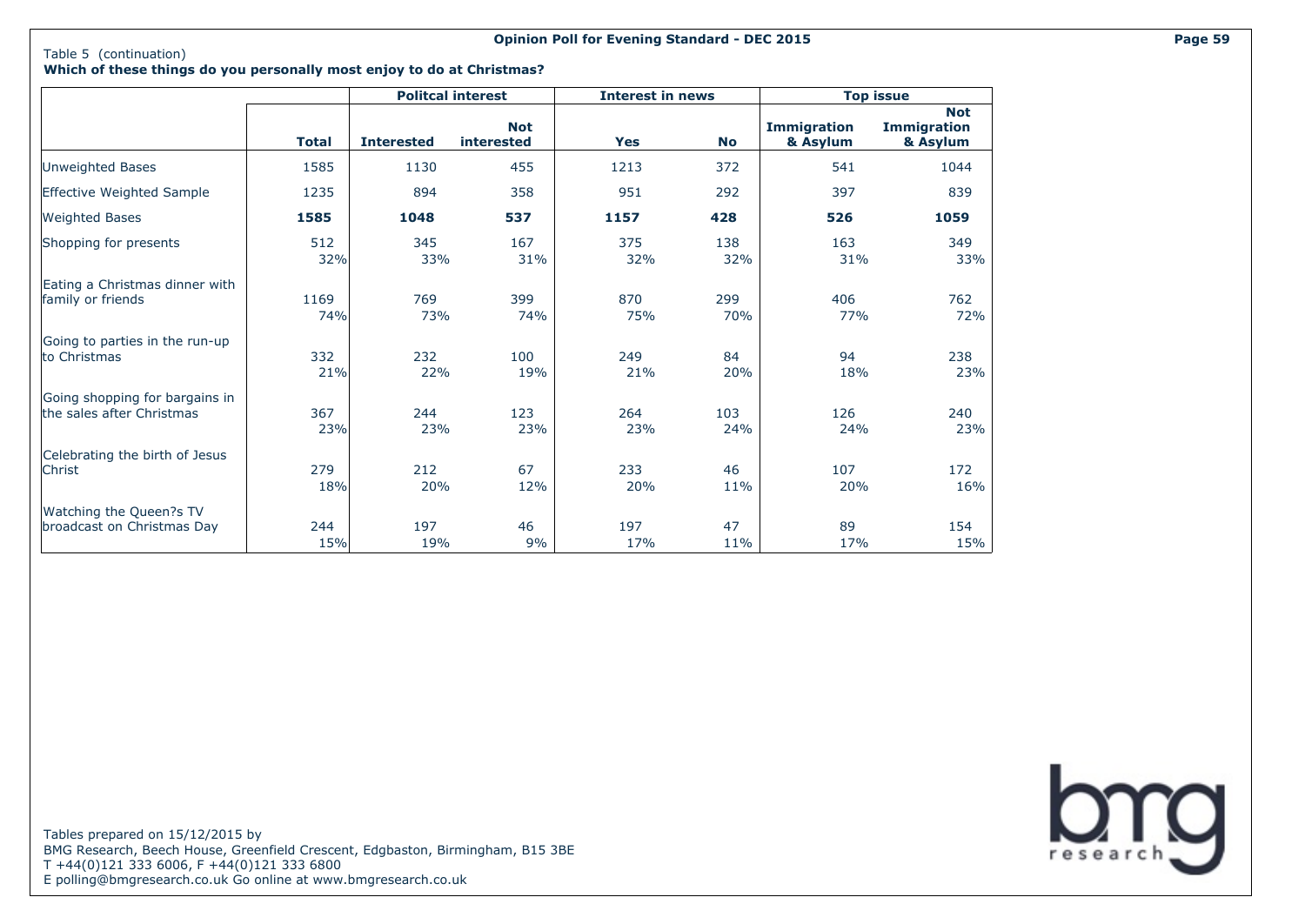#### **Opinion Poll for Evening Standard - DEC 2015 Page 60**

**Which of these things do you personally most enjoy to do at Christmas?**

|                                     |              |                   | <b>Politcal interest</b>        | <b>Interest in news</b> |            |                                | <b>Top issue</b>                             |
|-------------------------------------|--------------|-------------------|---------------------------------|-------------------------|------------|--------------------------------|----------------------------------------------|
|                                     | <b>Total</b> | <b>Interested</b> | <b>Not</b><br><b>interested</b> | Yes                     | <b>No</b>  | <b>Immigration</b><br>& Asylum | <b>Not</b><br><b>Immigration</b><br>& Asylum |
| Unweighted Bases                    | 1585         | 1130              | 455                             | 1213                    | 372        | 541                            | 1044                                         |
| <b>Effective Weighted Sample</b>    | 1235         | 894               | 358                             | 951                     | 292        | 397                            | 839                                          |
| <b>Weighted Bases</b>               | 1585         | 1048              | 537                             | 1157                    | 428        | 526                            | 1059                                         |
| Singing Christmas carols            | 332<br>21%   | 254<br>24%        | 78<br>15%                       | 268<br>23%              | 64<br>15%  | 118<br>23%                     | 213<br>20%                                   |
| Giving and receiving gifts          | 952<br>60%   | 639<br>61%        | 313<br>58%                      | 714<br>62%              | 238<br>56% | 328<br>62%                     | 624<br>59%                                   |
| Going to church on Christmas<br>Day | 159<br>10%   | 122<br>12%        | 37<br>7%                        | 136<br>12%              | 23<br>5%   | 54<br>10%                      | 105<br>10%                                   |
| None of the above                   | 184<br>12%   | 111<br>11%        | 73<br>14%                       | 124<br>11%              | 60<br>14%  | 58<br>11%                      | 126<br>12%                                   |

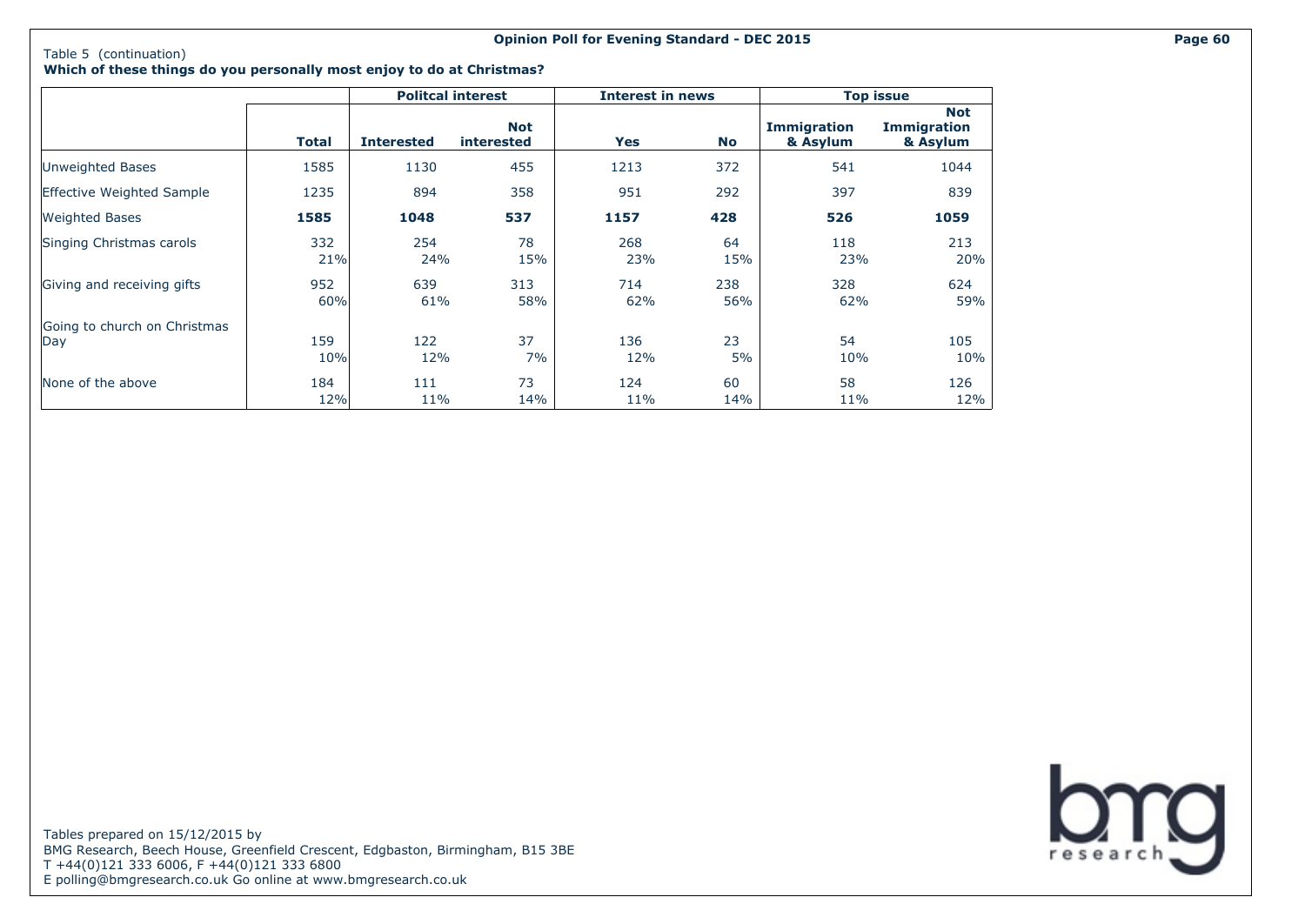# **Which of these things do you personally most enjoy to do at Christmas?**

|                                  |              |                               |                             | <b>Likelihood to Vote</b>        |                                 |                                   |
|----------------------------------|--------------|-------------------------------|-----------------------------|----------------------------------|---------------------------------|-----------------------------------|
|                                  | <b>Total</b> | I would<br>definitely<br>vote | I would<br>probably<br>vote | It would be<br>roughly 50/<br>50 | I probably<br>would not<br>vote | I definitely<br>would not<br>vote |
| Unweighted Bases                 | 1585         | 1005                          | 236                         | 148                              | 85                              | 111                               |
| <b>Effective Weighted Sample</b> | 1235         | 835                           | 180                         | 115                              | 75                              | 95                                |
| <b>Weighted Bases</b>            | 1585         | 858                           | 238                         | 195                              | 129                             | 164                               |
| Shopping for presents            | 512          | 285                           | 82                          | 51                               | 44                              | 51                                |
|                                  | 32%          | 33%                           | 34%                         | 26%                              | 34%                             | 31%                               |
| Eating a Christmas dinner with   | 1169         | 682                           | 172                         | 126                              | 96                              | 94                                |
| family or friends                | 74%          | 79%                           | 72%                         | 64%                              | 74%                             | 57%                               |
| Going to parties in the run-up   | 332          | 166                           | 65                          | 41                               | 30                              | 31                                |
| to Christmas                     | 21%          | 19%                           | 27%                         | 21%                              | 23%                             | 19%                               |
| Going shopping for bargains in   | 367          | 195                           | 57                          | 55                               | 25                              | 34                                |
| the sales after Christmas        | 23%          | 23%                           | 24%                         | 28%                              | 19%                             | 21%                               |
| Celebrating the birth of Jesus   | 279          | 183                           | 38                          | 25                               | 11                              | 23                                |
| Christ                           | 18%          | 21%                           | 16%                         | 13%                              | 8%                              | 14%                               |
| Watching the Queen?s TV          | 244          | 167                           | 30                          | 20                               | $\overline{7}$                  | 19                                |
| broadcast on Christmas Day       | 15%          | 19%                           | 13%                         | 10%                              | 6%                              | 11%                               |

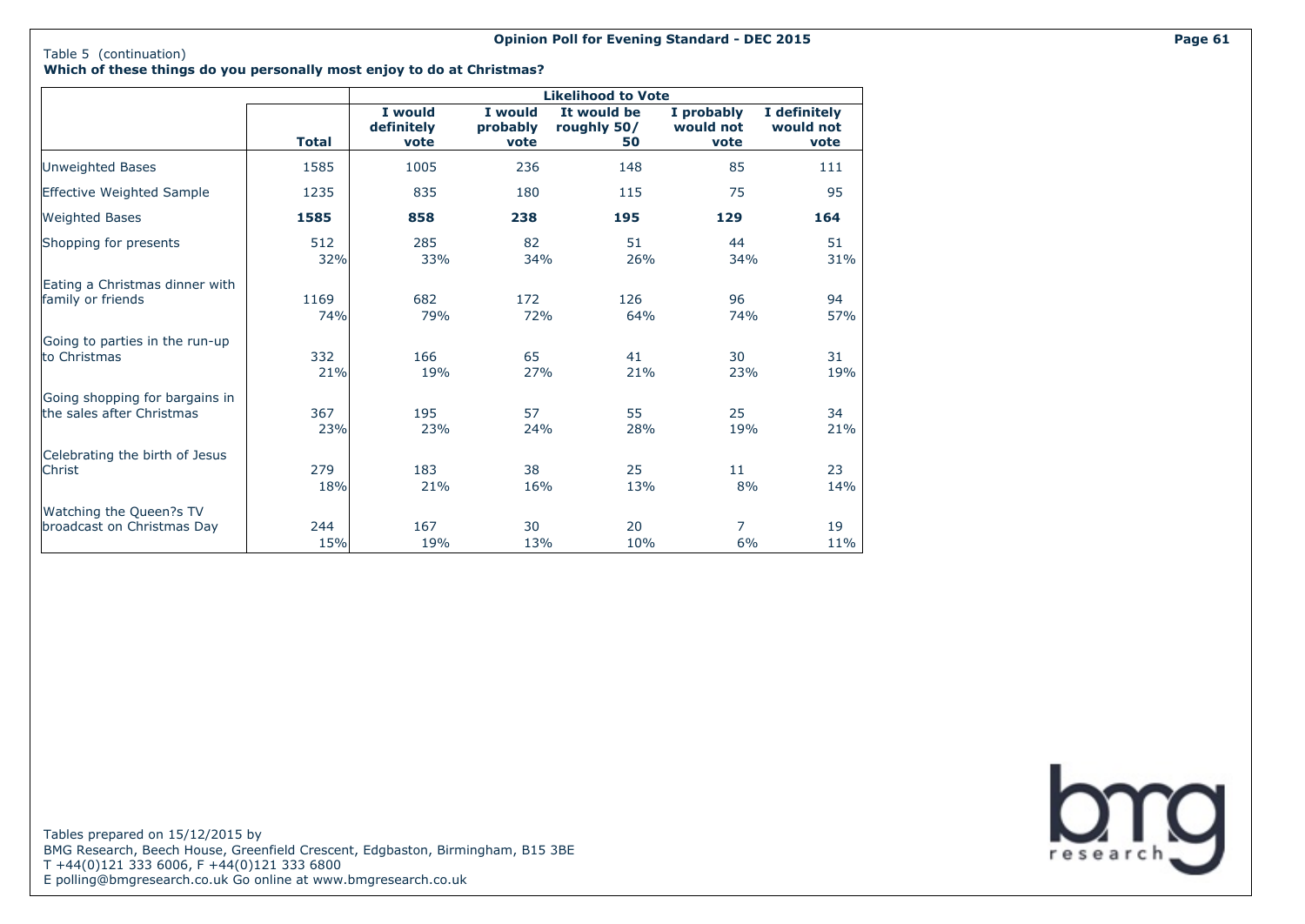# **Which of these things do you personally most enjoy to do at Christmas?**

|                                     |              |                               |                             | <b>Likelihood to Vote</b>        |                                 |                                   |
|-------------------------------------|--------------|-------------------------------|-----------------------------|----------------------------------|---------------------------------|-----------------------------------|
|                                     | <b>Total</b> | I would<br>definitely<br>vote | I would<br>probably<br>vote | It would be<br>roughly 50/<br>50 | I probably<br>would not<br>vote | I definitely<br>would not<br>vote |
| <b>Unweighted Bases</b>             | 1585         | 1005                          | 236                         | 148                              | 85                              | 111                               |
| <b>Effective Weighted Sample</b>    | 1235         | 835                           | 180                         | 115                              | 75                              | 95                                |
| <b>Weighted Bases</b>               | 1585         | 858                           | 238                         | 195                              | 129                             | 164                               |
| Singing Christmas carols            | 332<br>21%   | 211<br>25%                    | 54<br>23%                   | 26<br>14%                        | 23<br>18%                       | 18<br>11%                         |
| Giving and receiving gifts          | 952<br>60%   | 555<br>65%                    | 128<br>54%                  | 101<br>52%                       | 82<br>63%                       | 86<br>53%                         |
| Going to church on Christmas<br>Day | 159<br>10%   | 100<br>12%                    | 31<br>13%                   | 12<br>6%                         | 8<br>6%                         | 9<br>5%                           |
| None of the above                   | 184<br>12%   | 83<br>10%                     | 17<br>7%                    | 32<br>16%                        | 15<br>11%                       | 37<br>23%                         |

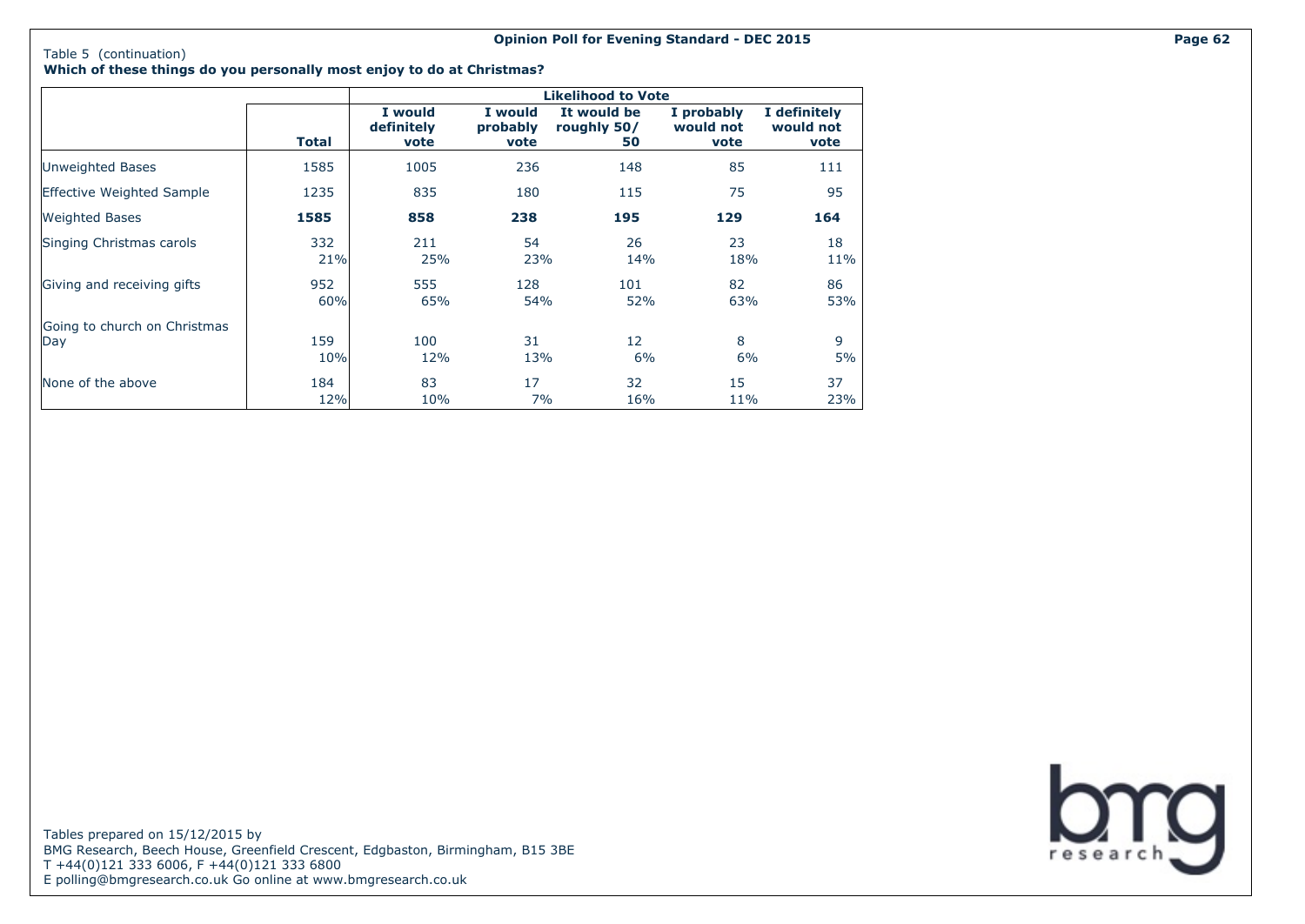# **Which of these things do you personally most enjoy to do at Christmas?**

|                                  |       |                  |                    |                      | <b>Left Wing/Right Wing</b> |                 |                     |                   |
|----------------------------------|-------|------------------|--------------------|----------------------|-----------------------------|-----------------|---------------------|-------------------|
|                                  |       | <b>Very left</b> | <b>Fairly left</b> |                      | Centrist/In                 | <b>Slightly</b> | <b>Fairly right</b> | <b>Very right</b> |
|                                  | Total | wing             | wing               | <b>Slightly left</b> | the centre                  | right           | wing                | wing              |
| <b>Unweighted Bases</b>          | 1585  | 53               | 142                | 246                  | 741                         | 228             | 137                 | 38                |
| <b>Effective Weighted Sample</b> | 1235  | 44               | 120                | 203                  | 592                         | 162             | 97                  | 30                |
| <b>Weighted Bases</b>            | 1585  | 53               | 129                | 217                  | 769                         | 232             | 145                 | 39                |
| Shopping for presents            | 512   | 15               | 49                 | 61                   | 275                         | 51              | 53                  | 9                 |
|                                  | 32%   | 28%              | 38%                | 28%                  | 36%                         | 22%             | 37%                 | 22%               |
| Eating a Christmas dinner with   | 1169  | 29               | 111                | 158                  | 553                         | 186             | 111                 | 20                |
| family or friends                | 74%   | 55%              | 86%                | 73%                  | 72%                         | 80%             | 77%                 | 50%               |
| Going to parties in the run-up   | 332   | 8                | 37                 | 40                   | 159                         | 50              | 34                  | 5                 |
| to Christmas                     | 21%   | 15%              | 29%                | 19%                  | 21%                         | 22%             | 24%                 | 12%               |
| Going shopping for bargains in   | 367   | 9                | 29                 | 42                   | 211                         | 36              | 34                  | $\overline{7}$    |
| the sales after Christmas        | 23%   | 16%              | 23%                | 19%                  | 27%                         | 15%             | 23%                 | 17%               |
| Celebrating the birth of Jesus   | 279   | 8                | 19                 | 38                   | 121                         | 48              | 39                  | 6                 |
| Christ                           | 18%   | 15%              | 15%                | 18%                  | 16%                         | 21%             | 27%                 | 15%               |
| Watching the Queen?s TV          | 244   | 5                | 10                 | 28                   | 108                         | 37              | 45                  | 10                |
| broadcast on Christmas Day       | 15%   | 9%               | 8%                 | 13%                  | 14%                         | 16%             | 31%                 | 25%               |

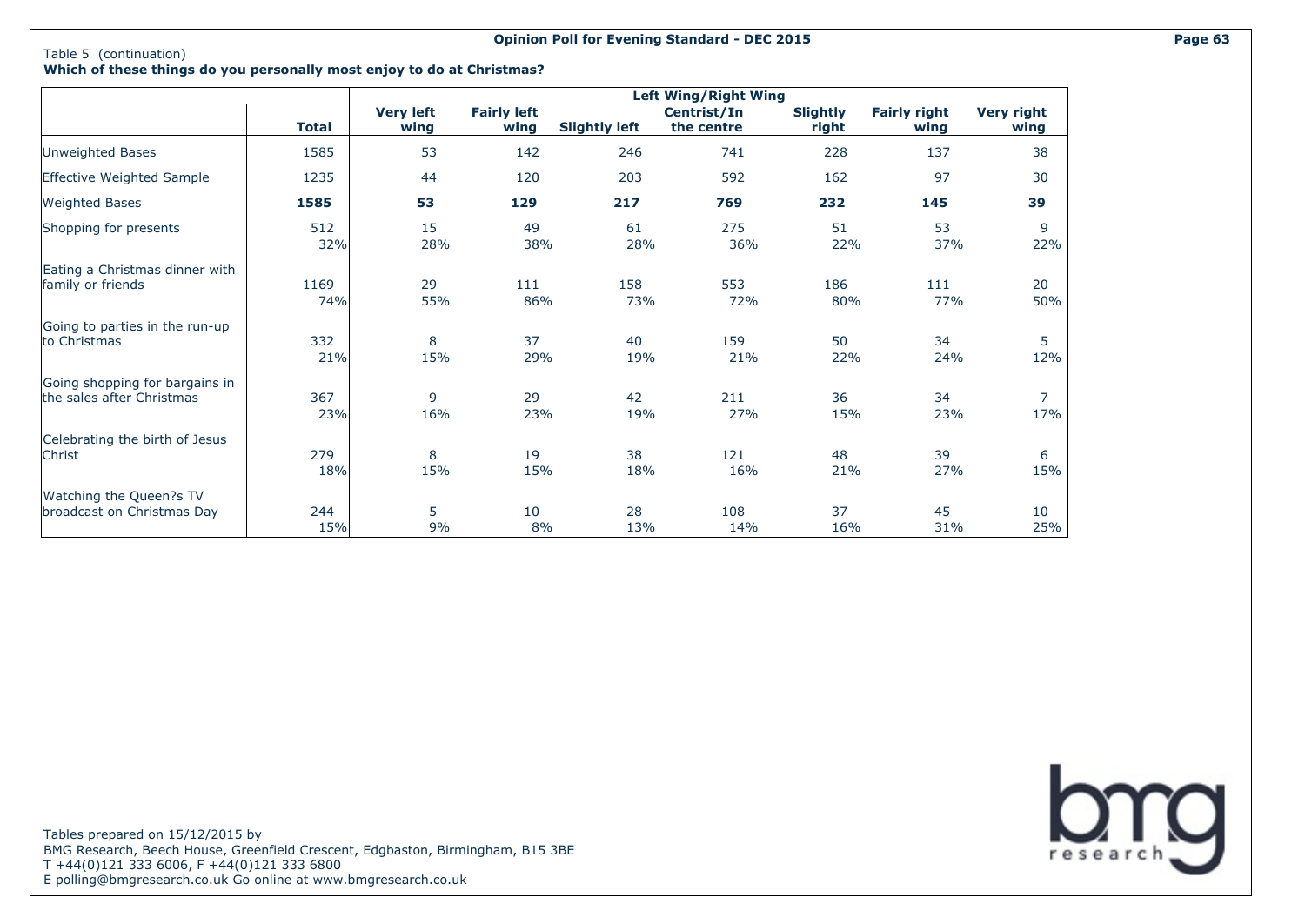#### **Opinion Poll for Evening Standard - DEC 2015 Page 64**

**Which of these things do you personally most enjoy to do at Christmas?**

|                                     |            |                          |                            |                      | <b>Left Wing/Right Wing</b> |                          |                             |                           |
|-------------------------------------|------------|--------------------------|----------------------------|----------------------|-----------------------------|--------------------------|-----------------------------|---------------------------|
|                                     | Total      | <b>Very left</b><br>wing | <b>Fairly left</b><br>wing | <b>Slightly left</b> | Centrist/In<br>the centre   | <b>Slightly</b><br>right | <b>Fairly right</b><br>wing | <b>Very right</b><br>wing |
| Unweighted Bases                    | 1585       | 53                       | 142                        | 246                  | 741                         | 228                      | 137                         | 38                        |
| <b>Effective Weighted Sample</b>    | 1235       | 44                       | 120                        | 203                  | 592                         | 162                      | 97                          | 30                        |
| <b>Weighted Bases</b>               | 1585       | 53                       | 129                        | 217                  | 769                         | 232                      | 145                         | 39                        |
| Singing Christmas carols            | 332<br>21% | 12<br>22%                | 28<br>22%                  | 49<br>23%            | 136<br>18%                  | 55<br>24%                | 42<br>29%                   | 9<br>24%                  |
| Giving and receiving gifts          | 952<br>60% | 28<br>53%                | 72<br>56%                  | 130<br>60%           | 466<br>61%                  | 145<br>62%               | 93<br>64%                   | 18<br>45%                 |
| Going to church on Christmas<br>Day | 159<br>10% | 8<br>15%                 | 6<br>4%                    | 29<br>13%            | 65<br>8%                    | 31<br>13%                | 17<br>12%                   | 3<br>7%                   |
| None of the above                   | 184<br>12% | 5<br>10%                 | 8<br>6%                    | 19<br>9%             | 99<br>13%                   | 24<br>10%                | 15<br>10%                   | 14<br>36%                 |

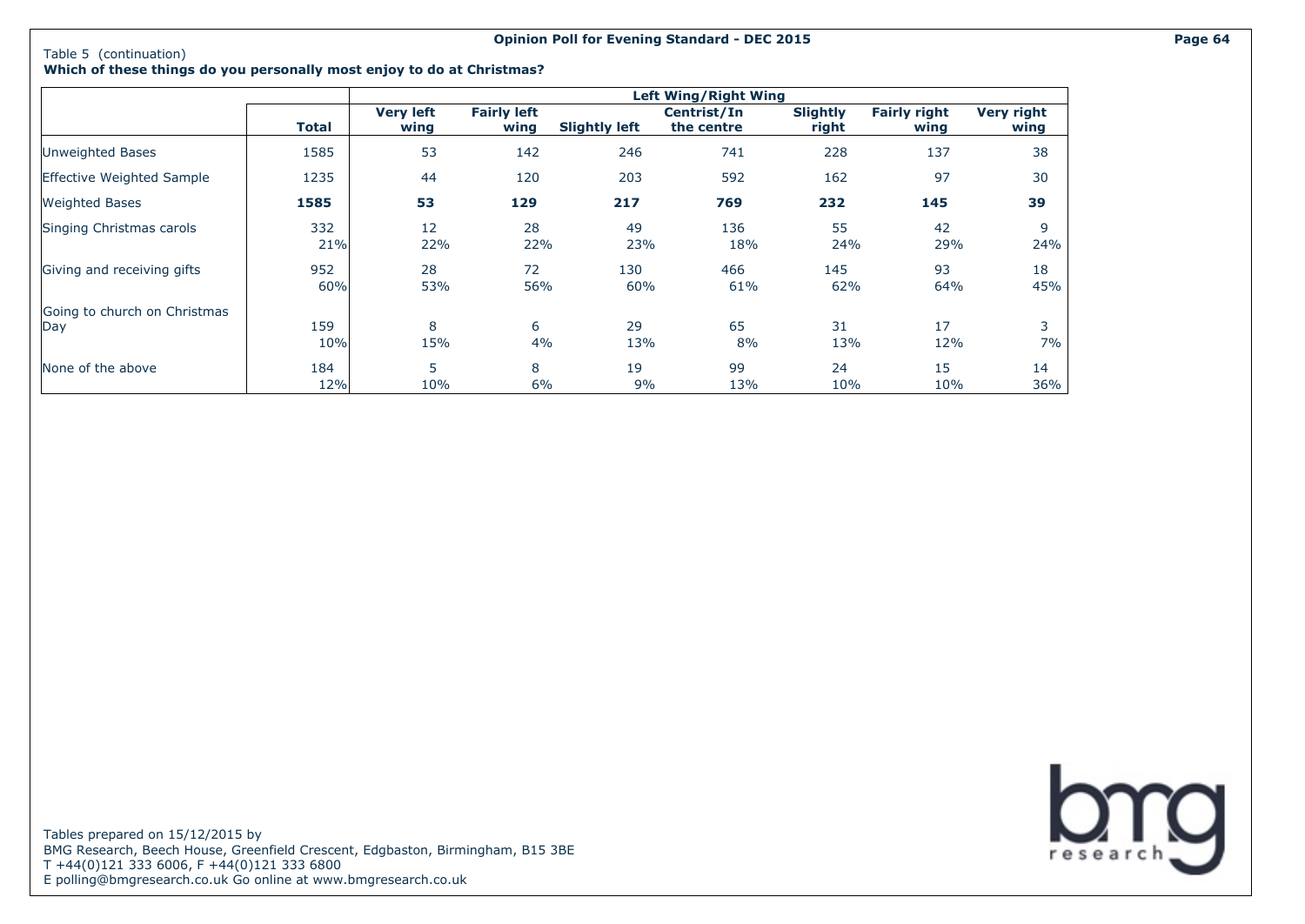#### **Opinion Poll for Evening Standard - DEC 2015 Page 65**

### **Which of these things do you personally most enjoy to do at Christmas?**

|                                |              |              | <b>Trust in government</b> |                 | <b>IMD Quartile</b> |              |                     |                     |  |
|--------------------------------|--------------|--------------|----------------------------|-----------------|---------------------|--------------|---------------------|---------------------|--|
|                                | <b>Total</b> | <b>Trust</b> | <b>Neither</b>             | <b>Distrust</b> | <b>1st Quartile</b> | 2nd Quartile | <b>3rd Quartile</b> | <b>4th Quartile</b> |  |
| Unweighted Bases               | 1585         | 480          | 387                        | 718             | 320                 | 388          | 428                 | 449                 |  |
| Effective Weighted Sample      | 1235         | 385          | 291                        | 562             | 272                 | 282          | 340                 | 359                 |  |
| <b>Weighted Bases</b>          | 1585         | 466          | 408                        | 711             | 397                 | 395          | 399                 | 394                 |  |
| Shopping for presents          | 512          | 162          | 136                        | 214             | 121                 | 116          | 135                 | 140                 |  |
|                                | 32%          | 35%          | 33%                        | 30%             | 30%                 | 29%          | 34%                 | 36%                 |  |
| Eating a Christmas dinner with | 1169         | 362          | 295                        | 511             | 286                 | 299          | 290                 | 294                 |  |
| family or friends              | 74%          | 78%          | 72%                        | 72%             | 72%                 | 76%          | 73%                 | 75%                 |  |
| Going to parties in the run-up | 332          | 96           | 85                         | 151             | 68                  | 92           | 89                  | 83                  |  |
| to Christmas                   | 21%          | 21%          | 21%                        | 21%             | 17%                 | 23%          | 22%                 | 21%                 |  |
| Going shopping for bargains in | 367          | 115          | 101                        | 151             | 72                  | 91           | 98                  | 105                 |  |
| the sales after Christmas      | 23%          | 25%          | 25%                        | 21%             | 18%                 | 23%          | 25%                 | 27%                 |  |
| Celebrating the birth of Jesus | 279          | 110          | 77                         | 92              | 79                  | 77           | 63                  | 60                  |  |
| Christ                         | 18%          | 24%          | 19%                        | 13%             | 20%                 | 19%          | 16%                 | 15%                 |  |
| Watching the Queen?s TV        | 244          | 116          | 48                         | 79              | 61                  | 71           | 60                  | 52                  |  |
| broadcast on Christmas Day     | 15%          | 25%          | 12%                        | 11%             | 15%                 | 18%          | 15%                 | 13%                 |  |